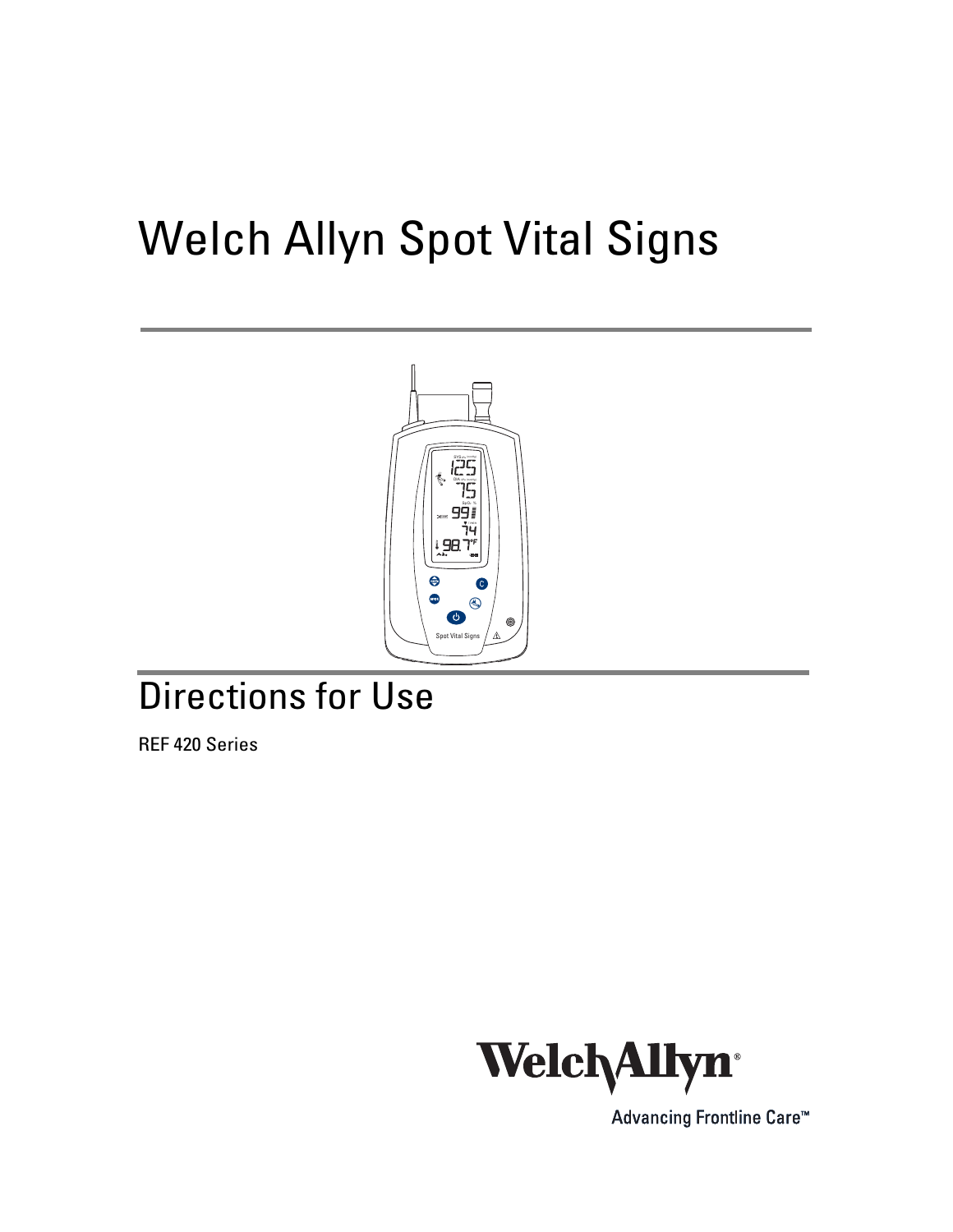Copyright 2013 Welch Allyn. All rights are reserved. To support the intended use of the product described in this publication, the purchaser of the product is permitted to copy this publication, for internal distribution only, from the media provided by Welch Allyn. No other use, reproduction, or distribution of the publication, or any part of it, is permitted without written permission from Welch Allyn.

Welch Allyn assumes no responsibility for any injury to anyone, or for any illegal or improper use of the product, that may result from failure to use this product in accordance with the instructions, cautions, warnings, or statement of intended use published in this manual.

Welch Allyn<sup>®</sup>, Spot Vital Signs<sup>®</sup>, and SureTemp<sup>®</sup> are registered trademarks of Welch Allyn.

LNCS™, SET®, LNOP®, and Masimo® are registered trademarks of, Masimo Corporation. Possession or purchase of a Masimo SpO<sub>2</sub>-equipped device does not convey any express or implied license to use the device with unauthorized sensors or cables which would, alone or in combination with this device, fall within the scope of one or more of the patents relating to this device.

Nellcor<sup>®</sup> and Oxi-Max<sup>®</sup> are registered trademarks of Nellcor Puritan Bennett Inc.

United States Federal Law restricts this device to sale by or on the order of a health care practitioner.

Software in this product is Copyright 2013 Welch Allyn or its vendors. All rights are reserved. The software is protected by United States of America copyright laws and international treaty provisions applicable worldwide. Under such laws, the licensee is entitled to use the copy of the software incorporated with this instrument as intended in the operation of the product in which it is embedded. The software may not be copied, decompiled, reverse-engineered, disassembled, or otherwise reduced to human-perceivable form. This is not a sale of the software or any copy of the software; all right, title, and ownership of the software remain with Welch Allyn or its vendors.

[For information about any Welch Allyn product, contact Welch Allyn Technical Support:](http://www.welchallyn.com/about/company/locations.htm) www.welchallyn.com/about/company/locations.htm

Manual Material No. 721258 Ver C

Welch Allyn 4341 State Street Road EC **REP** Skaneateles Falls, NY 13153 USA

Regulatory Affairs Representative Welch Allyn Limited Navan Business Park Dublin Road Navan, County Meath, Republic of Ireland

Printed in USA

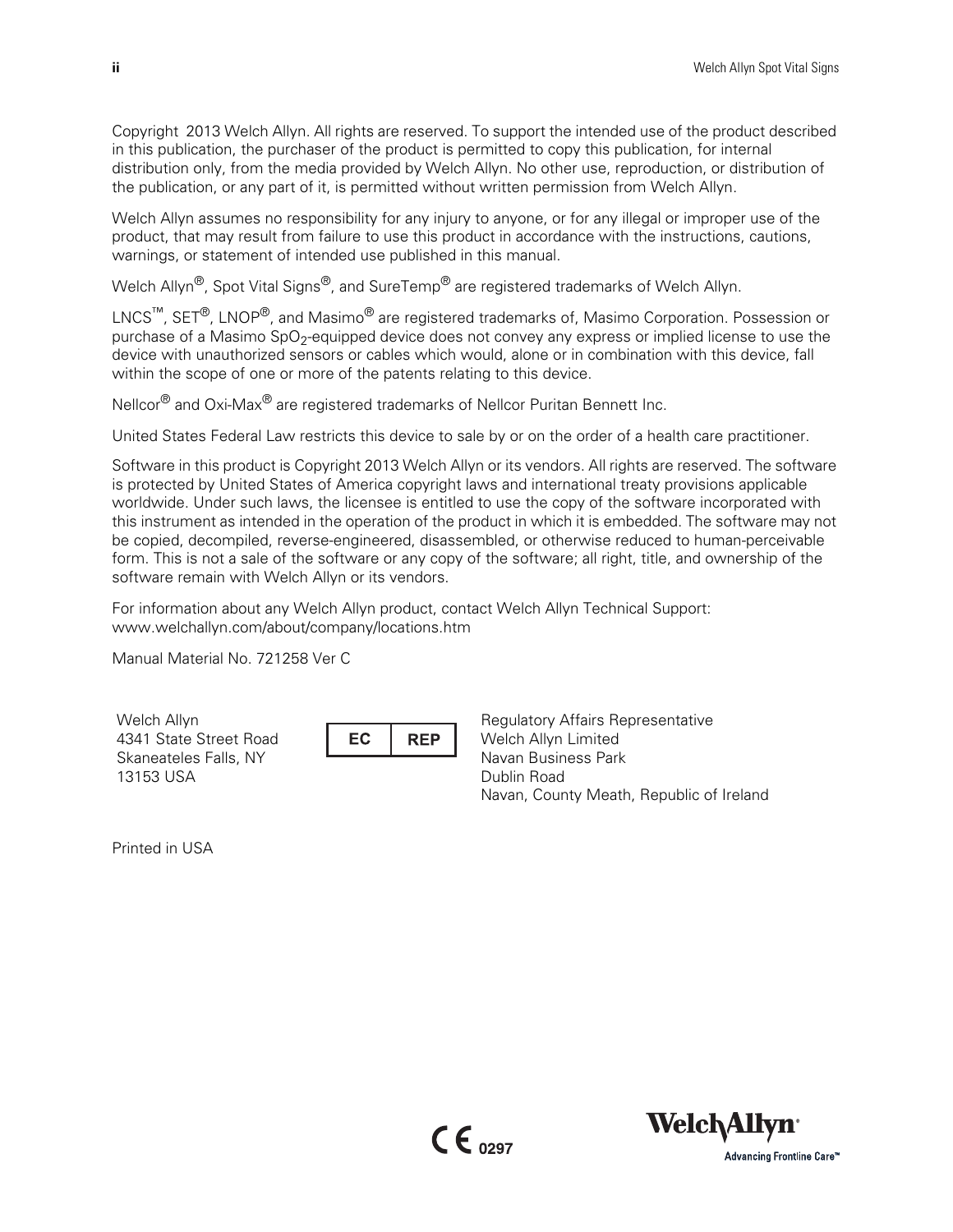# <span id="page-2-0"></span>Set the date and time

After recharging a dead battery or after disconnecting the battery for a few minutes, you must program the date and time screen.

You can change several device operating parameters in the Internal Configuration Mode. When changed, these settings become the default power-up settings. You will also see non-changeable device configurations for technical service purposes.

#### **To enter the Internal Configuration Mode:**

- 1. Turn the Spot Vital Signs off  $(\bigcirc$ .
- 2. Press and hold the **Blood Pressure Start/Stop** ( $\langle \rangle$ ) and **Power** ( $\langle \cdot \rangle$ ) buttons. The device enters the Internal Configuration Mode and displays the software version.

If the device displays E38, press the **Next Patient/Clear/Cancel** (C) button to cancel the error.

3. Press the **Mode** (MODE) button to cycle through the Internal Configuration menu until you see the date option displayed on the screen.



4. Use the **Next Patient/Clear/Cancel** (  $\bullet$  ) or **Blood Pressure Start/Stop** (  $\bullet$  ) buttons to change the default setting.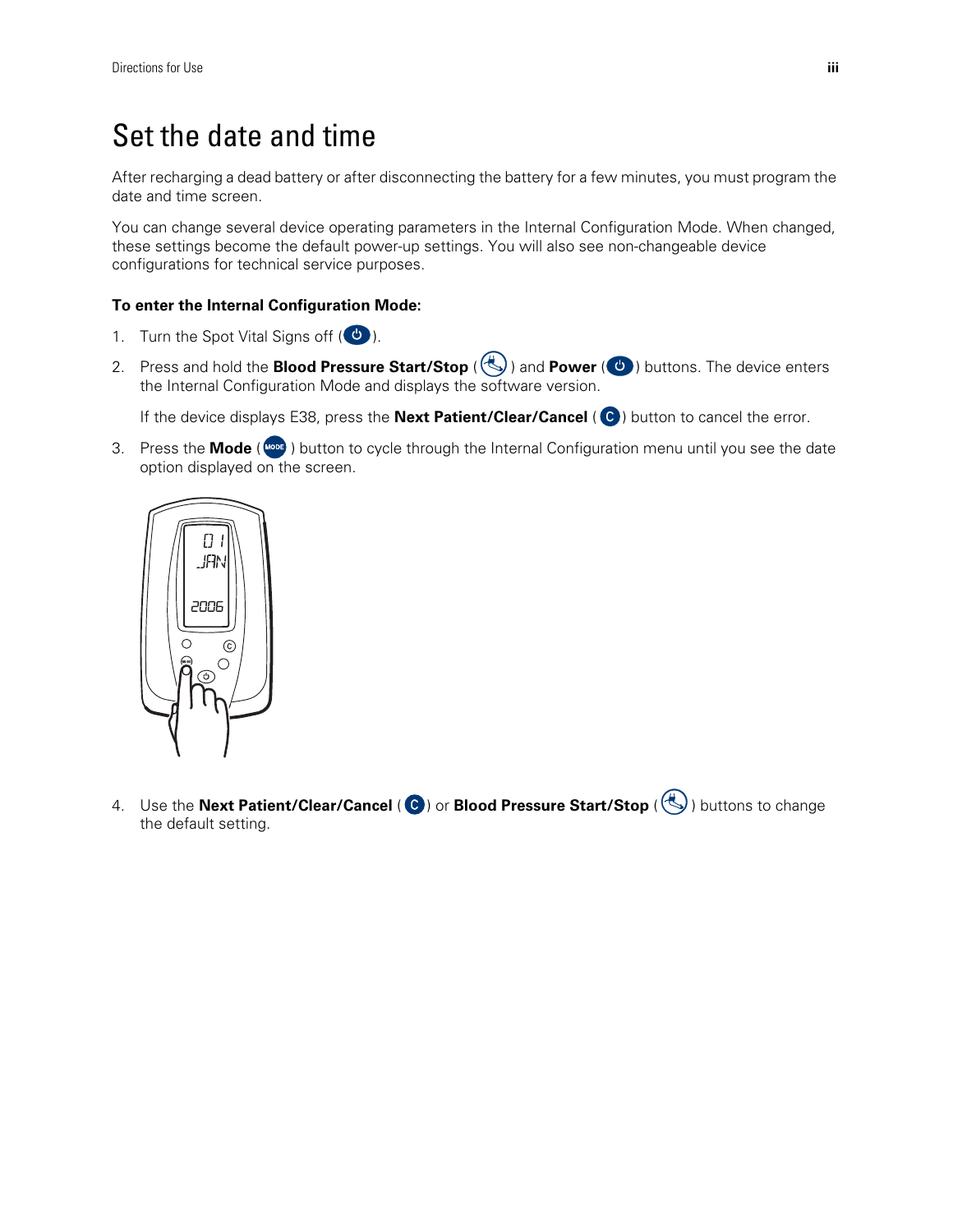5. Press the **Mode** (Nobe) button once to save the change. Repeat steps 4 and 5 to set the day, month, year, hour, and minute values.



6. Press the **Power** ( $\bullet$ ) button to exit the Internal Configuration Mode.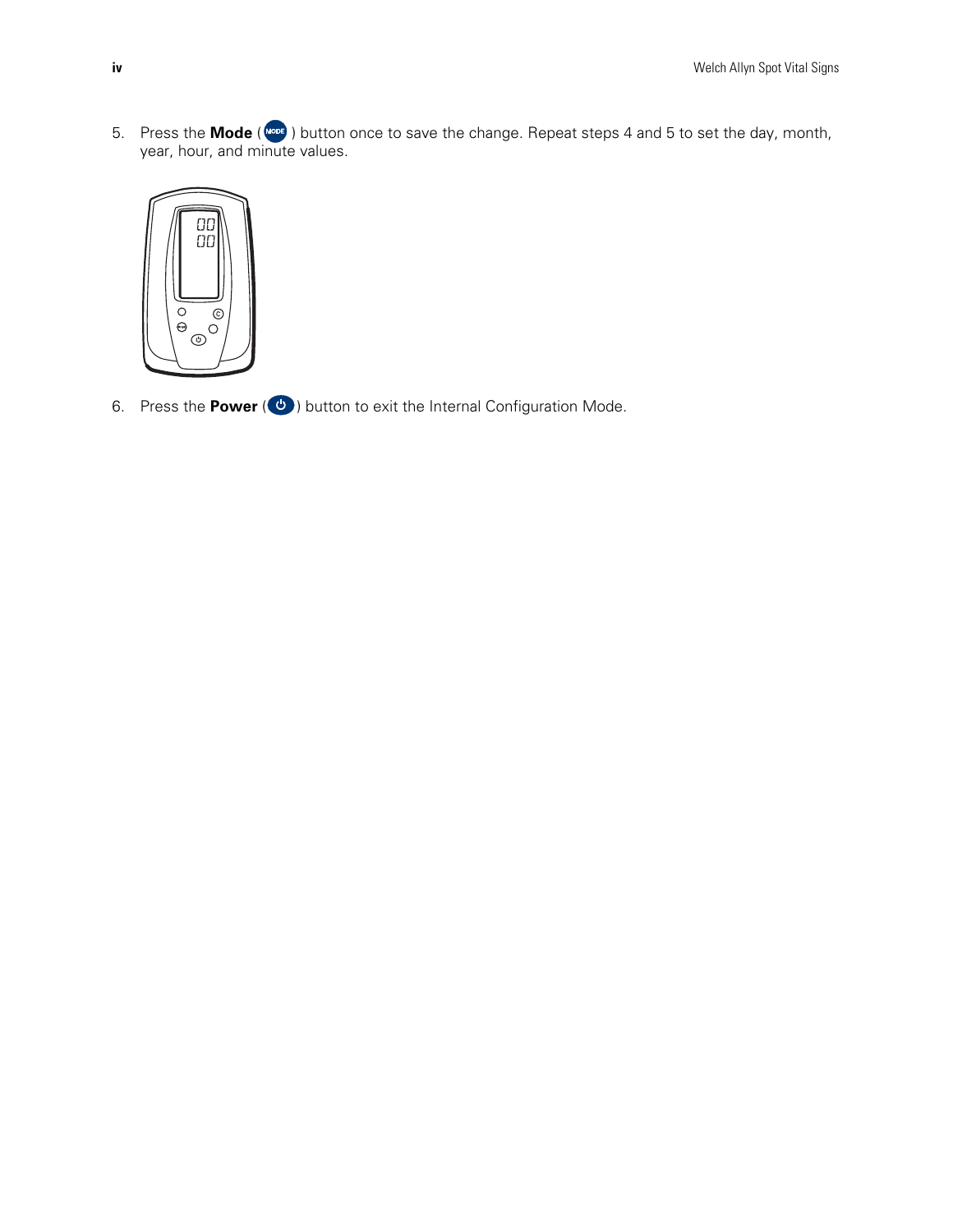# **Contents**

| 2 - Controls, Indicators, and Connections  17 |
|-----------------------------------------------|
|                                               |
|                                               |
|                                               |
|                                               |
|                                               |
|                                               |
|                                               |
|                                               |
|                                               |
|                                               |
|                                               |
|                                               |
|                                               |
|                                               |
|                                               |
|                                               |
|                                               |
|                                               |
|                                               |
|                                               |
|                                               |
|                                               |
|                                               |
| Temperature Measurement Range Indicators 31   |
|                                               |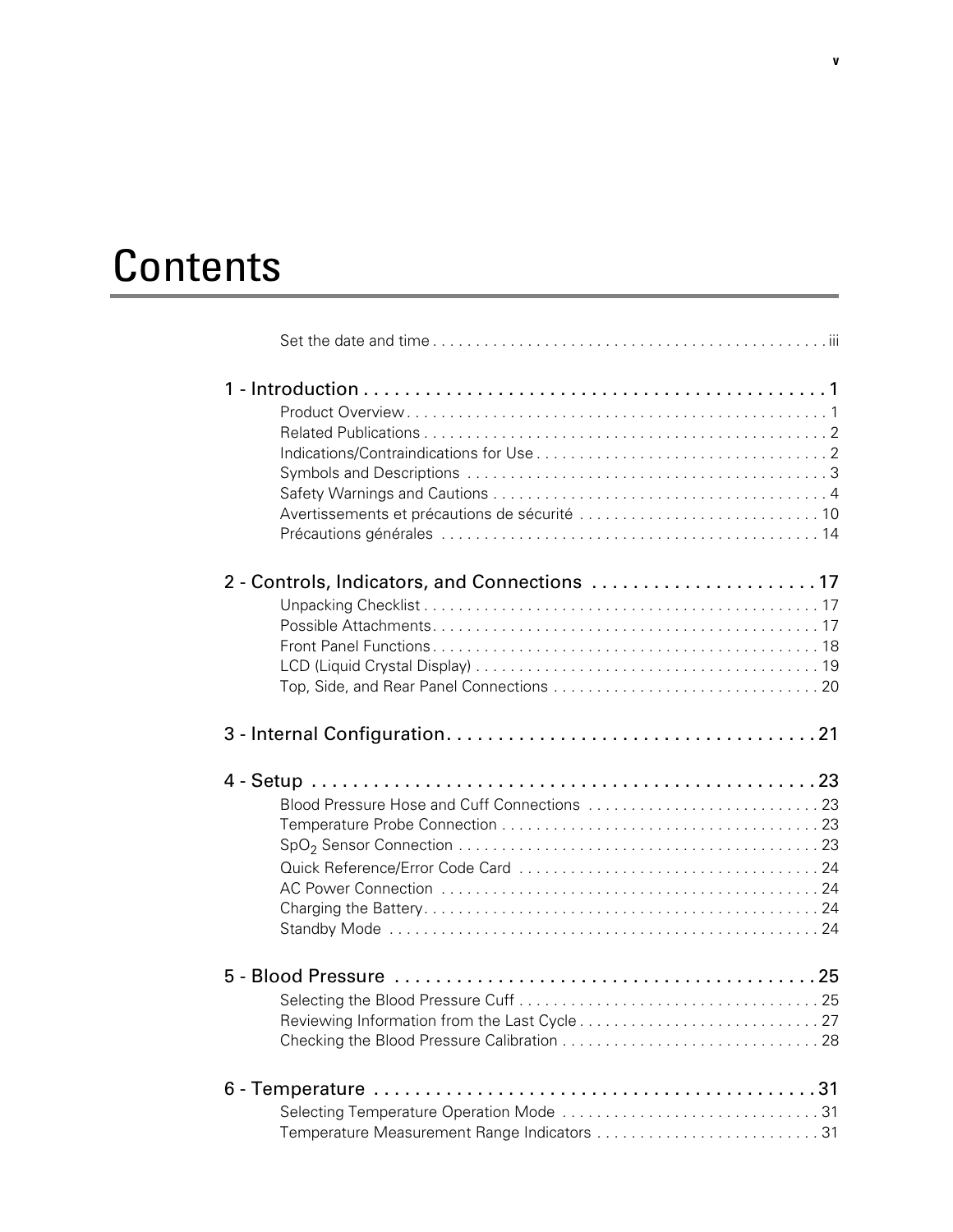| 8 - Error Indications and Interpretation 39 |
|---------------------------------------------|
|                                             |
|                                             |
|                                             |
|                                             |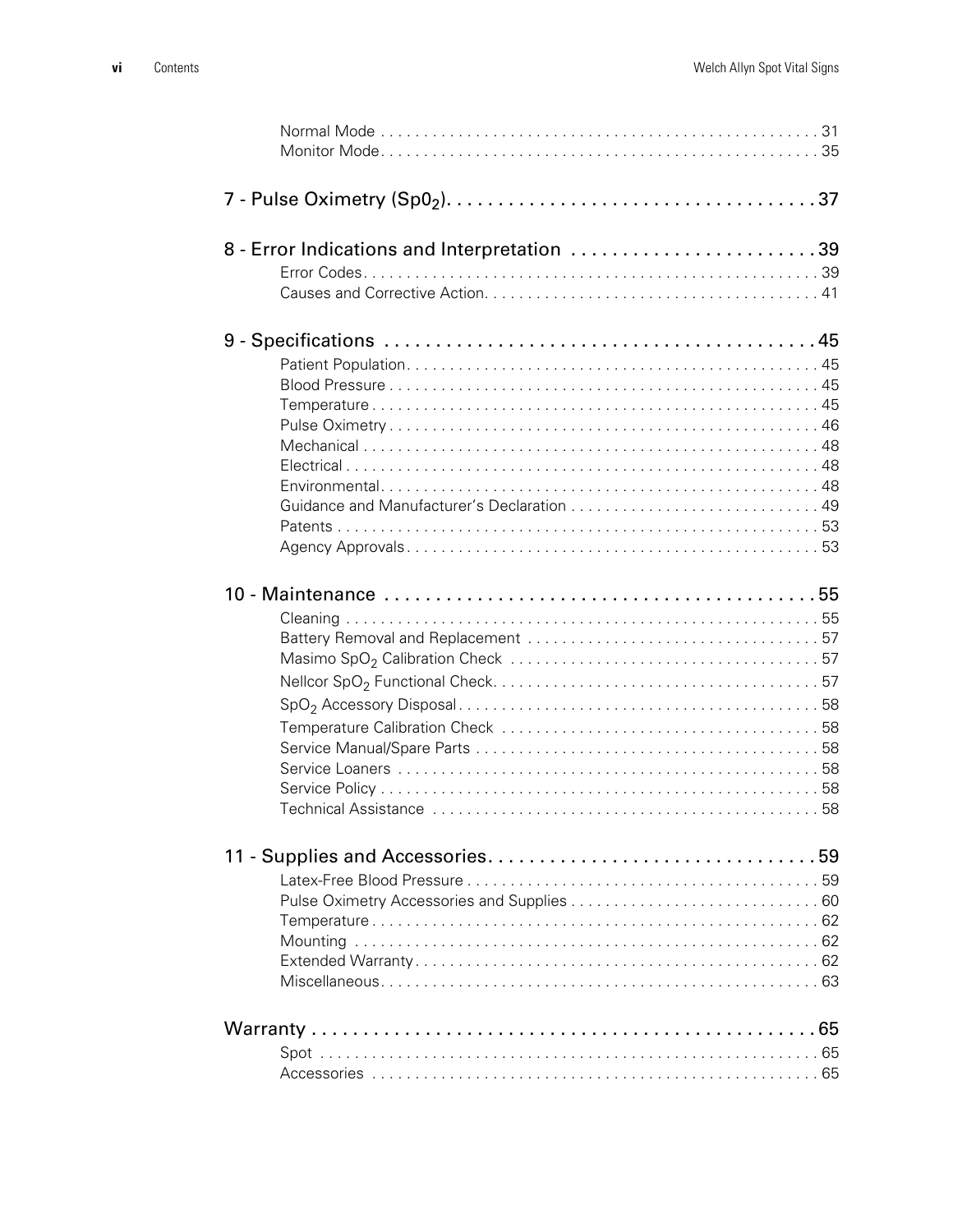# <span id="page-6-0"></span>Introduction

This manual is designed to help you understand the capabilities and operation of your Welch Allyn Spot Vital Signs. The information in this manual includes all options available with the Spot Vital Signs (e.g.,  $SpO<sub>2</sub>$ , temperature, mobile stand, and wall mount). The applicability of some sections of this manual depends on the configuration of your particular unit. Read this manual thoroughly before attempting to use the device.

| <b>REF</b> | <b>Description</b>                                                             |
|------------|--------------------------------------------------------------------------------|
| 4200B      | Spot Vital Signs with blood pressure only                                      |
| 420TB      | Spot Vital Signs with blood pressure and SureTemp thermometer                  |
| 42MOB      | Spot Vital Signs with blood pressure and Masimo SpO <sub>2</sub>               |
| 42NOB      | Spot Vital Signs with blood pressure and Nellcor SpO <sub>2</sub>              |
| 42MTB      | Spot Vital Signs with blood pressure, SureTemp thermometer, and Masimo $SpO2$  |
| 42NTB      | Spot Vital Signs with blood pressure, SureTemp thermometer, and Nellcor $SpO2$ |
|            |                                                                                |

**Table 1. Available Versions of Spot Vital Signs**

Note Depending on destination countries, the model numbers above may have a suffix shown as 42xxx-XXX, where XXX can be any characters from 0 to 9 or from A to Z. The suffix is used to specify configuration options, which the first two XXs stand for user interface language and Direction for Use language, and the last X stands for power cord type.

# <span id="page-6-1"></span>Product Overview

The Welch Allyn Spot Vital Signs non-invasively and automatically measures systolic and diastolic blood pressure, pulse rate, and oxygen saturation  $(SpO<sub>2</sub>)$  for adult and pediatric patients. Further, the Welch Allyn Spot Vital Signs measures temperature invasively in natural body orifices (i.e., mouth and rectum).

THE WELCH ALLYN SPOT VITAL SIGNS IS NOT INTENDED FOR USE ON NEONATAL PATIENTS.

All blood pressure, pulse, temperature, and  $SpO<sub>2</sub>$  values are viewed on a large, easy-toread display.

The rechargeable lithium-ion battery and variety of mounting accessories make the Welch Allyn Spot Vital Signs convenient for many locations. You may choose any combination of simultaneous measurement modalities.

The Welch Allyn Spot Vital Signs can be used in a wide variety of health care settings. This includes hospital departments as well as alternate care settings such as physicians' offices, clinics, and long-term care facilities. The Welch Allyn Spot Vital Signs is not intended for continuous monitoring of patients, nor for use during the transport of a patient. The Welch Allyn Spot Vital Signs is not intended for use in environments that are not supervised by a health care practitioner.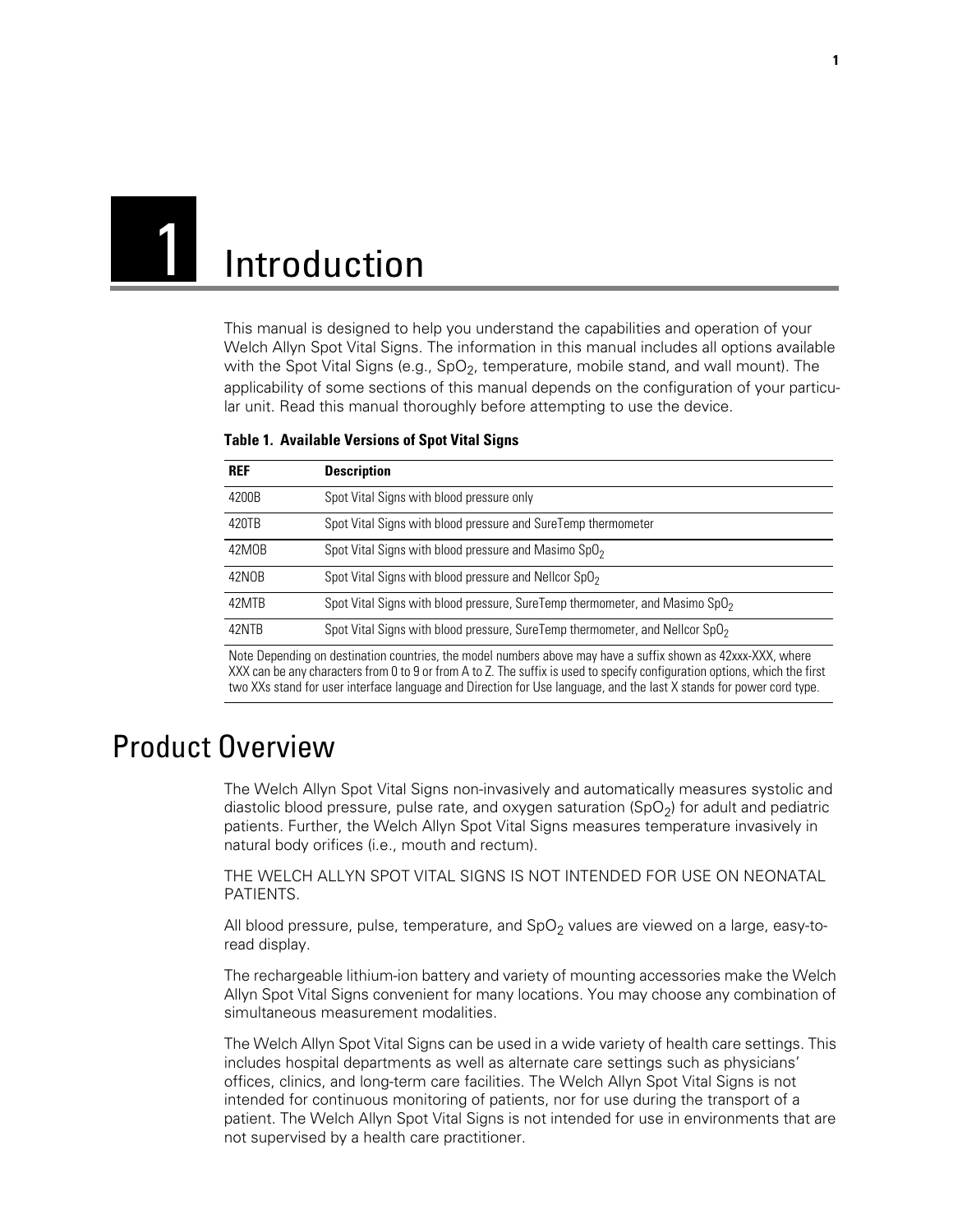# <span id="page-7-0"></span>Related Publications

Masimo Directions for Use - for models 42M0B and 42MTB

Nelcor Directions for Use - for models 42N0B and 42NTB

# <span id="page-7-1"></span>Indications/Contraindications for Use

The Welch Allyn Spot Vital Signs is intended for measurement of blood pressure, pulse rate, temperature, and oxygen saturation (SpO2) of adult and pediatric patients. The device is not designed, sold, nor intended for use except as indicated.

- THE WELCH ALLYN SPOT VITAL SIGNS IS NOT INTENDED FOR USE ON NEONATAL PATIENTS. To ensure pediatric blood pressure accuracy and safety, the Welch Allyn Child Print Cuff (5200-03), the Welch Allyn Small Child Durable One-Piece Cuff (REUSE-08-1SC), and the Welch Allyn Small Child Disposable One-Piece Cuff (SOFT-08-1SC) are the smallest cuffs allowed for use with young children and infants. The circumference of the child's arm must fit within the range markings on the cuff.
- The Welch Allyn Spot Vital Signs should not be used on patients who are linked to heart/lung machines.
- The Welch Allyn Spot Vital Signs is not designed to measure axillary temperature in normal mode for children above three years of age.
- The Welch Allyn Spot Vital Signs is not intended to monitor patient's vital signs.
- The Welch Allyn Spot Vital Signs is not defibrillator proof.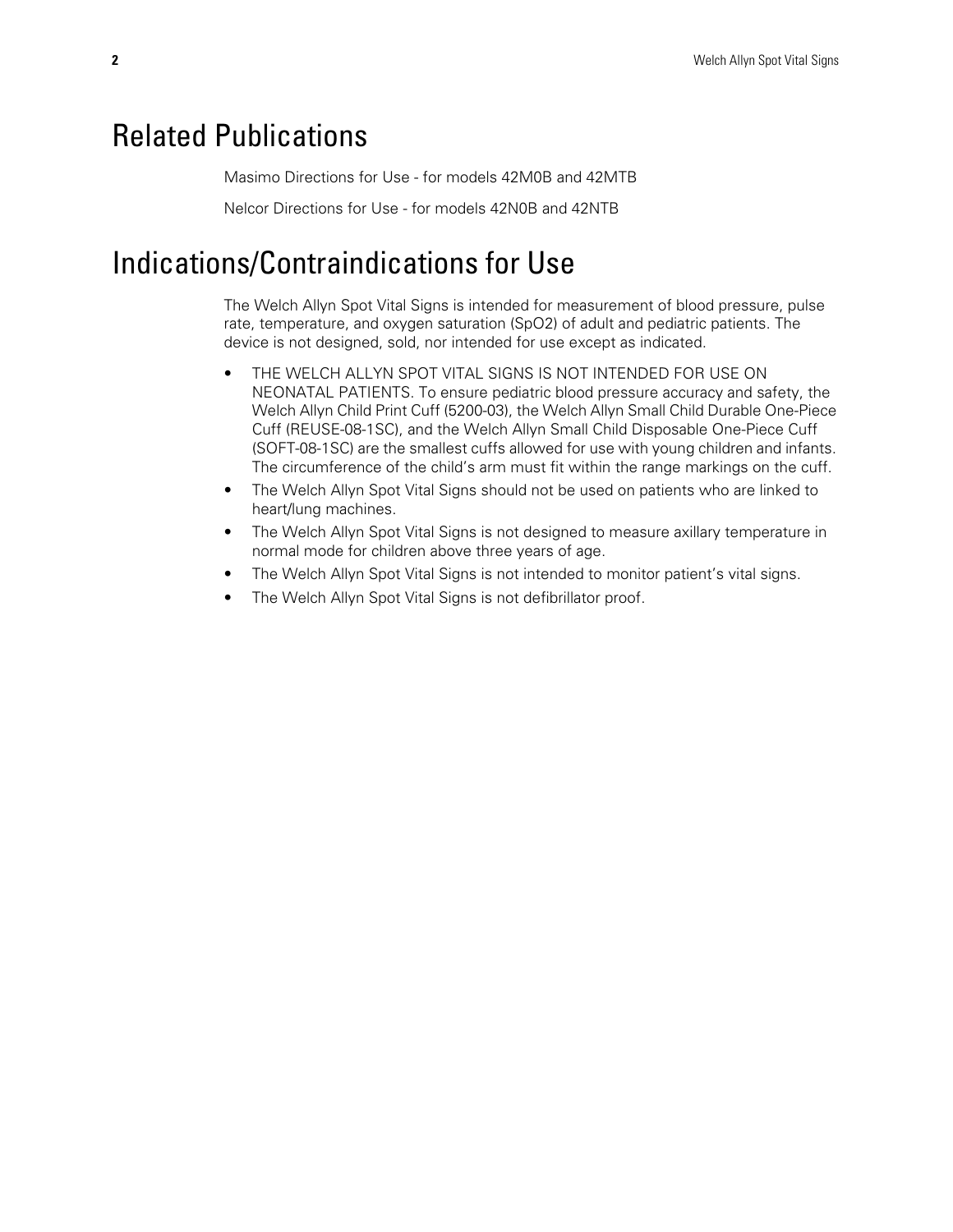# <span id="page-8-0"></span>Symbols and Descriptions

Familiarize all operating personnel with the general safety information in this summary. Operators will also find specific warnings and cautions throughout the Directions for Use. Such specific warnings and cautions may not appear here in this summary.





Internally Powered, rechargeable, Lithium-Ion Battery



Class II Equipment



Not protected against the ingress of water.

Reorder number

Consult operating instructions/directions for use (DFU).



A copy of the DFU is available on this website.

welchallyn.com A printed copy of the DFU can be ordered from Welch Allyn for delivery within 7 calendar days.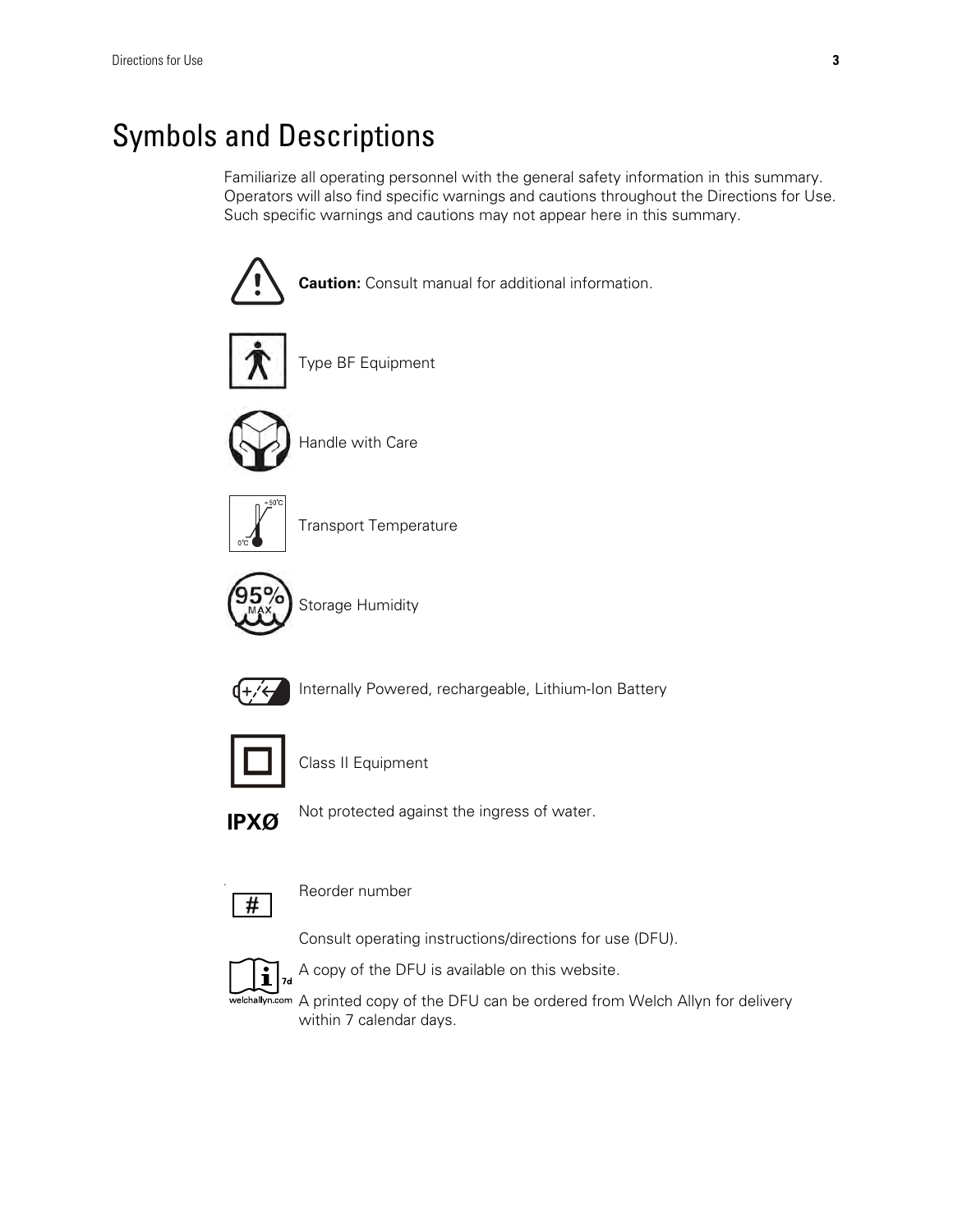Mode of Operation: Continuous



Do not dispose of this product as unsorted municipal waste. Prepare this product for reuse or separate collection as specified by Directive 2002/ 96/EC of the European Parliament and the Council of the European Union on Waste Electronic and Electrical Equipment (WEEE). If this product is contaminated, this directive does not apply.

For more specific disposal information, see www.welchallyn.com/weee, or contact Welch Allyn Customer Service at +44 207 365 6780.

# <span id="page-9-0"></span>Safety Warnings and Cautions

All operating personnel should be familiarized with the general safety information in this summary. Specific warnings and cautions are also found throughout this manual. Such specific warnings and cautions may not appear here in this summary.

### General Warnings

A warning statement in this manual identifies a condition or practice, which if not corrected or discontinued immediately, could lead to patient injury, illness, or death.



**WARNING** The Welch Allyn Spot Vital Signs is designed for use by medical clinicians. Although this manual may illustrate medical spot check techniques, only a trained clinician who knows how to take and interpret a patient's vital signs should use this system.

**WARNING** The information in this manual is a comprehensive guide to the operation of the Welch Allyn Spot Vital Signs. To achieve satisfactory results, you should read the manual thoroughly before attempting to use the device.

**WARNING** Spot Vital Signs is not intended to take measurements on neonatal patients. The AAMI SP10:1992 standard defines neonates as children 28 days or less of age if born at term (37 weeks gestation or more); otherwise up to 44 gestational weeks.

**WARNING** The Welch Allyn Spot Vital Signs is not defibrillator proof.

**WARNING** The Welch Allyn Spot Vital Signs is not intended for continuous monitoring. Do not leave the device unattended while taking measurements on a patient.

**WARNING** To ensure patient safety, use only accessories and supplies (i.e., blood pressure cuffs, hoses, temperature probes,  $SpO<sub>2</sub>$  sensors, etc.) recommended for or supplied with Spot Vital Signs. Using unapproved accessories with Spot Vital Signs can affect patient and/or operator safety.

**WARNING** This device is not suitable for use in the presence of a flammable anesthetic mixture with air or oxygen or nitrous oxide. An explosion may result.

**WARNING** Avoid compression of the blood pressure cuff tubing or pressure hose of the Welch Allyn Spot Vital Signs. Compression of the cuff tubing or pressure hose may cause system errors to occur in the device.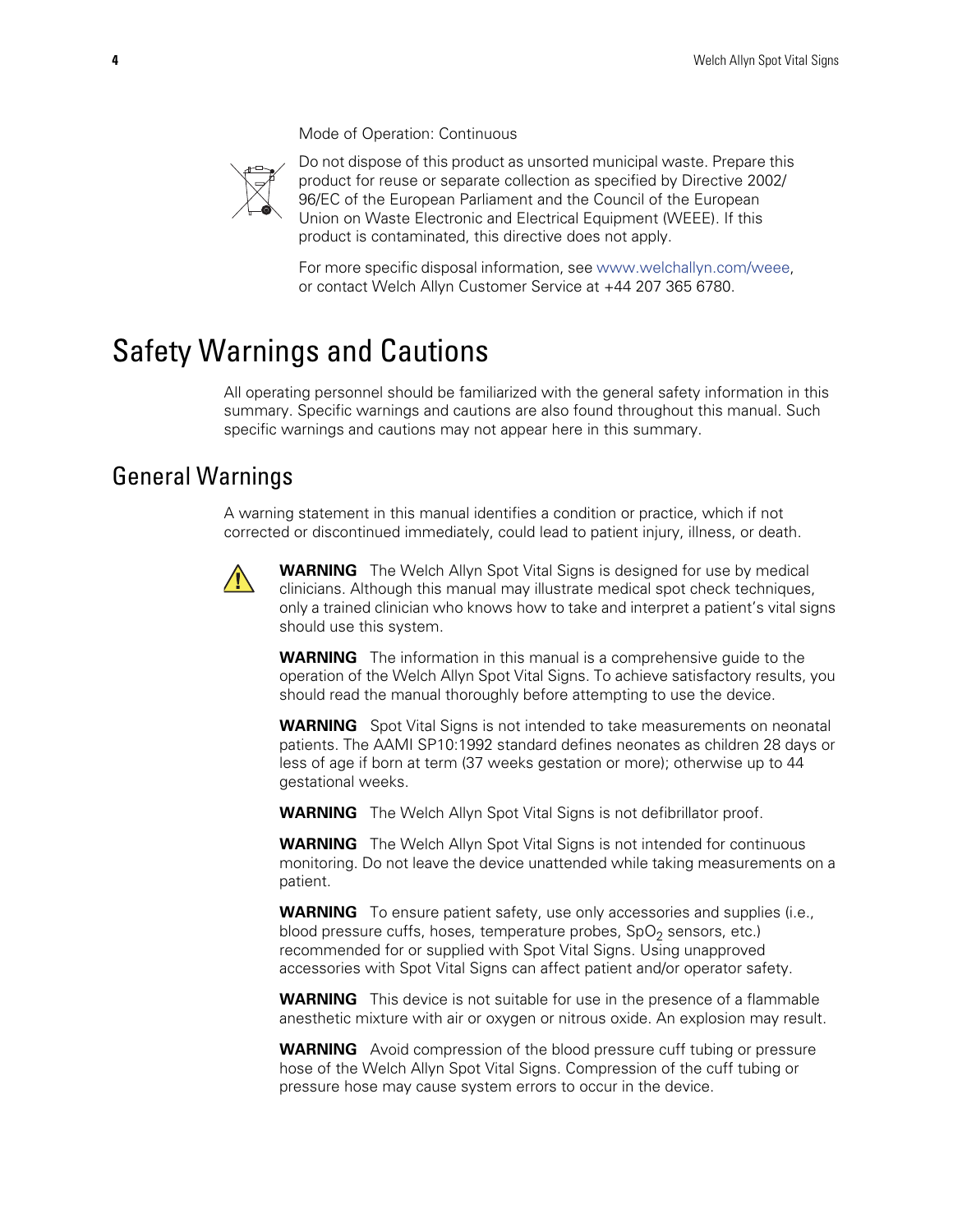

**WARNING** Care should be taken to prevent water or other fluid from entering any connectors on the device. Should this occur, the connectors should be dried with warm air. All operating functions should then be checked for proper operation.

**WARNING** Any Spot Vital Signs which has been dropped or damaged should be checked by qualified service personnel to ensure proper operation prior to use. Do not use the Welch Allyn Spot Vital Signs if you notice any signs of damage. Contact the Welch Allyn Customer Service Department for assistance.

**WARNING** Every three months, inspect the temperature probe,  $SpO<sub>2</sub>$  cord, and accessories for fraying or other damage. Replace as necessary.

**WARNING** There are no user-serviceable parts inside the device other than battery replacement. Refer Spot Vital Signs to the Authorized Service Center.

**WARNING** The Spot Vital Signs should not be used on patients who are linked to heart/lung machines.

**WARNING** The Spot Vital Signs does not operate effectively on patients who are experiencing convulsions or tremors.

**WARNING** This device complies with current required standards for electromagnetic interference and should not present problems to other equipment or be affected by other devices. As a precaution, avoid using this device in close proximity to other equipment.

**WARNING** This device is not intended for hand-held use during operation.

**WARNING** Welch Allyn recommends leaving the battery in the device, regardless if the device is not used for long periods of time, since there is no hazard of leaving the battery in the device.

**WARNING** Do not autoclave.

**WARNING** Welch Allyn is not responsible for the integrity of any mounting installation. Welch Allyn recommends that the customer contact their Biomedical Engineering Department or maintenance service to ensure professional installation for safety and reliability of any mounting accessory.

**WARNING** Lithium ion battery. Risk of fire, explosion, and burns. Do not shortcircuit, crush, incinerate, or disassemble the battery pack. Never dispose of batteries in refuse containers. Always recycle batteries according to national or local regulations.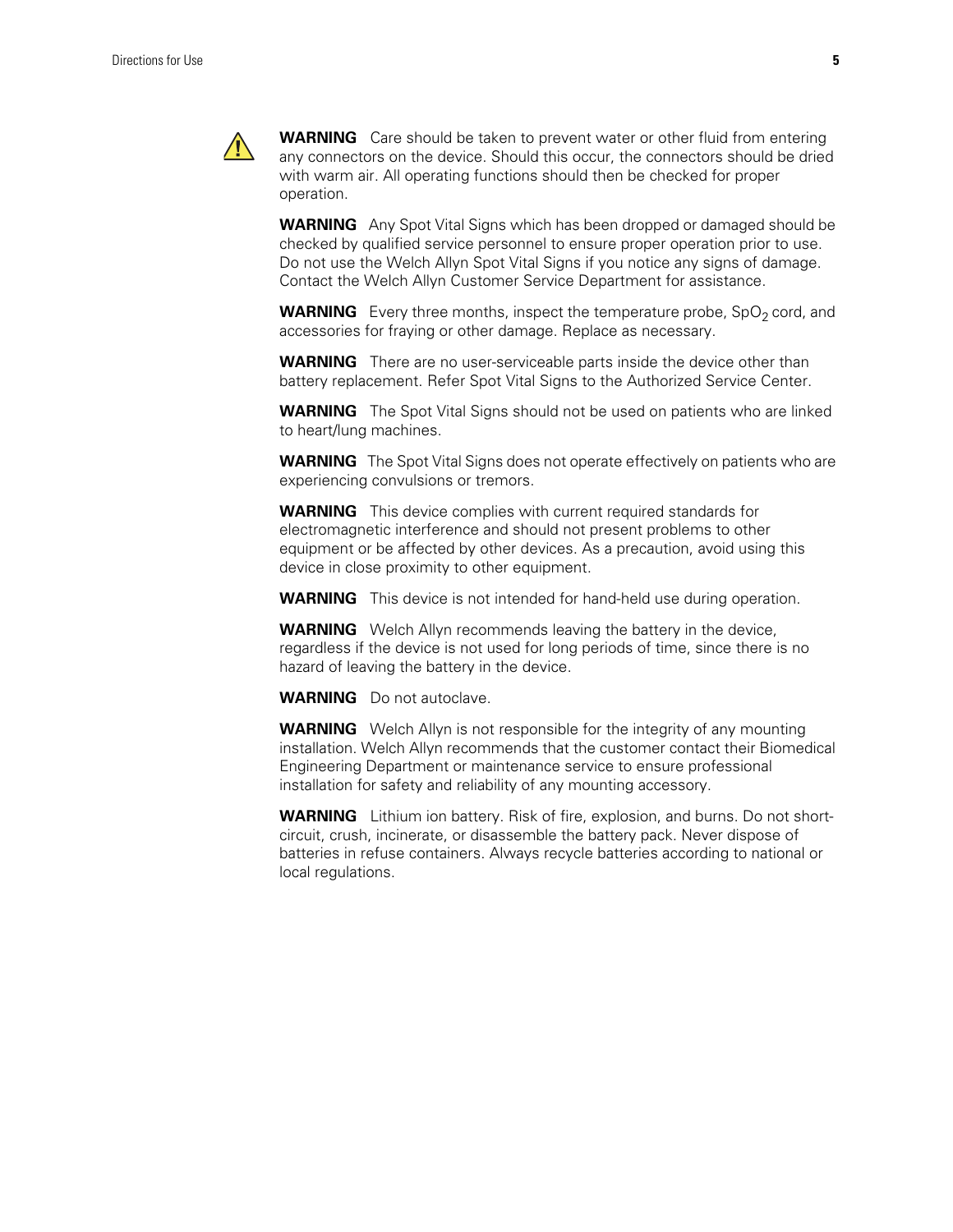### Blood Pressure Warnings



**WARNING** To ensure pediatric blood pressure accuracy and safety, the Welch Allyn Child Print Cuff (5200-03), the Welch Allyn Small Child Durable One-Piece Cuff (REUSE-08-1SC), and the Welch Allyn Small Child Disposable One-Piece Cuff (SOFT-08-1SC) are the smallest cuffs allowed for use with young children and infants. The circumference of the child's arm must fit within the range markings on the cuff.

**WARNING** You may experience inaccurate blood pressure measurements if blood pressure cuffs and/or hoses other than those provided by Welch Allyn for the Spot Vital Signs are used.

**WARNING** Patients who are experiencing moderate to severe arrhythmias may give inaccurate blood pressure measurements.

**WARNING** When several blood pressure measurements are taken on the same patient, it is recommended that the blood pressure cuff site and extremity are checked regularly for possible ischemia, purpura, and/or neuropathy.

**WARNING** Do not change the connector(s) on the blood pressure cuff tubing of this device to luer type. Luer type connectors are commonly used in intravenous infusion systems. Using the luer connectors on blood pressure cuff tubing creates the risk that the blood pressure tubing could be mistakenly connected to a patient's intravenous line, resulting in the introduction of air into the patient's circulatory system.

**WARNING** When measuring blood pressure on children younger than 3 years of age, it is recommended that the Pressure Preset (initial inflation pressure) be set at 160 mmHg or lower.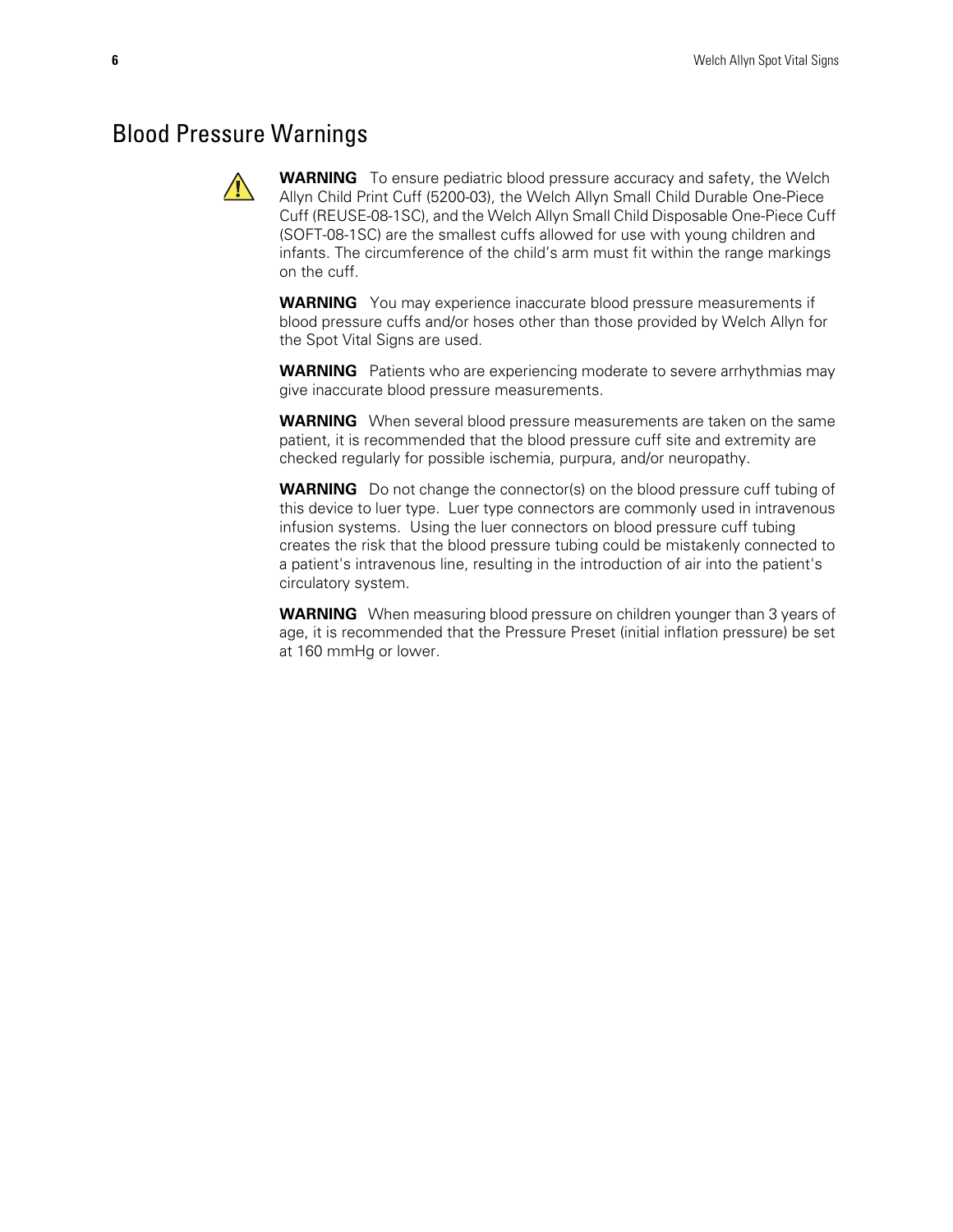# SpO<sub>2</sub> Warnings



**WARNING** Only use Spot Vital Signs with Masimo or Nellcor SpO<sub>2</sub> option with Masimo or Nellcor brand sensors and accessories, respectively. Using the wrong or unapproved sensors or cables may cause improper performance.

**WARNING** The SpO<sub>2</sub> sensors and extension cables are intended for use only for pulse oximetry measurements. Do not attempt to connect these cables to a PC or any similar device.

**WARNING** Before use, carefully read the sensor's directions for use, including all warnings, cautions, and instructions.

**WARNING** Do not use a damaged sensor or SpO<sub>2</sub> cable. Do not use a sensor with exposed optical components.

**WARNING** Tissue damage can be caused by incorrect application or duration of use of an  $SpO<sub>2</sub>$  sensor. Inspect the sensor site as directed in the sensor's Directions for Use.

**WARNING** Do not use the sensors during magnetic resonance imaging (MRI) scanning. Induced current could potentially cause burns. The pulse oximeter may affect the MRI image, and the MRI unit may affect the accuracy of the pulse oximetry measurements.

**WARNING** Certain ambient environmental conditions, sensor application errors, and certain patient conditions may affect  $SpO<sub>2</sub>$  readings and pulse signal.

**WARNING** Do not immerse the sensor or patient cables in water, solvents, or cleaning solutions (the sensors and connections are not waterproof). Do not use irradiation, steam, or ethylene oxide for sterilization.

**WARNING** Do not use the SpO<sub>2</sub> cable or power cord to lift the unit because the cable or cord could disconnect from the unit, causing the unit to drop on the patient.

**WARNING** The SpO<sub>2</sub> in the Welch Allyn Spot Vital signs is not intended for use as an apnea monitor.

**WARNING** Consider the SpO<sub>2</sub> an early warning device. As a trend toward patient deoxygenation is indicated, use laboratory instruments to analyze blood samples to completely understand the patient's condition.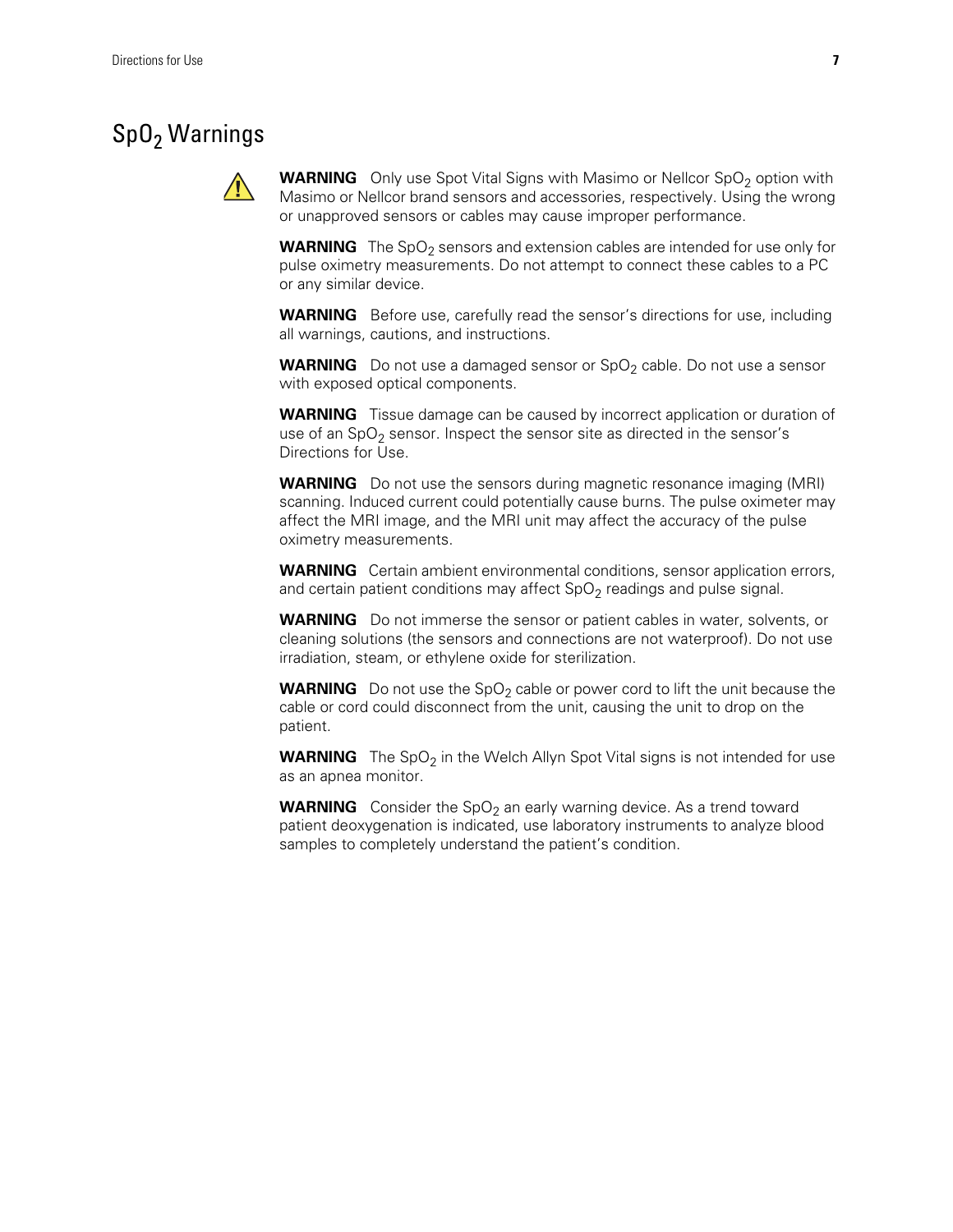### Temperature Warnings



**WARNING** THE WELCH ALLYN SPOT VITAL SIGNS IS NOT INTENDED TO BE USED ON NEONATAL PATIENTS.

**WARNING** The Welch Allyn Spot Vital Signs is not designed to measure axillary temperature in normal mode for children above three years of age.

**WARNING** Single-use, disposable probe covers, available from Welch Allyn, limit patient cross-contamination. The use of any other probe cover or the failure to use a probe cover may produce temperature errors and is specifically not recommended.

**WARNING** Use only oral probes (blue cap) for taking oral and axillary temperatures. Use only rectal probes (red cap) for taking rectal temperatures. The use of the wrong probe may produce temperature errors.

**WARNING** Do not allow the tip of the temperature probe to come into contact with any heat source (e.g., hands or fingers) prior to taking a temperature measurement. If this occurs, discard the probe cover and start the temperature determination again.

**WARNING** Long-term continuous monitoring beyond three to five minutes is not recommended in any mode.

# IR Communications Port Warnings



**WARNING** The Welch Allyn Spot Vital Signs contains an infrared communications port for isolated communications with external devices. The port is located on the side of the device to preclude direct eye contact on a continual basis when viewing the display. As a precaution, do not look directly into the infrared port during operation.

# General Cautions

A caution statement in this manual identifies a condition or practice, which if not corrected or discontinued immediately, could lead to equipment failure, equipment damage, or data loss.



**Caution** If the accuracy of any measurement is in question, check the patient's vital sign(s) by an alternate method, then check to make sure the device is functioning properly.

**Caution** Ensure the device is placed on a secure surface or use one of the optional mounting accessories.

**Caution** Do not place fluids on the device.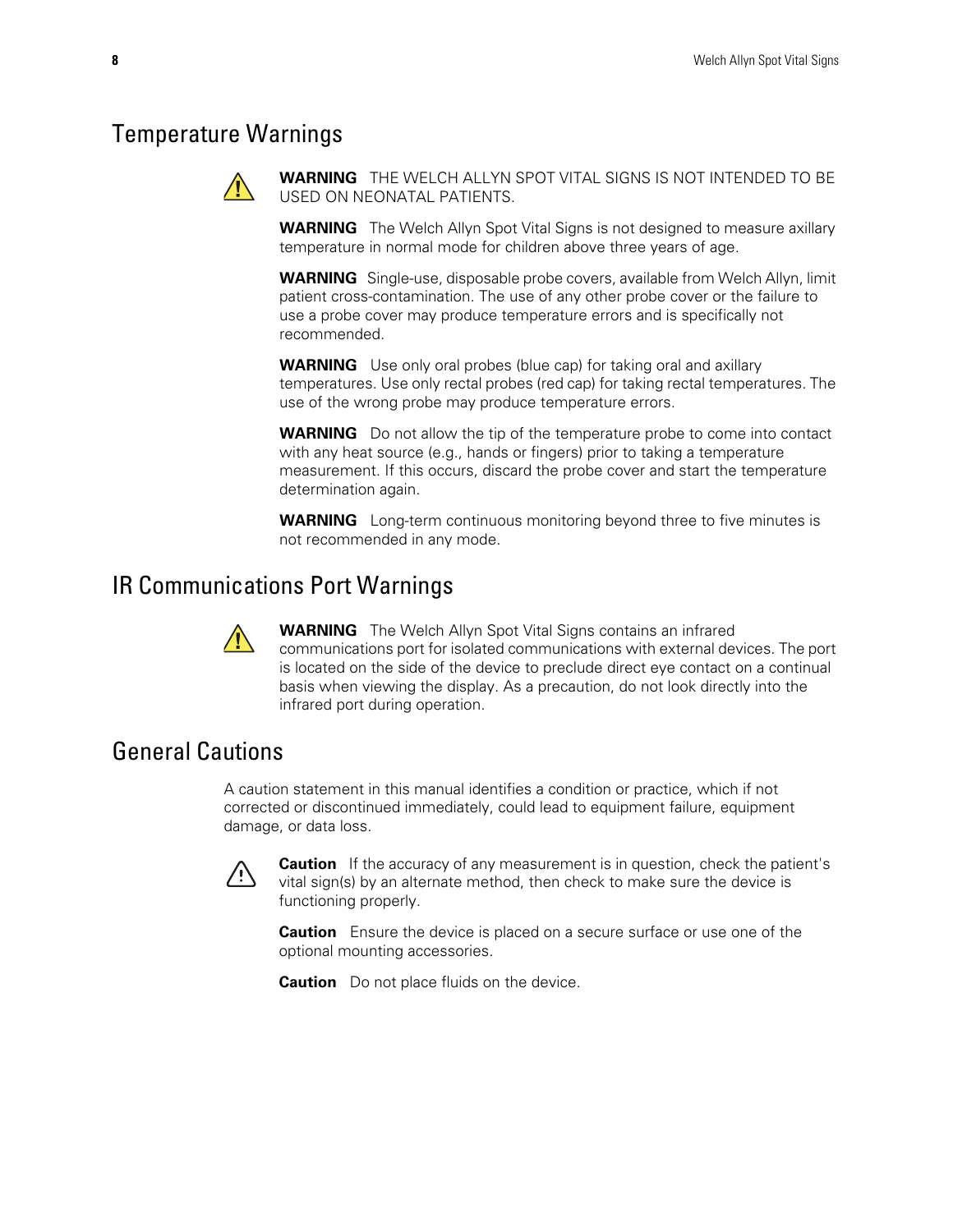# Blood Pressure Cautions



**Caution** Extremity and blood pressure cuff motion should be minimized during blood pressure determinations.

**Caution** If the blood pressure cuff is not at heart level, the difference in reading due to the hydrostatic effect should be noted. The value of 1.80 mmHg must be added to the displayed reading for every inch (2.5 cm) above heart level. The value of 1.80 mmHg must be subtracted from the displayed reading for every inch (2.5 cm) below heart level.

**Caution** Proper blood pressure cuff size and placement is essential to the accuracy of the blood pressure determination. See ["Chart for Determining Blood](#page-30-2) [Pressure Cuff Size" on page 25](#page-30-2) for blood pressure cuff sizing information.

# SpO<sub>2</sub> Cautions



**Caution** The pulse oximeter is calibrated to determine the percentage of arterial oxygen saturation of functional hemoglobin. Significant levels of dysfunctional hemoglobin such as carboxyhemoglobin or methemoglobin may affect the accuracy of the measurement.

**Caution** Physiological conditions, medical procedures, or external agents that may interfere with the pulse oximeter's ability to detect and display measurements include dysfunctional hemoglobin, arterial dyes, low perfusion, dark pigment, and externally applied coloring agents such as nail polish, dye, or pigmented cream.

**Caution** Some sensors may not be appropriate for a particular patient. If at least 15 seconds of perfusion pulses cannot be observed for a given sensor, change sensor location or sensor type for perfusion to resume.

**Caution** When selecting a sensor, consider the patient's weight and activity level, the adequacy of perfusion, the available sensor sites, the need for sterility, and the anticipated duration of monitoring.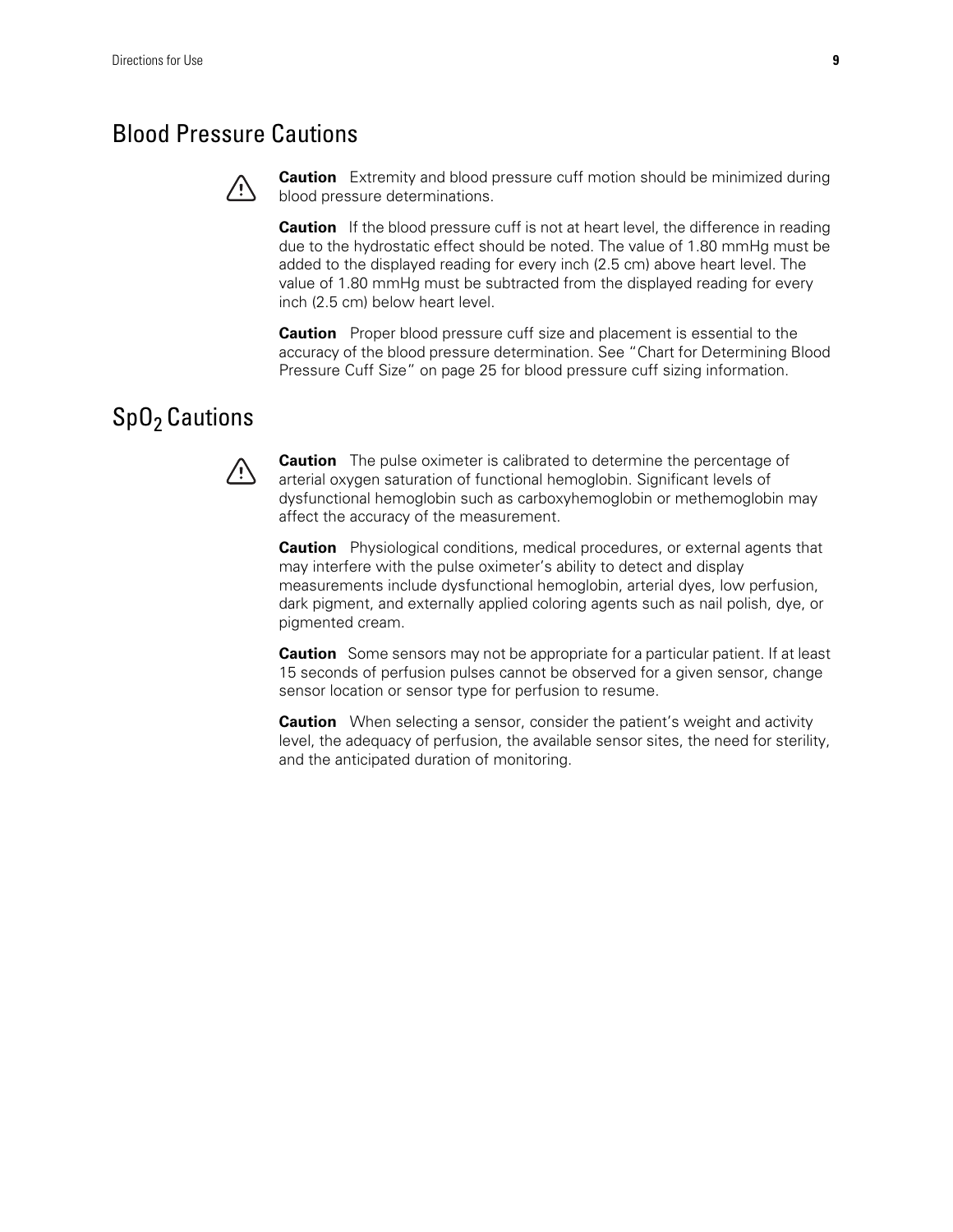# <span id="page-15-0"></span>Avertissements et précautions de sécurité

Tout le personnel l'utilisant doit être familiarisé avec les informations globales de sécurité contenues dans ce résumé. Ce manuel comprend également des avertissements et précautions spécifiques. Il est possible que ces avertissements et précautions spécifiques ne soient pas indiqués dans ce résumé.

### Avertissements généraux

Les avertissements de ce manuel identifient les conditions ou pratiques qui, si elles ne sont pas corrigées ou arrêtées immédiatement, risquent de provoquer des blessures, des maladies ou le décès du patient.



**AVERTISSEMENT** Le Welch Allyn Spot Vital Signs est conçu pour être utilisé par des médecins. Si ce manuel présente des techniques de vérification médicale ponctuelle, seul un clinicien formé sachant comment relever et interpréter les signes vitaux d'un patient doit utiliser ce système.

**AVERTISSEMENT** Les informations contenues dans ce manuel sont un guide détaillé du fonctionnement du Welch Allyn Spot Vital Signs. Pour obtenir des résultats satisfaisants, merci de lire ce manuel attentivement avant d'essayer d'utiliser l'appareil.

**AVERTISSEMENT** Spot Vital Signs n'est pas conçu pour relever des données sur des patients nouveau-nés. Selon la norme AAMI SP10:1992, un nouveau-né est un enfant de moins de 28 jours, s'il est né à terme, (37 semaines de gestation ou plus). Sinon, jusqu'à 44 semaines de gestation.

**AVERTISSEMENT** Le Welch Allyn Spot Vital Signs n'est pas protégé en cas de défibrillation.

**AVERTISSEMENT** Le Welch Allyn Spot Vital Signs n'est pas conçu pour un monitorage continu. Ne pas laisser l'appareil sans surveillance lors du relevé de mesures sur un patient.

**AVERTISSEMENT** Afin d'assurer la sécurité du patient, utiliser uniquement des accessoires et fournitures (à savoir des brassards, des flexibles, des sondes de température, des capteurs de  $SpO<sub>2</sub>$ , etc.) recommandés ou fournis avec le Spot Vital Signs. L'utilisation d'accessoires non-approuvés avec le Spot Vital Signs peut affecter la sécurité du patient et/ou de l'opérateur.

**AVERTISSEMENT** Cet appareil n'est pas conçu pour une utilisation en présence d'un mélange anesthésique inflammable avec l'air, l'oxygène ou le protoxyde d'azote. Une explosion pourrait se produire.

**AVERTISSEMENT** Éviter de comprimer les tubes du brassard ou le tuyau de tensiomètre de tension artérielle du Welch Allyn Spot Vital Signs. La compression des tubes du brassard ou du tuyau de tensiomètre peut entraîner des erreurs du système au niveau du dispositif.

**AVERTISSEMENT** Il convient de procéder avec soin afin d'empêcher l'eau ou tout autre fluide de pénétrer dans les connecteurs du dispositif. Si cela se produit, les connecteurs doivent être séchés à l'air chaud. Toutes les fonctions d'utilisation doivent ensuite être contrôlées.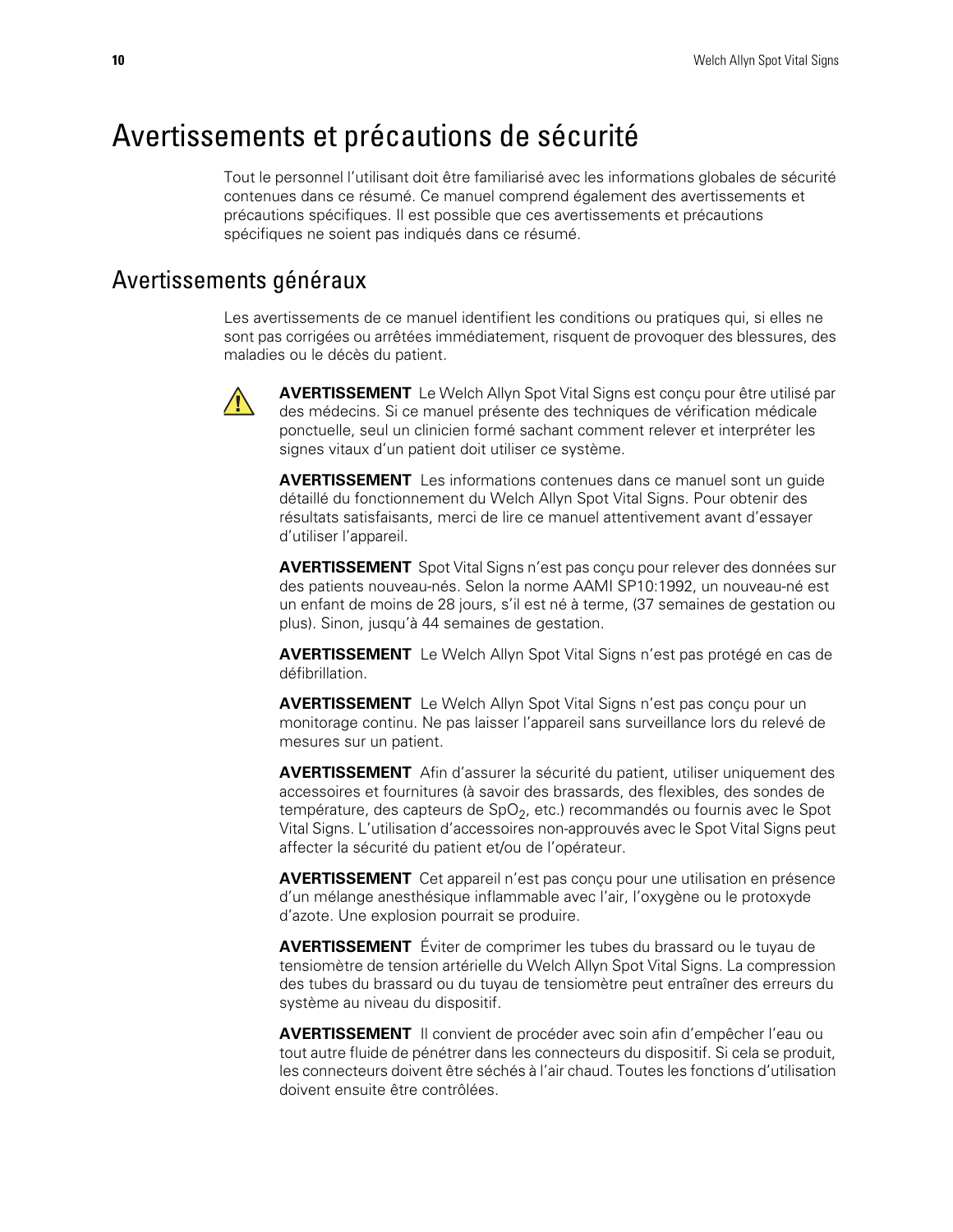

**AVERTISSEMENT** Tout Spot Vital Signs ayant subi une chute ou un dommage doit être vérifié par un technicien qualifié qui s'assurera de son bon fonctionnement avant utilisation. Ne pas utiliser le Welch Allyn Spot Vital Signs en cas de signes d'endommagement. Contacter le Service clientèle de Welch Allyn pour obtenir de l'aide.

**AVERTISSEMENT** Tous les trois mois, vérifier que la sonde de température, le câble SpO<sub>2</sub> et les accessoires ne s'effilochent pas et qu'ils ne sont endommagés de quelque façon. Remplacer si nécessaire.

**AVERTISSEMENT** Hormis la batterie, aucune pièce de l'appareil n'est remplaçable par l'utilisateur. Retourner le Spot Vital Signs au centre d'entretien autorisé.

**AVERTISSEMENT** Le Spot Vital Signs ne doit pas être utilisé sur des patients reliés à des machines cardiaques/pulmonaires.

**AVERTISSEMENT** Le Spot Vital Signs ne fonctionne pas efficacement sur des patients souffrant de convulsions ou de tremblements.

**AVERTISSEMENT** Ce dispositif se conforme aux normes courantes exigibles en matière de brouillage électromagnétique et ne devrait ni provoquer d'interférences ni en recevoir de la part d'autres équipements. Par mesure de précaution, éviter d'installer l'appareil à proximité d'autres équipements.

**AVERTISSEMENT** Ce dispositif n'est pas conçu pour une utilisation manuelle en cours de fonctionnement.

**AVERTISSEMENT** Welch Allyn recommande de laisser la batterie dans l'appareil, même si ce dernier n'est pas utilisé pendant de longues périodes. En effet, laisser la batterie dans l'appareil ne présente aucun danger.

**AVERTISSEMENT** Ne pas stériliser en autoclave.

**AVERTISSEMENT** Welch Allyn n'est pas responsable de l'intégrité de toute installation de montage. Welch Allyn recommande au client de contacter son service d'ingénierie biomédicale ou d'entretien afin de s'assurer de la fiabilité, la sécurité et l'installation professionnelle de tout accessoire de montage.

**AVERTISSEMENT** Batterie lithium-ion. Risque d'incendie, d'explosion et de brûlures. Ne mettez pas la batterie en court-circuit, ne l'écrasez pas, ne l'incinérez pas et ne la démontez pas. Ne jetez jamais les batteries à la poubelle. Les batteries doivent toujours être recyclées conformément aux réglementations locales.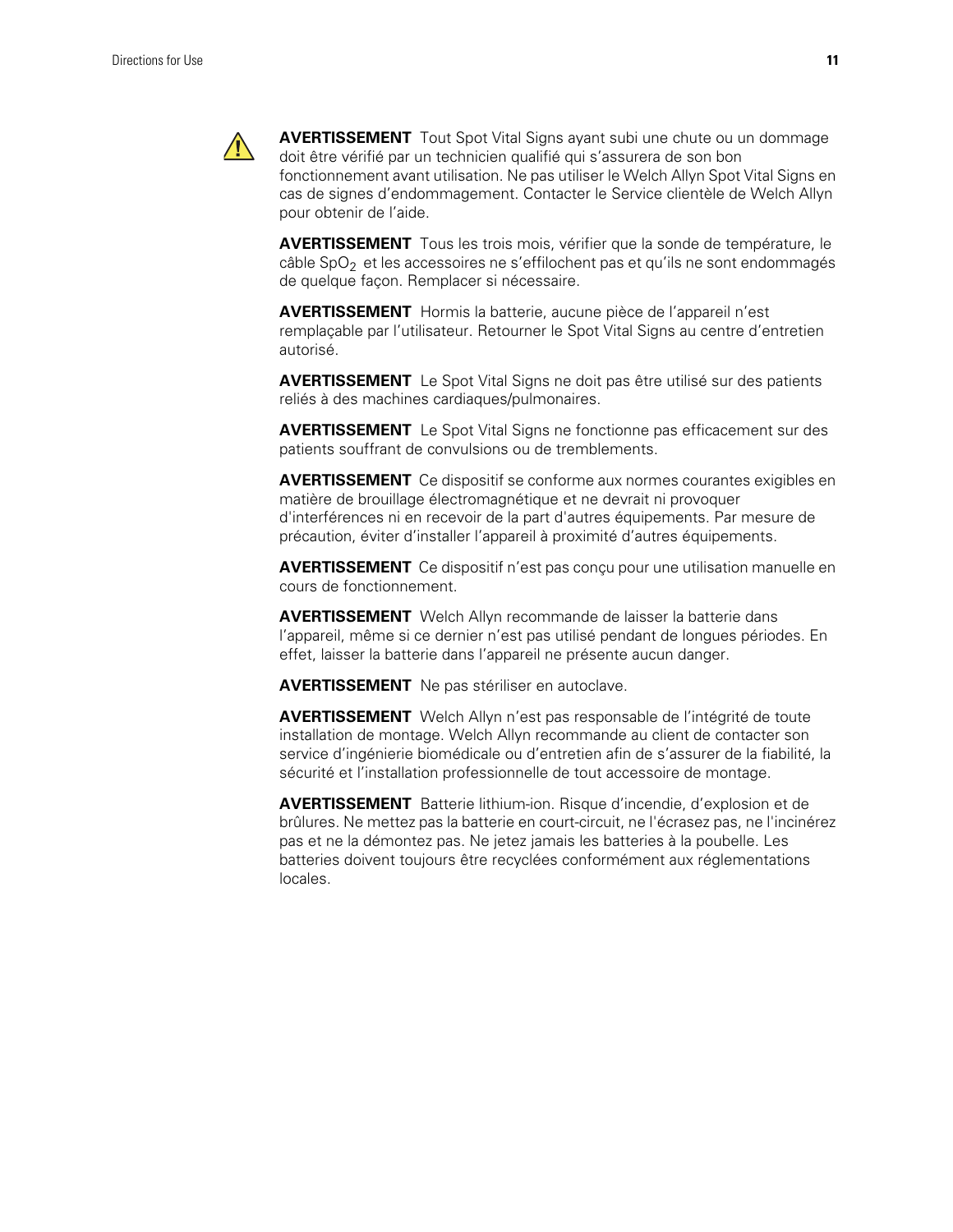### Avertissements relatifs à la pression artérielle



**AVERTISSEMENT** Afin d'assurer la précision et la sécurité de la pression artérielle chez l'enfant, le brassard Welch Allyn pour enfant (5200-03), le brassard longue durée mono-pièce Welch Allyn pour enfant en bas-âge (REUSE-08-1SC) et le brassard mono-pièce jetable Welch Allyn pour enfant en bas-âge (SOFT-08-1SC) sont les plus petits brassards autorisés pour utilisation sur de jeunes enfants et des nourrissons. La circonférence du bras de l'enfant doit se situer dans la plage indiquée sur le brassard.

**AVERTISSEMENT** Les valeurs de pression artérielle peuvent être imprécises si des brassards et/ou flexibles de pression artérielle autres que ceux fournis par Welch Allyn pour le Spot Vital Signs sont utilisés.

**AVERTISSEMENT** Les patients souffrant d'arythmies modérées à aiguës peuvent délivrer des mesures de pression artérielle imprécises.

**AVERTISSEMENT** Lorsque plusieurs valeurs de pression artérielle sont relevées sur le même patient, il est recommandé de contrôler régulièrement l'extrémité et le site du brassard de pression artérielle afin de détecter une ischémie, un purpura et/ou une neuropathie éventuels.

**AVERTISSEMENT** Ne pas changer le(s) connecteur(s) sur le tuyau du tensiomètre de cet appareil pour un type luer. Les connecteurs de type luer sont couramment utilisés dans des systèmes de perfusion par intraveineuse. L'utilisation de connecteurs luer sur un tuyau de brassard de pression artérielle crée le risque que le tuyau de pression artérielle soit connecté par erreur à une intraveineuse du patient, entraînant l'introduction d'air dans l'appareil circulatoire du patient.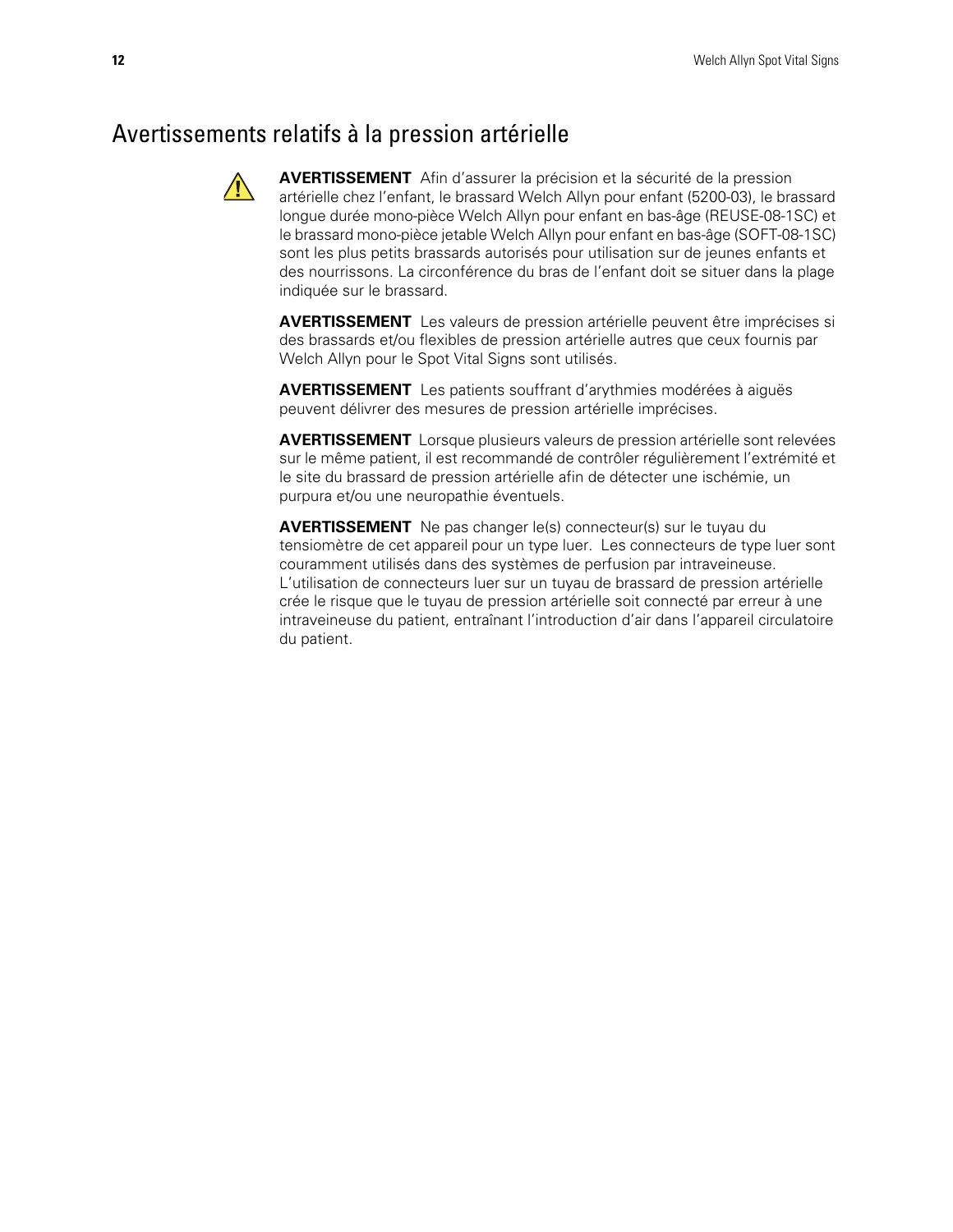## Avertissements relatifs à SpO<sub>2</sub>



**AVERTISSEMENT** N'utiliser Spot Vital Signs avec l'option Masimo ou Nellcor  $SpO<sub>2</sub>$  qu'avec les accessoires et capteurs de la marque Masimo ou Nellcor, respectivement. L'utilisation de capteurs ou de câbles erronés ou non-approuvés peut entraîner des performances incorrectes.

**AVERTISSEMENT** Les rallonges et capteurs SpO<sub>2</sub> sont conçus pour être utilisés uniquement avec les mesures d'oxymétrie pulsée. Ne pas essayer de connecter ces câbles à un PC ou tout autre appareil similaire.

**AVERTISSEMENT** Avant utilisation, lire soigneusement le mode d'emploi du capteur, y compris tous les avertissements, les précautions et instructions.

**AVERTISSEMENT** Ne pas utiliser un câble SpO<sub>2</sub> ou de capteur endommagé. Ne pas utiliser un capteur dont les composants optiques sont exposés.

**AVERTISSEMENT** Un tissu peut être endommagé par une application ou une durée d'utilisation incorrecte d'un capteur SpO<sub>2</sub>. Inspecter le site du capteur comme indiqué dans le mode d'emploi du capteur.

**AVERTISSEMENT** Ne pas utiliser les capteurs en cours d'examen d'imagerie par résonnance magnétique (IRM). Le courant produit peut potentiellement provoquer des brûlures. L'oxymètre de pouls MS board peut affecter l'image de l'IRM et l'appareil d'IRM peut affecter la précision des mesures de l'oxymètre de pouls.

**AVERTISSEMENT** Certaines conditions environnementales ambiantes, erreurs d'application de capteur et certaines conditions de patients peuvent affecter les valeurs de  $SpO<sub>2</sub>$  et le signal de pouls.

**AVERTISSEMENT** Ne pas immerger les câbles patient ou capteur dans de l'eau, des solvants ou des solutions de nettoyage (les capteurs et les connexions ne sont pas étanches). Ne pas utiliser de rayonnement, de vapeur ou d'oxyde d'éthylène pour la stérilisation.

**AVERTISSEMENT** Ne pas utiliser le câble SpO<sub>2</sub> ou le câble d'alimentation pour soulever l'unité. En effet, ces deux câbles sont susceptibles de se déconnecter de l'appareil, entraînant la chute de l'appareil sur le patient.

**AVERTISSEMENT** Le SpO<sub>2</sub> du Welch Allyn Spot Vital signs n'est pas conçu pour une utilisation comme moniteur d'apnée.

**AVERTISSEMENT** Considérer le SpO<sub>2</sub> comme un dispositif d'avertissement précoce. Si une tendance à la désoxygénation du patient est indiquée, utiliser des instruments de laboratoire pour analyser des prélèvements sanguins afin de comprendre complètement l'état du patient.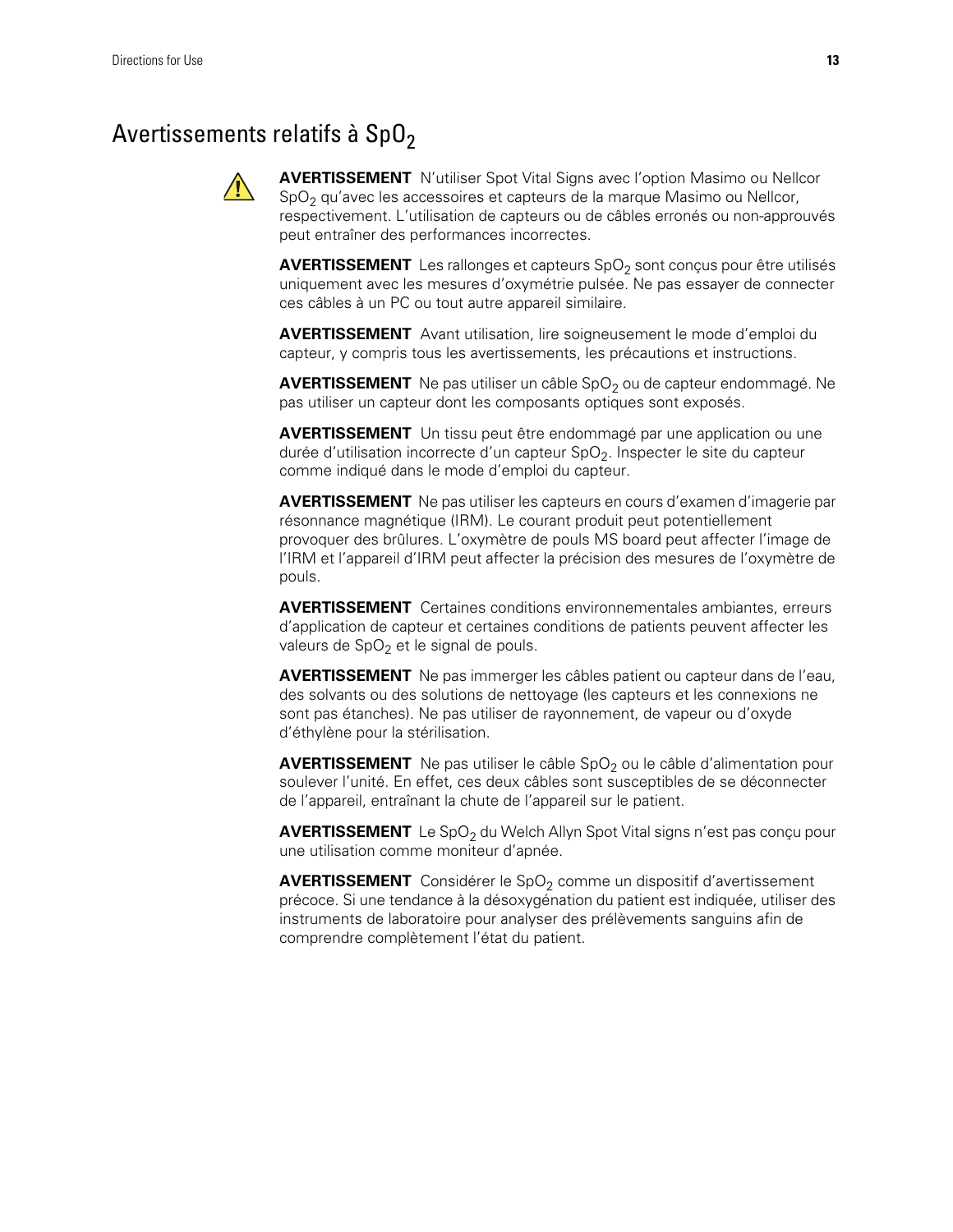### Avertissements relatifs à la température



**AVERTISSEMENT** LE WELCH ALLYN SPOT VITAL SIGNS N'A PAS ÉTÉ PRÉVU POUR LES PATIENTS NOUVEAU-NÉS.

**AVERTISSEMENT** Le Welch Allyn Spot Vital Signs n'a pas été conçu pour mesurer la température axillaire en mode normal pour les enfants de plus de trois ans.

**AVERTISSEMENT** Les embouts de sonde jetables à usage unique, disponibles auprès de Welch Allyn, limitent les contaminations entre patients. Il est spécialement déconseillé d'utiliser tout autre embout de sonde ou de ne pas utiliser d'embout. En effet, cela peut générer des erreurs de température.

**AVERTISSEMENT** N'utiliser que des sondes orales (bleues) pour le relevé de températures orales et axillaires. N'utiliser que des sondes rectales (rouges) pour le relevé de températures rectales. L'utilisation de la mauvaise sonde peut produire des erreurs de température.

**AVERTISSEMENT** Ne pas laisser l'extrémité de la sonde de température entrer en contact avec une source de chaleur (par ex. les mains ou les doigts) avant de procéder à un relevé de température. Si cela se produit, jeter l'embout de la sonde et reprendre la détermination de la température.

**AVERTISSEMENT** Un monitorage continu longue durée de trois à cinq minutes n'est pas recommandé, quel que soit le mode.

### Avertissements relatifs au port de communication infrarouge



**AVERTISSEMENT** Le Welch Allyn Spot Vital Signs contient un port de communication infrarouge pour les communications isolées avec des périphériques externes. Ce port se trouve sur le côté de l'appareil pour empêcher tout contact visuel direct continu lors de la consultation de l'affichage. À titre de précaution, ne pas regarder directement le port infrarouge en cours de fonctionnement.

# <span id="page-19-0"></span>Précautions générales

Dans ce manuel, Attention identifie les conditions ou pratiques qui, si elles ne sont pas corrigées ou arrêtées immédiatement, risquent de provoquer des pertes de données, un endommagement ou une défaillance du matériel.



Attention Si la précision de toute mesure est mise en question, vérifier le(s) signe(s) vital (vitaux) du patient en employant une autre méthode, puis s'assurer que l'appareil fonctionne correctement.

**Attention** S'assurer que l'appareil est situé sur une surface sûre ou utiliser un des accessoires de montage optionnels.

**Attention** Ne pas placer de fluides sur l'appareil.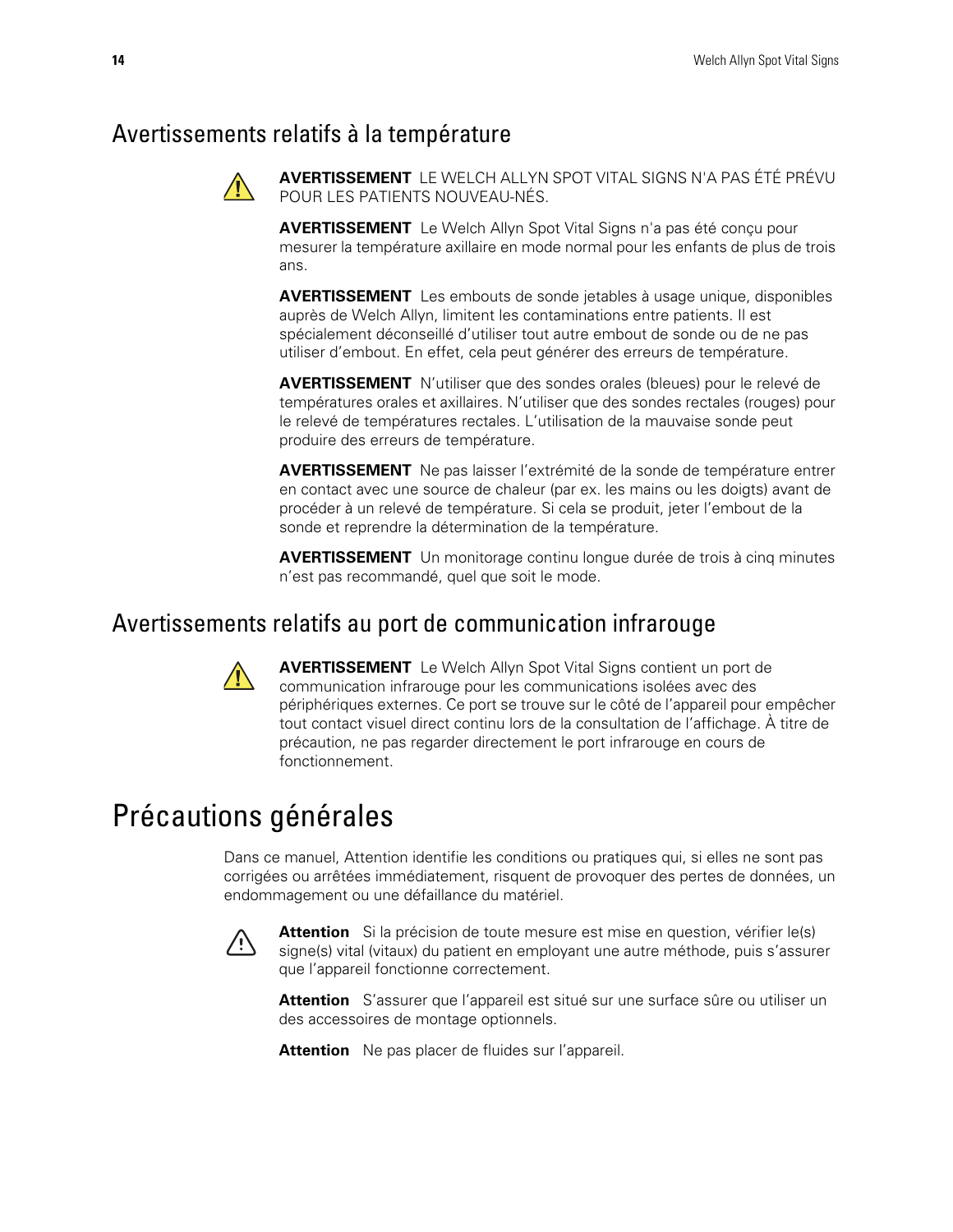# Précautions relatives à la pression artérielle



**Attention** Veiller à minimiser le mouvement de l'extrémité et du brassard de pression artérielle en cours de détermination de la pression artérielle.

**Attention** Si le brassard de tensiomètre n'est pas au niveau du coeur, la différence de valeur due à l'effet hydrostatique doit être notée. La valeur de 1,80 mmHg doit être ajoutée à la valeur affichée pour chaque pouce (2,5 cm) au-dessus du niveau du coeur. La valeur de 1,80 mmHg doit être retirée à la valeur affichée pour chaque pouce (2,5 cm) en dessous du niveau du cœur.

**Attention** Il est essentiel que le brassard de tensiomètre soit à la taille et l'emplacement adéquats pour assurer la précision de la détermination de la pression artérielle. Voir ["Chart for Determining Blood Pressure Cuff Size" on](#page-30-2) [page 25](#page-30-2) pour obtenir des informations sur la taille du brassard de pression artérielle.

**Attention** Lors de la mesure de la pression artérielle sur des enfants de moins de 3 ans, il est recommandé de définir le réglage de la pression (pression de gonflage initiale) sur une valeur inférieure ou égale à 160 mmHg.

# Précautions relatives à  $SpO<sub>2</sub>$



**Attention** L'oxymètre de pouls est étalonné pour déterminer le pourcentage de saturation en oxygène du sang artériel de l'hémoglobine fonctionnelle. Des niveaux importants d'hémoglobine dysfonctionnelle comme la carboxyhémoglobine ou méthémoglobine peuvent affecter la précision de la mesure.

**Attention** Certaines conditions physiologiques, interventions médicales ou substances externes sont susceptibles d'interférer avec les fonctions de détection et de mesure de l'oxymètre de pouls, par exemple les hémoglobines dysfonctionnelles, les colorants artériels, les conditions de faible perfusion et les pigments foncés, ainsi que les agents de coloration appliqués par voie externe, tels que le vernis à ongle, les teintures ou les crèmes pigmentées.

**Attention** Certains capteurs peuvent s'avérer inadéquats pour un patient en particulier. S'il n'est pas possible d'observer au moins 15 secondes d'impulsions de perfusion pour un capteur donné, modifier l'emplacement du capteur ou le type de capteur pour la perfusion afin de reprendre l'opération.

**Attention** Lors du choix d'un capteur, prendre en considération le poids du patient et son niveau d'activité, l'adéquation de la perfusion, les sites de capteurs disponibles, le besoin de stérilité et la durée prévue du monitorage.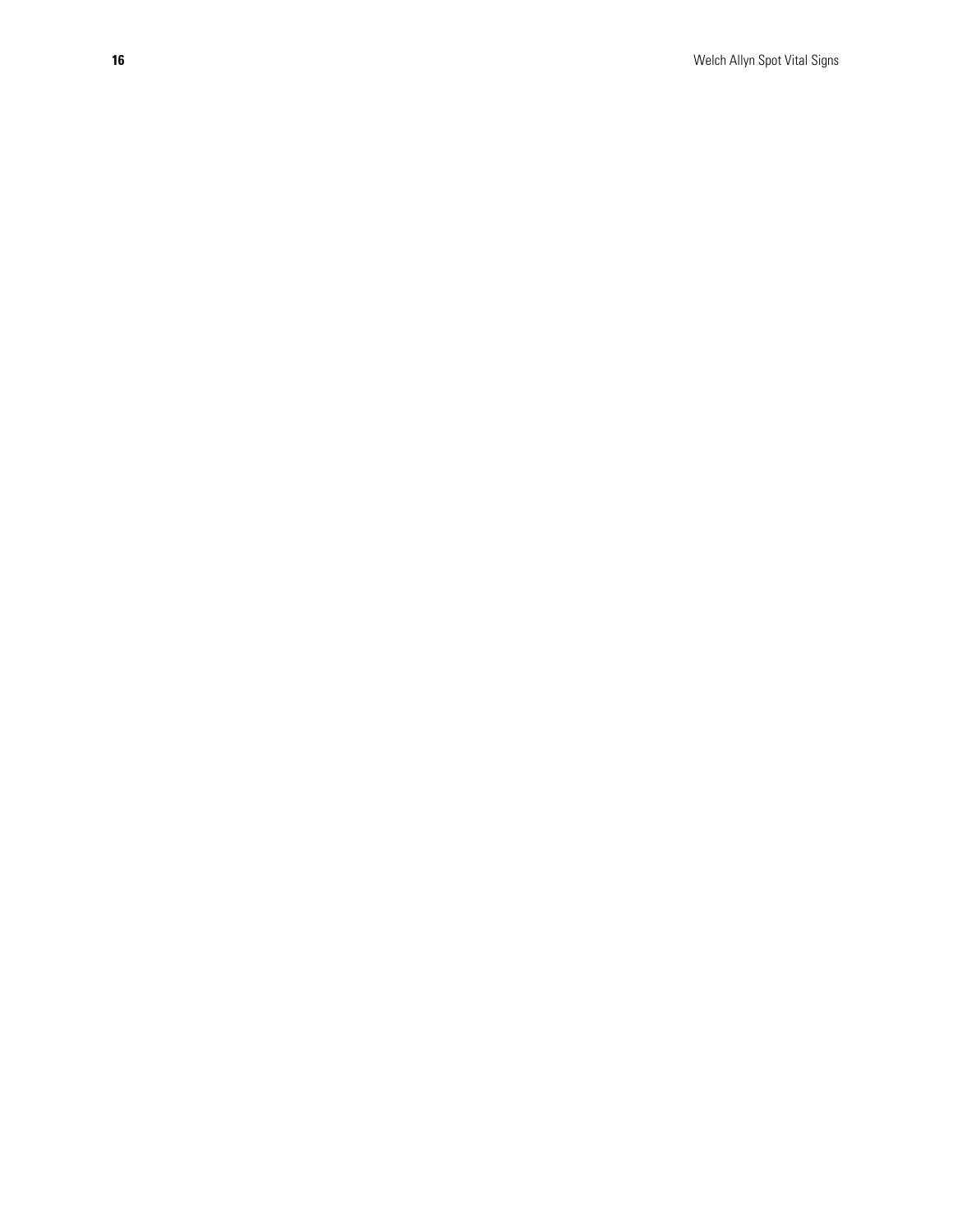2

# <span id="page-22-0"></span>Controls, Indicators, and Connections

In this section, all drawing and text are representative of the Spot Vital Signs with all available options. Your device may not include all functions, depending on the options purchased.

# <span id="page-22-1"></span>Unpacking Checklist

Unpack the Welch Allyn Spot Vital Signs and applicable accessories, identify each item with the following checklist and inspect for missing items. Retain the shipping materials in the event of shipping damage or for return, if necessary, to Welch Allyn for repair or warranty service. All Spot Vital Signs include the following components:

- **Spot Vital Signs Device.** This device automatically measures and displays blood pressure and pulse rate. Options include thermometry and pulse oximetry.
- **Directions for Use Manual.** Read this manual thoroughly before using Spot Vital Signs. Save this manual for reference.
- **Warranty Card.** This card validates the Spot Vital Signs warranty. Fill out the warranty card and mail it today.
- **Blood Pressure Cuff.** Latex free blood pressure cuff with connectors. Other size cuffs are available separately.
- **Blood Pressure Hose.** Latex-free pressure hose with connectors to attach various sizes of blood pressure cuffs to the Spot Vital Signs.
- **AC Power Transformer and Cord Assembly.** Provides power to the Spot Vital Signs and charges the internal battery.
- **Quick Reference/Error Code Card.** Attach this quick operating and error code guide to the device handle, mobile stand, or wall mount.

# <span id="page-22-2"></span>Possible Attachments

Spot Vital Signs may include the following items based on the model and accessories purchased:

- **SureTemp Temperature Probe and Covers.** One oral temperature probe (blue cap) and one box of 25 single-use, disposable probe covers.
- **Pulse Oximetry (SpO<sub>2</sub>).** The finger clip SpO<sub>2</sub> sensor and extension cable are for use with adult and pediatric patients. Other sensors are available separately.
- **Note** Report any signs of shipping damage to the carrier. If an item is missing or damaged, contact the Welch Allyn Service Center near you.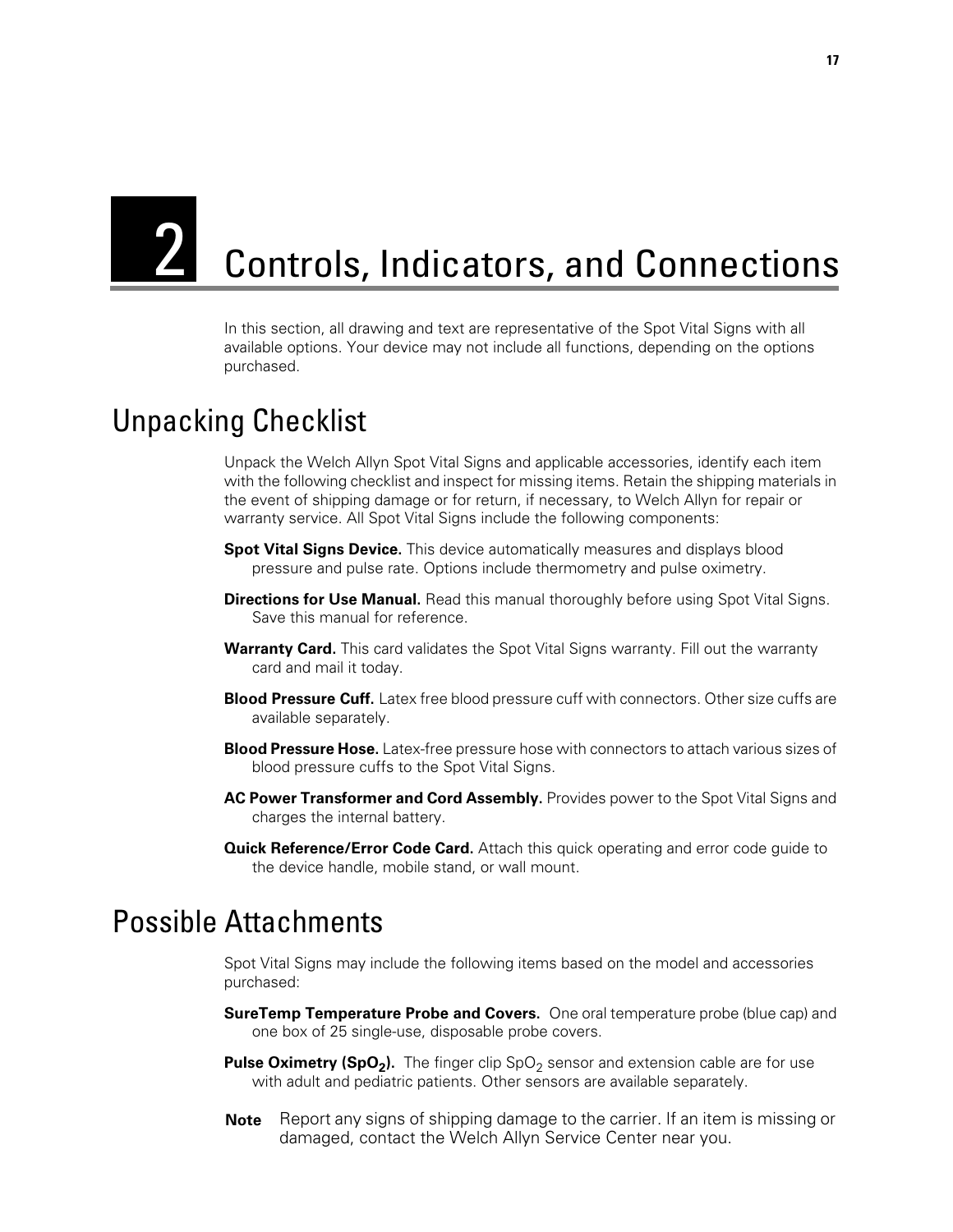# <span id="page-23-0"></span>Front Panel Functions

<span id="page-23-1"></span>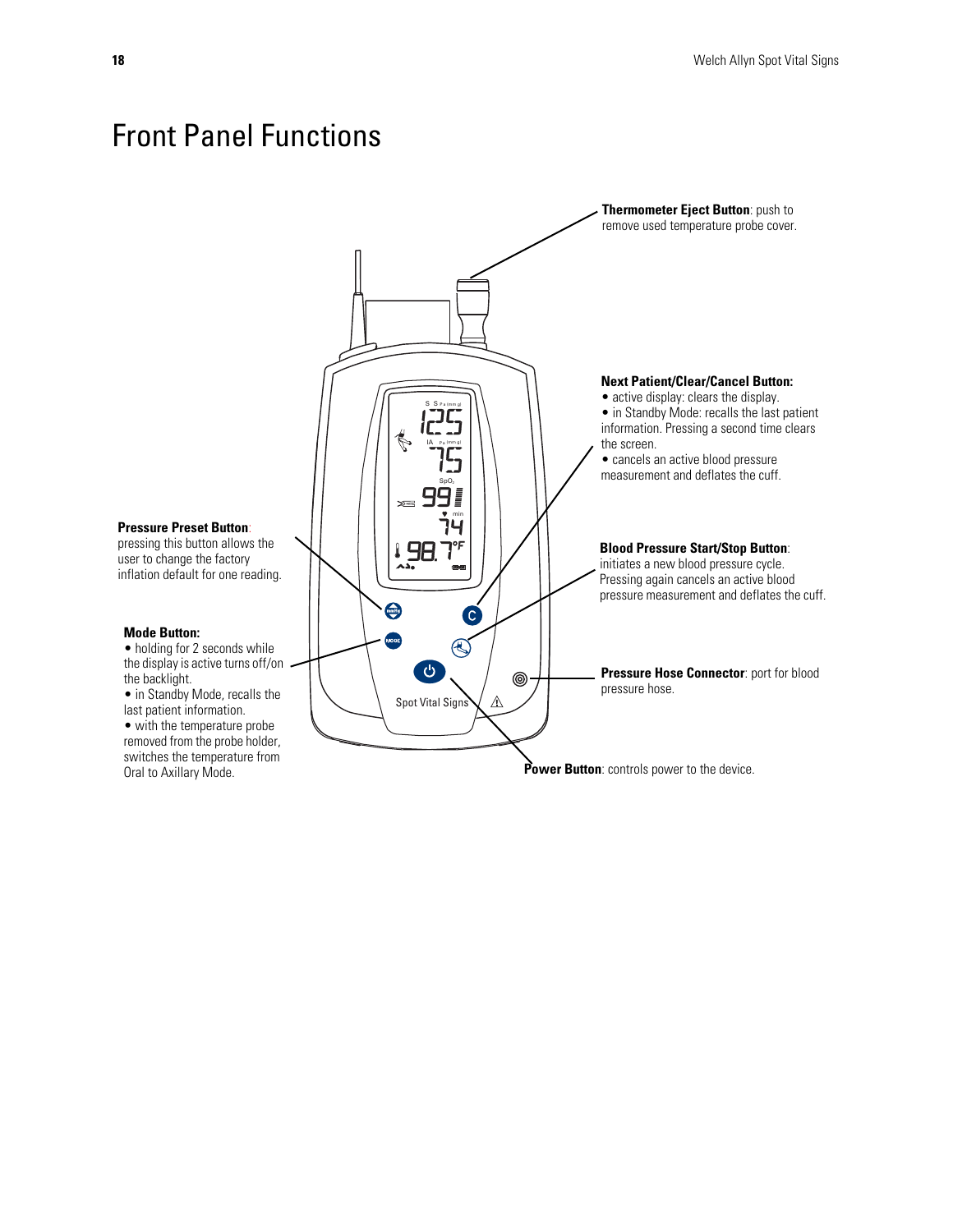# <span id="page-24-0"></span>LCD (Liquid Crystal Display)

The LCD may indicate any of the following: systolic blood pressure (mmHg or kPa), diastolic blood pressure (mmHg or kPa), temperature (°F or °C), thermometer mode, pulse rate, pulse signal level,  $SpO<sub>2</sub>$ , MAP (mmHg or kPa), and battery charge level.

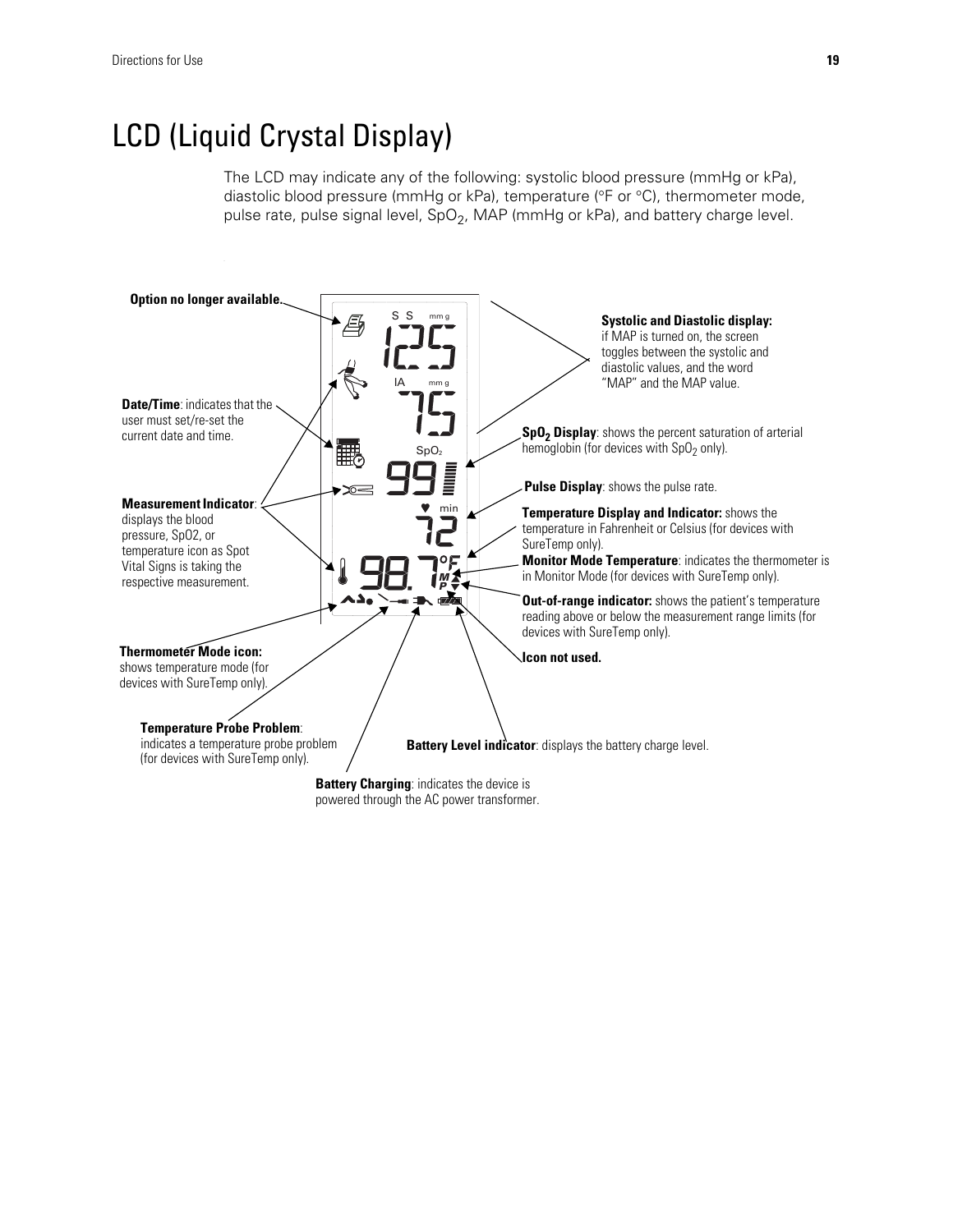# <span id="page-25-0"></span>Top, Side, and Rear Panel Connections

<span id="page-25-1"></span>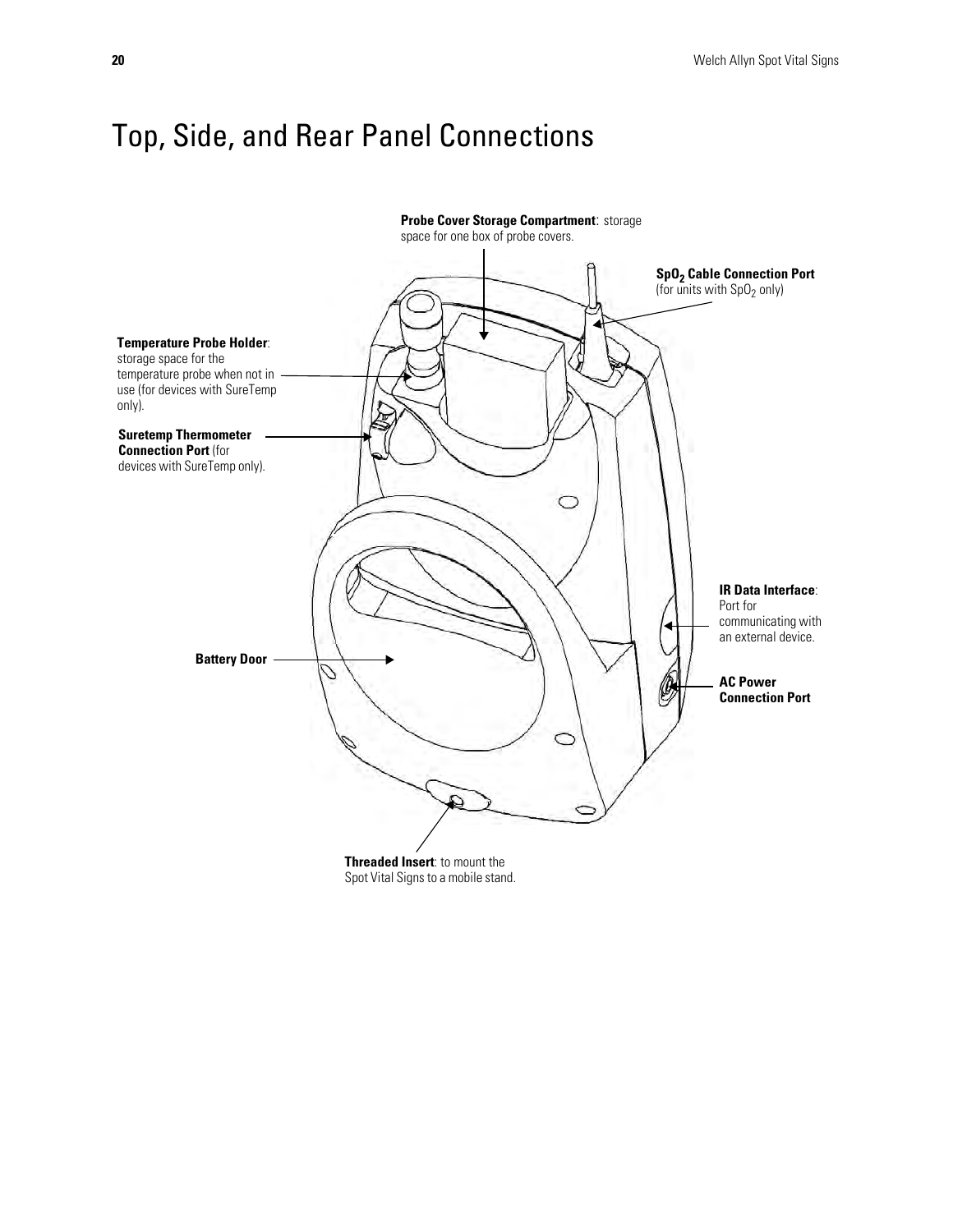# 3

# <span id="page-26-1"></span><span id="page-26-0"></span>Internal Configuration

You can change several device operating parameters in the Internal Configuration Mode. When changed, these settings become the default power-up settings. You will also see non-changeable device configurations for technical service purposes.

#### **To enter the Internal Configuration Mode:**

- 1. Turn the Spot Vital Signs off.
- 2. Press and hold the **Power** and **Blood Pressure Start/Stop** buttons. The device enters the Internal Configuration Mode and displays the software version.
- 3. Press the **Mode** button to cycle through the Internal Configuration menu until you see the menu option displayed on the screen.
- 4. Use the **Next Patient/Clear/Cancel** or **Blood Pressure Start/Stop** buttons to change the default setting.
- 5. Press the **Mode** button once to save the change and press the **Power** button to exit the Internal Configuration Mode.

| Setting                                             | <b>Description</b>                                                                                                                                                                                                       |
|-----------------------------------------------------|--------------------------------------------------------------------------------------------------------------------------------------------------------------------------------------------------------------------------|
| <b>Blood Pressure Calibration</b><br>Displays "Cal" | Prepares the Spot Vital Signs for calibration. Only qualified personnel should verify the<br>Spot Vital Signs blood pressure calibration. For more details, see "Checking the Blood<br>Pressure Calibration" on page 28. |
| Displays "PrP"                                      | Inflation Pressure Preset Level 120, 140, 160, 180, 200, 240, 280 mmHg. Factory default is 160 mmHg.                                                                                                                     |
| Pressure Preset Level<br>Displays "PrP"             | On or off. Disables or enables the front panel Pressure Preset button.                                                                                                                                                   |
| Backlight<br>Displays "BLT"                         | On or off.                                                                                                                                                                                                               |
| Mean Arterial Pressure<br>Displays "MAP"            | On or off.                                                                                                                                                                                                               |
| Date/Time                                           | Changes or updates the actual date and time.                                                                                                                                                                             |
| Temperature Scale<br>Displays "TMP MOD"             | Fahrenheit (°F) or Celsius (°C) Normal Mode / Fahrenheit (°F) or Celsius (°C) Monitor<br>Mode                                                                                                                            |
| <b>Blood Pressure Units</b><br>Displays "BP"        | mmHg or kPa.                                                                                                                                                                                                             |
| <b>Battery Readings</b><br>Displays "BAT"           | Displays the total battery voltage.                                                                                                                                                                                      |
| <b>Battery Life</b><br>Displays "LFE"               | Total number unit measurements. Displayed information only; operator cannot change.                                                                                                                                      |

#### **Table 2. Configuration Menu Options**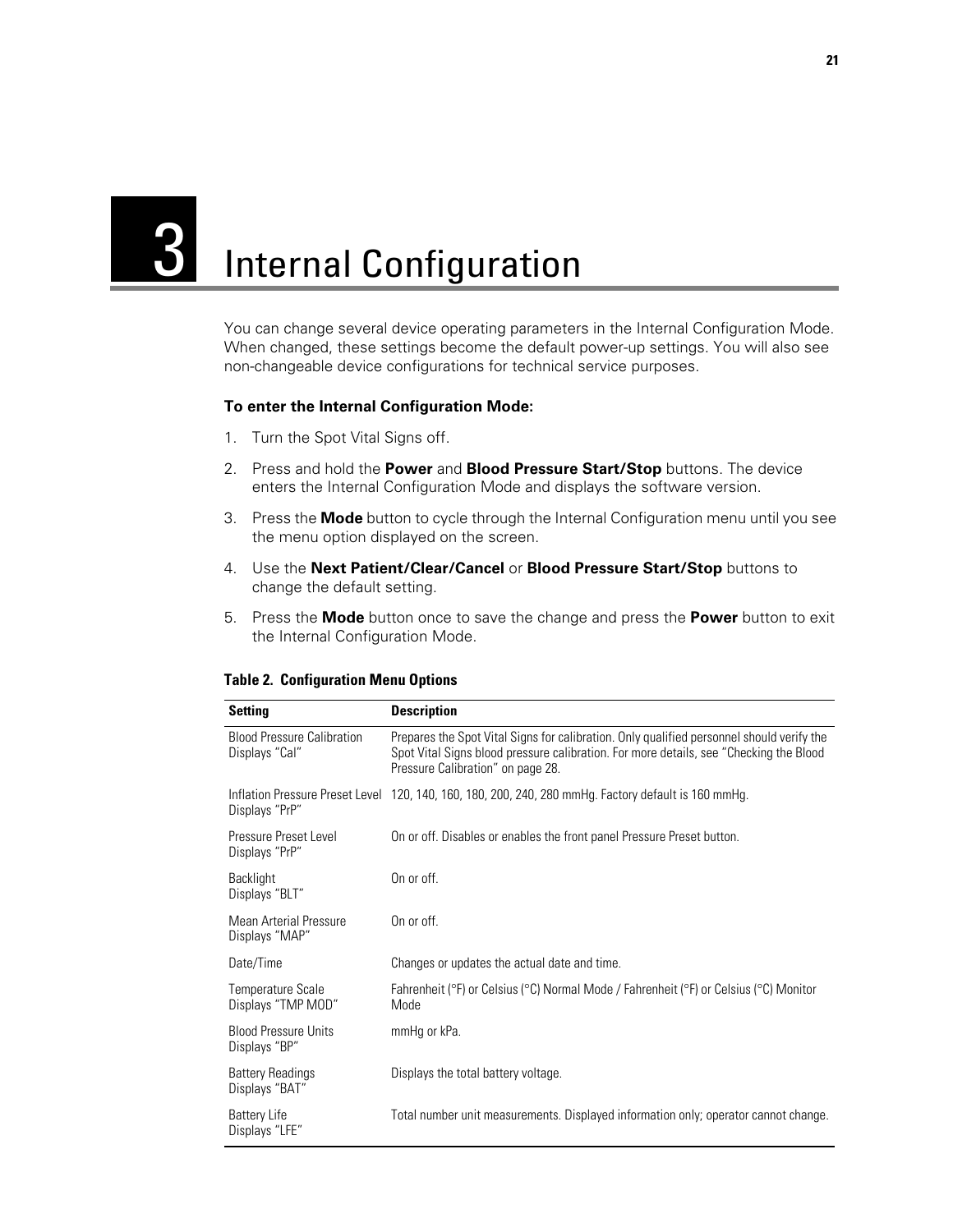Internal Configuration **22** Internal Configuration **Welch Allyn Spot Vital Signs**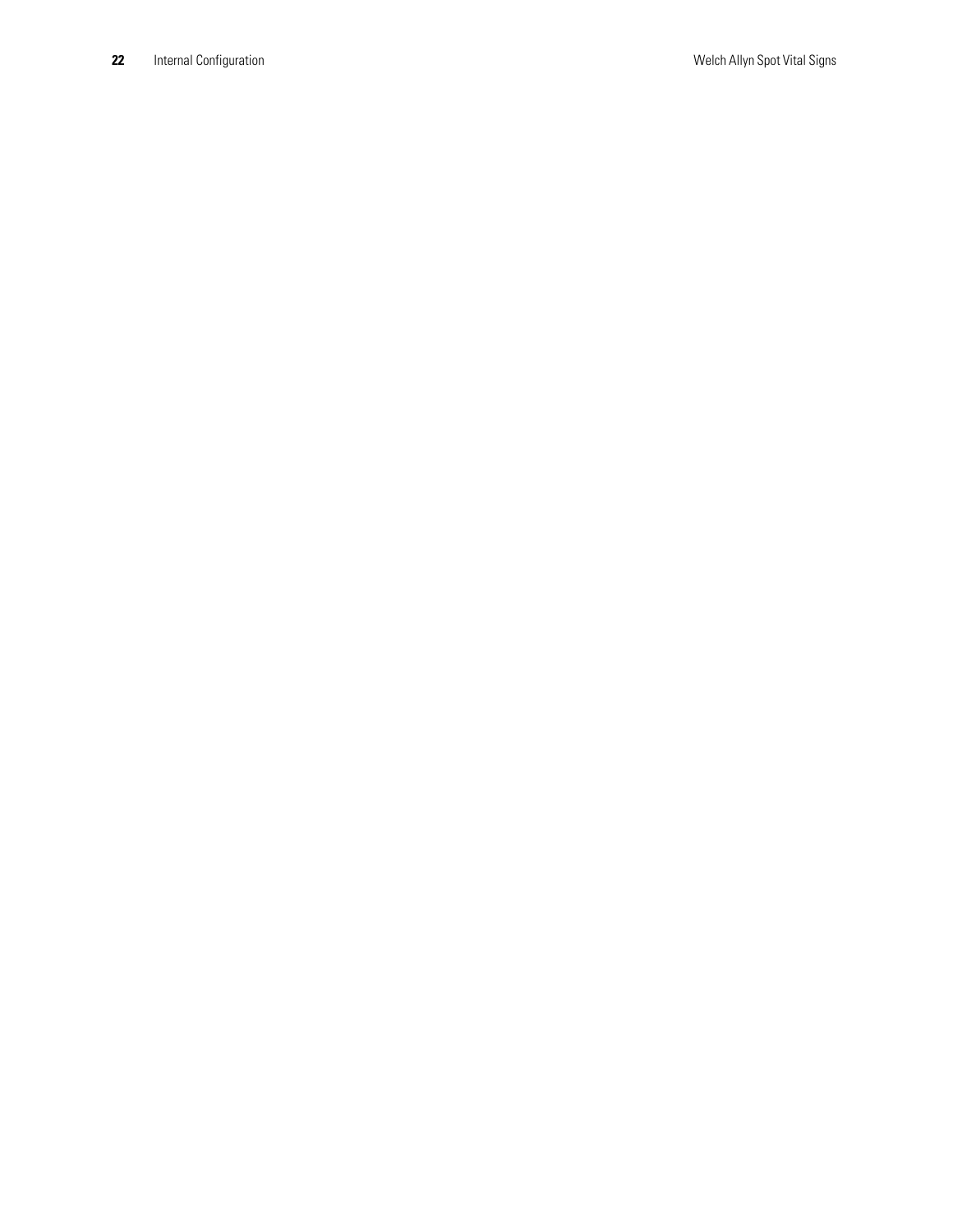# <span id="page-28-0"></span>4 Setup

# <span id="page-28-1"></span>Blood Pressure Hose and Cuff Connections

Have available the Spot Vital Signs, blood pressure cuff, and blood pressure hose.

- 1. Inspect the pressure hose; note that one end has a connector fitting and the other end does not. Attach the end without the connector fitting to the pressure hose connector (see [page 18\)](#page-23-1). Verify that the pressure hose is completely inserted over the connector and that the fit is snug.
- 2. Join the other end of the pressure hose to the blood pressure cuff pneumatic tubing. Twist the connectors together until finger-tight. *DO NOT OVERTIGHTEN*.

# <span id="page-28-2"></span>Temperature Probe Connection

The Welch Allyn Spot Vital Signs is available with two probes — one for oral/axillary temperatures (blue cap), and one for rectal temperatures (red cap). The rectal probe is an accessory item that is ordered separately.

Press down on the tab on top of the connector and insert the connector into the temperature probe connector port on the back of the Spot Vital Signs. The probe connector only fits into Spot Vital Signs one way. Verify the connector clicks into place. Insert the temperature probe into the probe holder on the top of the Spot Vital Signs.

To remove the temperature probe, press down on the connector tab and lift out.

# <span id="page-28-3"></span>SpO<sub>2</sub> Sensor Connection

Spot Vital Signs is available with a wide variety of  $SpO<sub>2</sub>$  sensors and ships with a reusable finger sensor and extension cable. All other sensors are accessory items that are sold separately.

- 1. Align the shape and pin configuration of the extension cable connector to the  $SpO<sub>2</sub>$ cable connection port on the top side of the Spot Vital Signs device.
- 2. Push the connector firmly into the  $SpO<sub>2</sub>$  cable connection port.
- 3. Align the opposite end of the extension cable to the sensor cable connector and firmly push them together.
- **Note** Use only Masimo or Nellcor SpO<sub>2</sub> sensors and accessories with the Spot Vital Signs with Masimo or Nellcor configurations, respectively.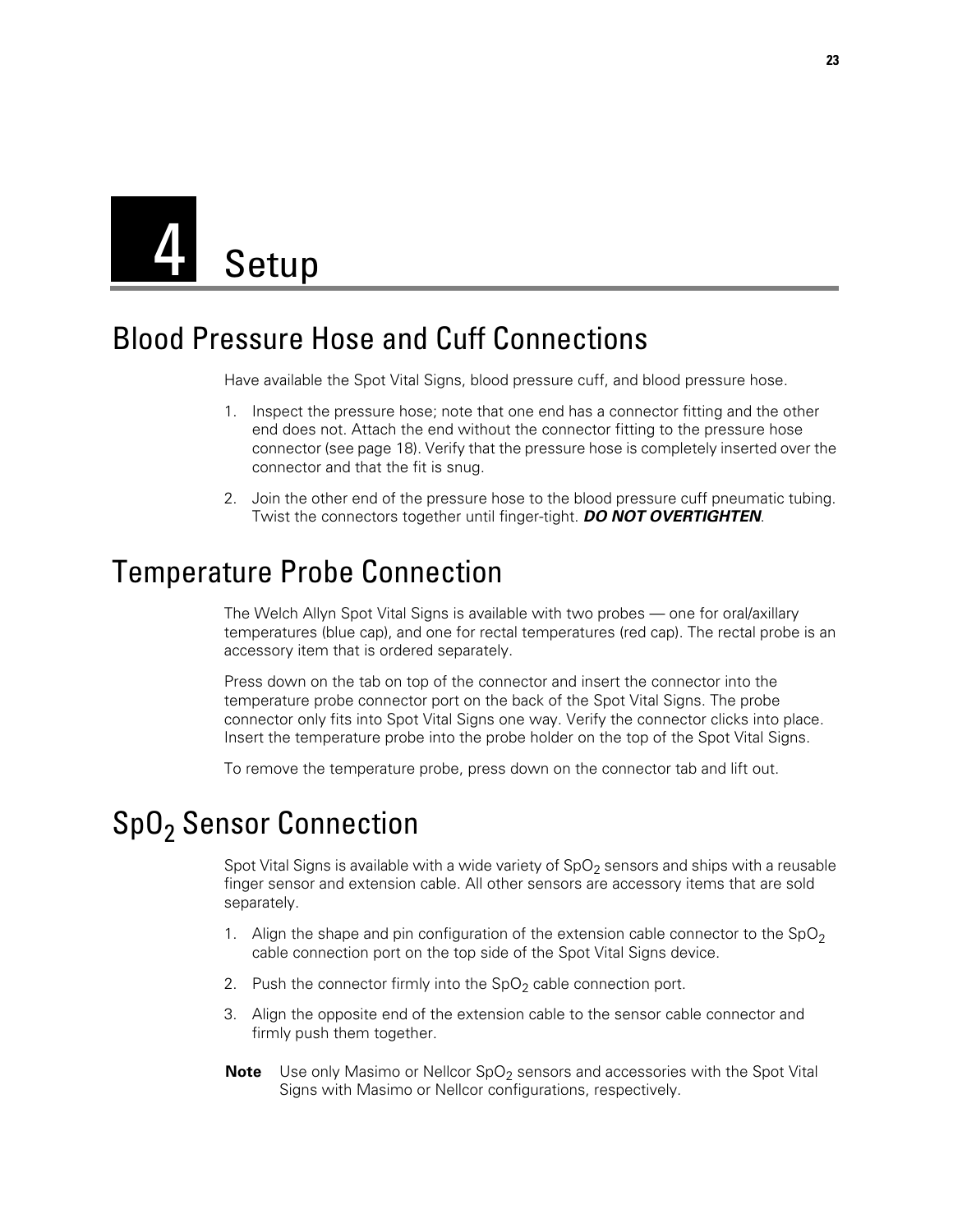# <span id="page-29-0"></span>Quick Reference/Error Code Card

The Quick Reference/Error Code Card should be attached either to the Spot Vital Signs handle, the Mobile Stand, or the Wall Mount.

# <span id="page-29-1"></span>AC Power Connection

Use the Spot Vital Signs with AC or battery power (after charging the battery).

- 1. Insert the round transformer connector into the AC power connection port on the left of the Spot Vital Signs (see [page 20](#page-25-1)).
- 2. Insert the line cord into the line connector on the transformer then plug the power cord on the transformer into the AC main power source to charge the battery.

# <span id="page-29-2"></span>Charging the Battery

#### **Note** *CHARGE THE BATTERY FOR TWELVE (12) HOURS PRIOR TO INITIAL USE*.

Attach the AC power transformer to the Spot Vital Signs then plug the transformer into the AC main power source.

While charging, the charger icon remains on and the battery icon segments continuously sequence. When the battery is fully charged, all battery icon segments display.

**Note** If your Spot Vital Signs displays an E38 error, or the battery segments on the display do not continuously sequence, follow the instructions on [page 21](#page-26-1) to set the date and time.

If the Spot Vital Signs is not plugged into AC power it operates on its internal battery. As the battery charge level decreases, the battery indicator segments turn off left to right. The device is usable as long as all four battery segments are lit. If less than all four segments are lit, recharge the battery.

If not used for extended periods of time then recharge the battery.

# <span id="page-29-3"></span>Standby Mode

When the device is powered up, but has not been used for 2 minutes, it goes into Standby Mode. "Z Z Z" appears across the top of the display with no backlight. Standby Mode conserves battery power.

To bring the Spot Vital Signs out of Standby Mode, press the **Mode** or **Pressure Preset** button or begin a patient measurement.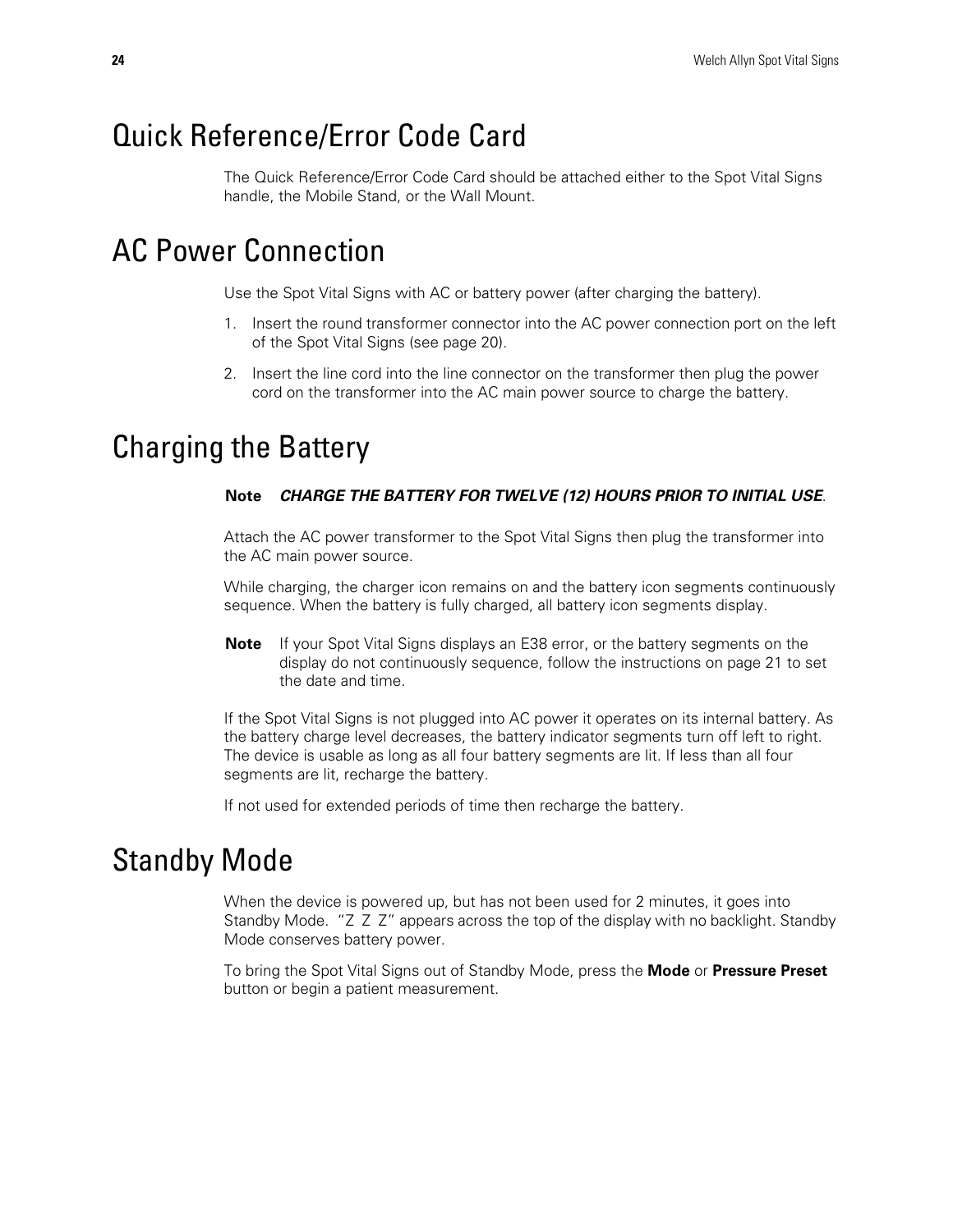# <span id="page-30-0"></span>5 Blood Pressure



**WARNING** When measuring blood pressure on children younger than age 3, it is recommended that the Pressure Preset (initial inflation pressure) be set at 160 mmHg or lower.

# <span id="page-30-1"></span>Selecting the Blood Pressure Cuff

**Note** A durable blood pressure cuff is included with your Spot Vital Signs. A full range of blood pressure cuff sizes are available as accessory items.

Careful sizing of the blood pressure cuff is important to the accuracy of blood pressure readings. If the blood pressure cuff is too small, you may have false high readings. If the blood pressure cuff is too large, you may have false low readings. Please refer to the range markings on the blood pressure cuff for correct blood pressure cuff sizing. When there is an area of overlap whereby you could use a smaller or larger blood pressure cuff, it is strongly recommended that you use the larger size blood pressure cuff.

# Determining Blood Pressure Cuff Size with the Markings

Wrap the blood pressure cuff around the patient's upper arm and visually check it. The blood pressure cuff is marked with a distinct white edge and two divisions that indicate "range." When the blood pressure cuff is properly fit, the edge meets the blood pressure cuff at some point within the range.

# <span id="page-30-2"></span>Chart for Determining Blood Pressure Cuff Size

You can also determine blood pressure cuff size by measuring the patient's arm circumference midway between the elbow and shoulder, then use the chart below to select the correct blood pressure cuff.

| <b>Cuff Size</b> | <b>Reusable Two-Piece Cuff</b><br>$(1$ per pack) | <b>Maximum Range</b><br>(cm) | <b>Maximum Range</b><br>(in) |
|------------------|--------------------------------------------------|------------------------------|------------------------------|
| Child            | 5200-03                                          | 20.8                         | 8.2                          |
| Adult            | 5200-01                                          | 31.5                         | 12.4                         |
| Large Adult      | 5200-02                                          | 38.4                         | 15.1                         |
| Thigh            | 5200-10                                          | 47.4                         | 18.7                         |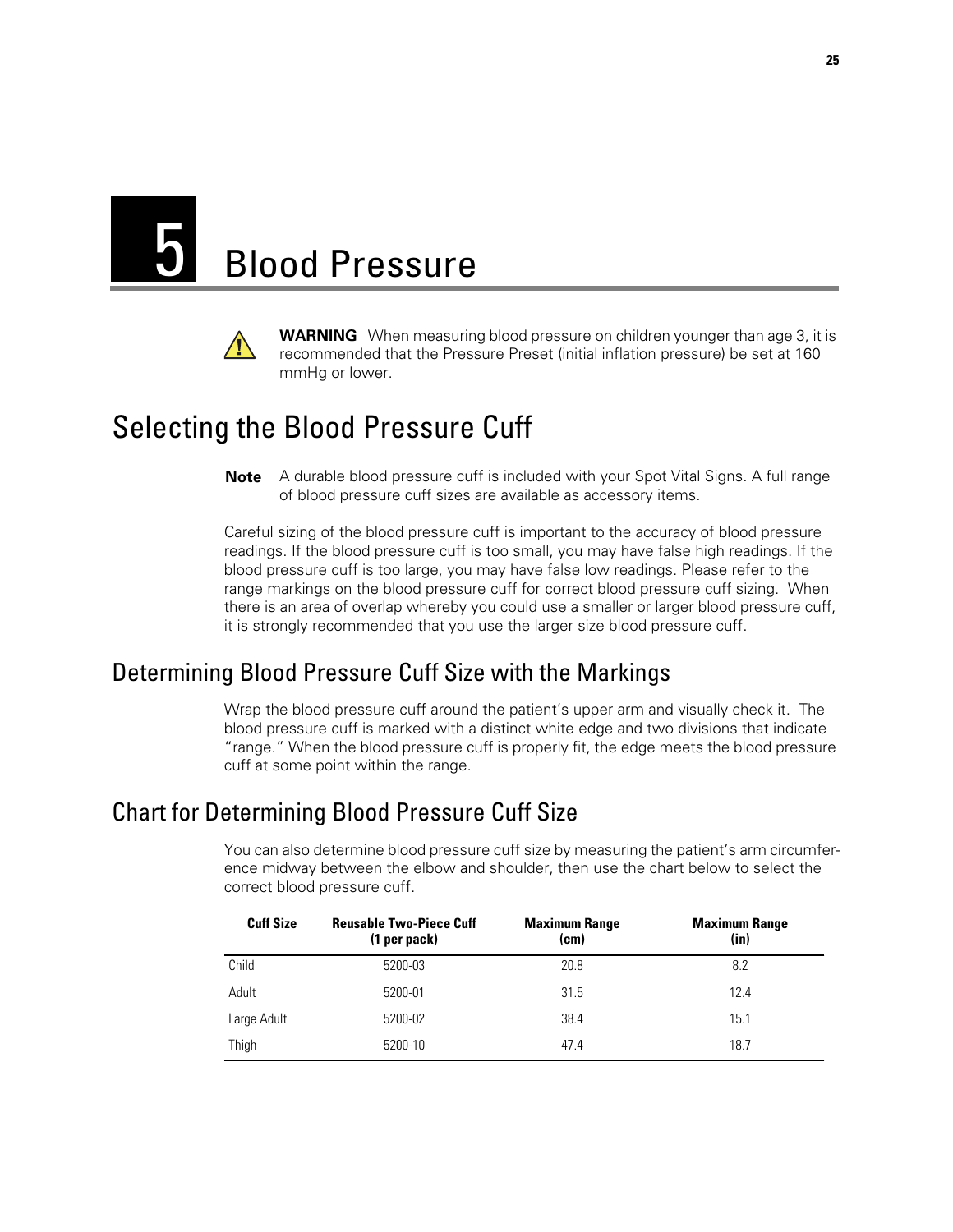| <b>Durable</b><br><b>One-Piece Cuff</b><br>(Single Unit) | <b>Disposable</b><br><b>One-Piece Cuffs</b><br>(5 pack) | <b>Cuff Size</b> | <b>Minimum</b><br>(c <sub>m</sub> ) | <b>Maximum</b><br>(c <sub>m</sub> ) | <b>Minimum</b><br>(inches) | <b>Maximum</b><br>(inches) |
|----------------------------------------------------------|---------------------------------------------------------|------------------|-------------------------------------|-------------------------------------|----------------------------|----------------------------|
| RELISE-08-1SC                                            | SOFT-08-1SC                                             | Small Child      | 124                                 | 16.8                                | 4.9                        | 6.6                        |
| RELISE-09-1SC                                            | SOFT-09-1SC                                             | Child            | 15.8                                | 21.3                                | 6.2                        | 8.4                        |
| RELISE-10-1SC                                            | SOFT-10-1SC                                             | Small Adult      | 20.0                                | 27.0                                | 7.9                        | 10.6                       |
| RELISE-11-1SC                                            | SOFT-11-1SC                                             | Adult            | 25.3                                | 34.3                                | 10.0                       | 13.5                       |
| RELISE-12-1SC                                            | SOFT-12-1SC                                             | Large Adult      | 32.1                                | 43.4                                | 12.6                       | 17.1                       |
| REUSE-13-1SC                                             | SOFT-13-1SC                                             | Thigh            | 40.7                                | 55.0                                | 16.0                       | 21.7                       |



#### **WARNING** THE WELCH ALLYN SPOT VITAL SIGNS IS NOT INTENDED FOR USE ON NEONATAL PATIENTS.

**WARNING** To ensure pediatric blood pressure accuracy and safety, the Welch Allyn Child Print Cuff (5200-03), the Welch Allyn Small Child Durable One-Piece Cuff (REUSE-08-1SC), and the Welch Allyn Small Child Disposable One-Piece Cuff (SOFT-08-1SC) are the smallest cuffs allowed for use with young children and infants. The circumference of the child's arm must fit within the range markings on the blood pressure cuff.

#### **To position the blood pressure cuff:**

The preferred blood pressure measurement site for adults and children is the upper arm. Keep the patient's arm relaxed and motion-free during measurement(s).



**WARNING** Do not place the blood pressure cuff on any extremity that is used for intravenous infusions or any area where circulation is compromised.

**WARNING** Do not change the connector(s) on the blood pressure cuff tubing of this device to luer type. Luer type connectors are commonly used in intravenous infusion systems. Using the luer connectors on blood pressure cuff tubing creates the risk that the blood pressure tubing could be mistakenly connected to a patient's intravenous line, resulting in the introduction of air into the patient's circulatory system.

**Note** Blood pressure cuff inflation during an SpO<sub>2</sub> measurement may cause inaccurate  $SpO<sub>2</sub>$  results when used on the same extremity.

Wrap the blood pressure cuff snugly with room between the blood pressure cuff and the arm for no more than two fingers.



**WARNING** Excessive tightness may cause venous congestion and discoloration of the limb. Possible error may occur if the blood pressure cuff is wrapped too loosely, preventing proper inflation.

Place the blood pressure cuff on a bare arm; clothing interferes with measurement accuracy. Verify that the cuff artery marker is placed over the brachial artery. Ensure that the hose is not twisted, kinked, or compressed, as this may cause measurement errors.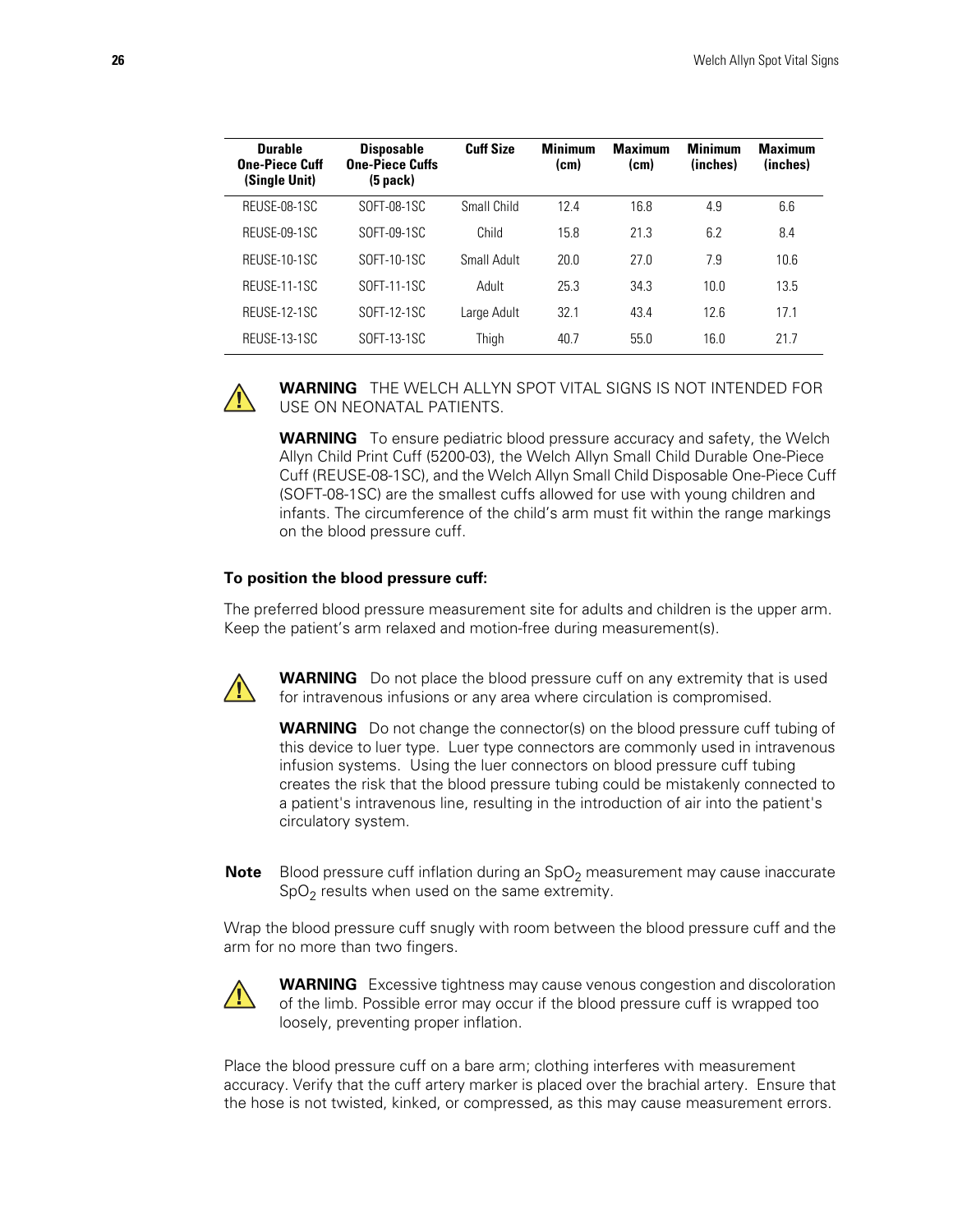#### **To set the pressure preset level (one time only):**

- 1. Press and hold the **Pressure Preset** button for half a second. Spot Vital Signs displays "PrP" (pressure preset) in the SYS and the inflation pressure in the DIA displays, respectively.
- 2. Push the **Pressure Preset** button. The blood pressure cuff inflation pressure decreases in 20 mmHg increments beginning at 160 mmHg (160 -> 140, 120, 200, 180, 160).

To return to the normal operating mode, push the **Next Patient/Clear/Cancel** button or wait 3 seconds.

The inflation pressure resets to the default pressure setting after completing one blood pressure cycle. The factory default is 160 mmHg.

There is a disable feature in the Internal Configuration Mode that allows the facility to disable this button, see [page 21.](#page-26-1)

#### **To initiate a blood pressure measurement:**

- 1. Ensure that the blood pressure cuff is properly sized and wrapped around the patient's upper arm (or alternate site, as necessary).
- 2. With the device powered on, press the **Blood Pressure Start/Stop** button.The Spot Vital Signs inflates the blood pressure cuff to the appropriate pressure and displays the pressure as the blood pressure measurement is in process.



Pressing the **Blood Pressure Start/Stop** or the **Next Patient/Clear/Cancel** button at any time during a blood pressure determination cancels the measurement and rapidly deflates the blood pressure cuff.

When the measurement cycle is complete the Spot Vital Signs beeps once and displays the systolic, diastolic, and pulse rate\* measurements for two minutes (unless another measurement is active). If the MAP is turned on then the Spot Vital Signs toggles between the blood pressure reading and the MAP value.

If Spot Vital Signs cannot take a successful blood pressure measurement it beeps twice and displays a "C" error code unless the measurement was purposely stopped.

\* Pulse rate, as determined from the blood pressure measurement method, is displayed with the blood pressure reading only if the  $SpO<sub>2</sub>$  option is not in use. If the  $SpO<sub>2</sub>$  function is in use, all pulse rate determinations are a result of the  $SpO<sub>2</sub>$  measurement method.

# <span id="page-32-0"></span>Reviewing Information from the Last Cycle

The Spot Vital Signs holds the last patient measurement cycle in memory. The information is held in memory until the unit is turned off or you initiate the next patient's measurement. If the display is blank, press the **Mode** button to review data from the last measurement cycle.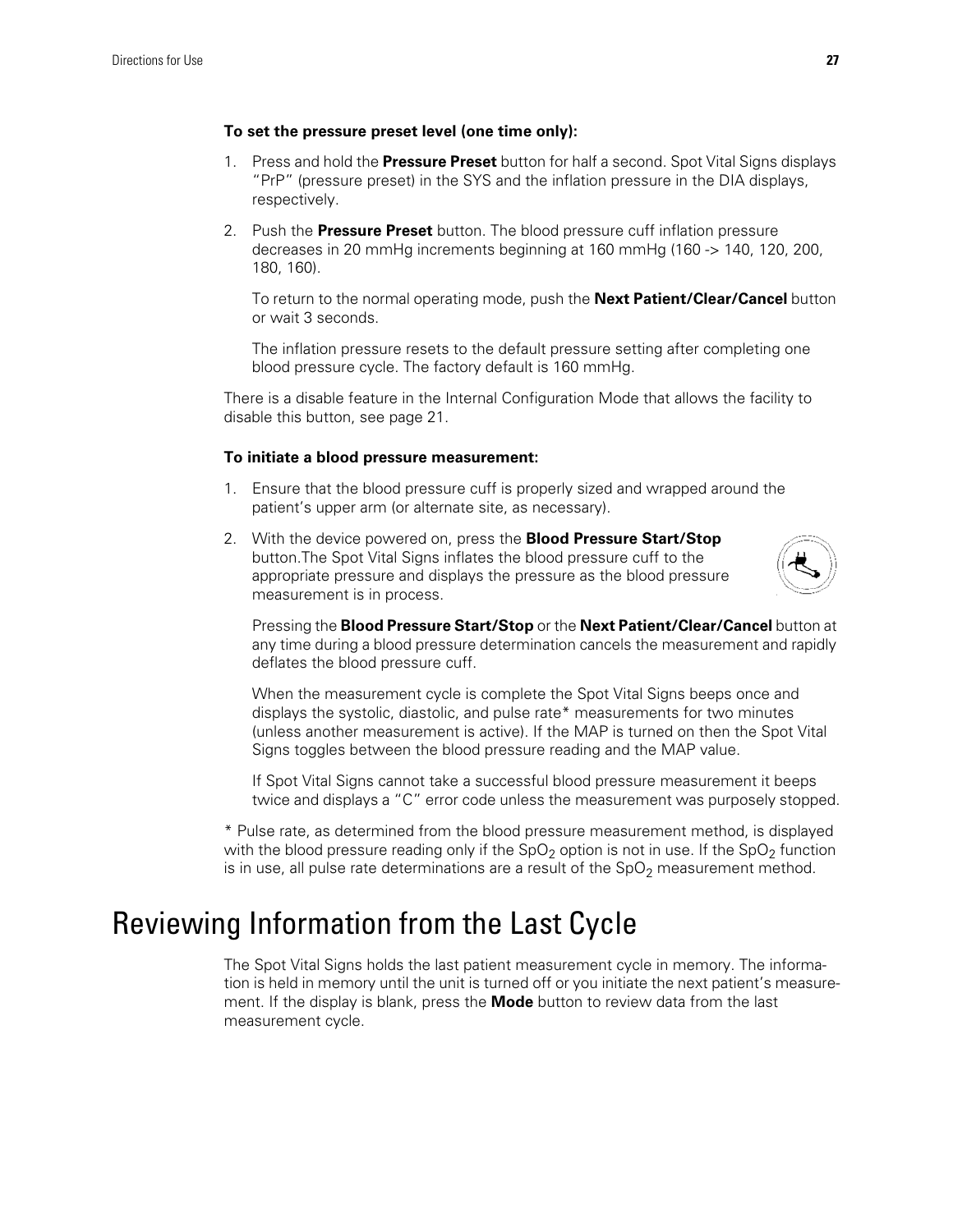# <span id="page-33-1"></span><span id="page-33-0"></span>Checking the Blood Pressure Calibration

The Welch Allyn Spot Vital Signs is manufactured to the highest industry standards for quality and accuracy. The device is manufactured using calibrated pressure standards traceable to NIST (National Institute of Standards and Technology). Welch Allyn recommends that blood pressure calibration for the Spot Vital Signs is checked on an annual basis using the following procedure.

Put the Spot Vital Signs into its blood pressure calibration check mode. In this mode, the device continuously displays the measured pressure and closes the pressure release valve.

- 1. Enter the internal configuration mode [\(see "Internal Configuration" on page 21\)](#page-26-1).
- 2. Press the **Blood Pressure Start/Stop** button to close the device's internal valve to apply an external pressure.
- 3. Connect the Spot Vital Signs as shown to a calibrated pressure meter (verify certificate is traceable to the National Institute of Standards and Technology. **The pressure meter testing the Spot Vital Signs must have an accuracy of better than ±3 mmHg.** Use a fixed volume or a blood pressure cuff wrapped around a cylinder for the stabilization volume.



4. Pressurize the Spot Vital Signs to slightly above 250 mmHg. Bleed the pressure to approximately 250 mmHg. Clamp and record the pressure reading and the

measurement standard. Repeat this step for 150 and 50 mmHg (approximate).

5. Calculate the difference between the readings. Subtract the rated accuracy of the pressure measurement standard from the ±3 mmHg rated accuracy of Spot Vital Signs. This is the **pass/fail criteria** to determine if the device is within calibration or not. If the differences between Spot Vital Signs and the pressure measurement standard are within the pass/fail criteria at all specified pressures, then the device is within calibration.

If the Spot Vital Signs needs re-calibration the procedures are included in the Spot Vital Signs Service Manual. Alternatively, send the device back to Welch Allyn for calibration by contacting Technical Service.

- **Note** The pass/fail criteria for the blood pressure calibration check depends upon the accuracy of the pressure measurement standard used. For example:
	- **•** If the pressure measurement standard used is rated with an accuracy of ±0.1 mmHg, the pass/fail criteria is  $\pm 2.9$  mmHg in order to guarantee that the instrument under test is within  $\pm 3$  mmHg of NIST.
	- If the pressure measurement standard used is rated with an accuracy of  $\pm 1.0$ mmHg, the pass/fail criteria is  $\pm 2.0$  mmHg in order to guarantee that the instrument under test is within  $\pm 3$  mmHg of NIST.

Welch Allyn recommends using a pressure meter that is as accurate as possible when performing calibration checks. Welch Allyn offers two different pressure measurement standards for use: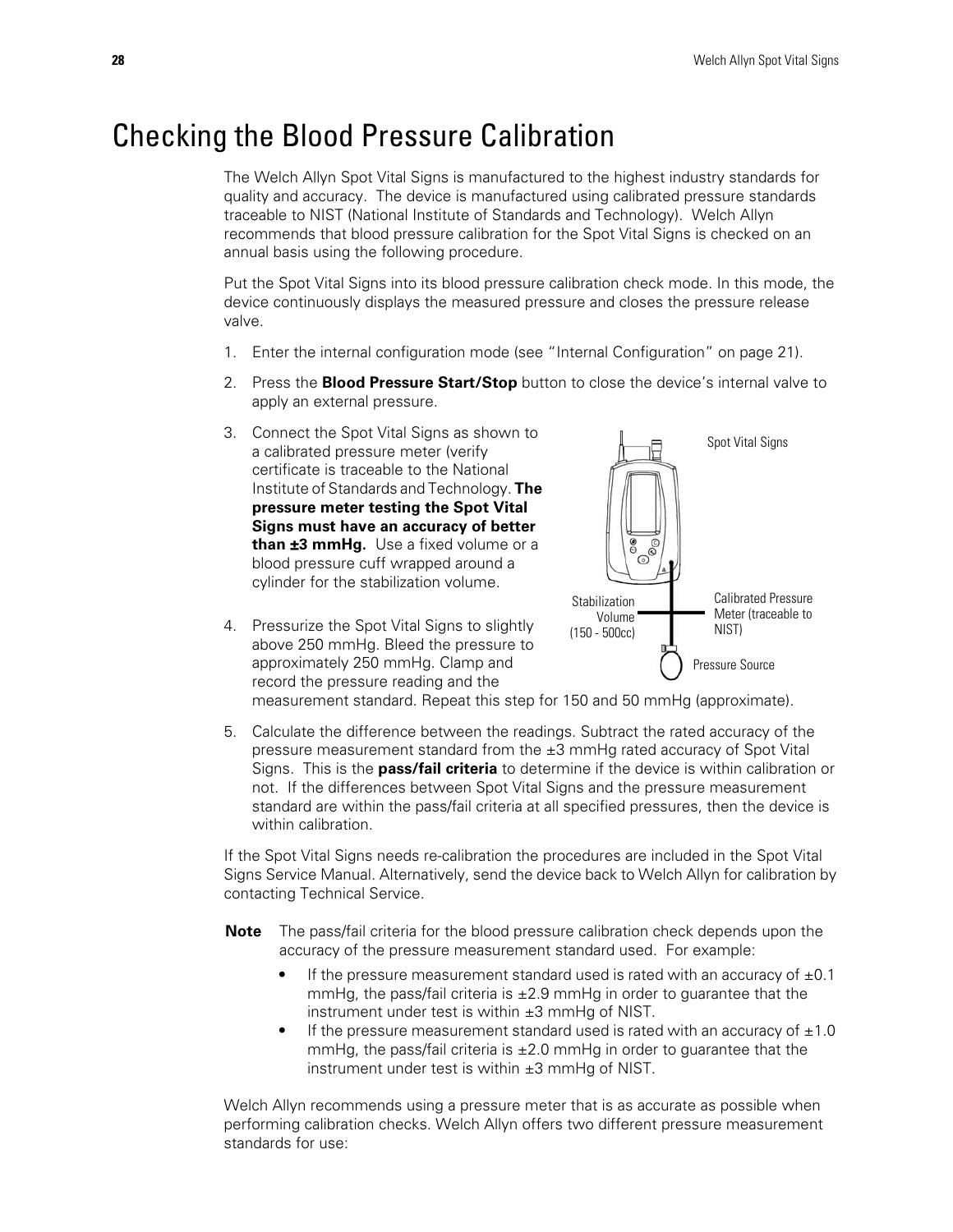- **•** Setra Pressure Meter, calibrated accuracy of ±0.1 mmHg (part no. 2270-01)
- Netech Pressure Meter, calibrated accuracy of  $\pm 1.0$  mmHg (part no. 200-2000IN)

Use of other pressure measurement standards is acceptable, provided they have an accuracy of better than ±3 mmHg, are traceable to NIST, and have a current calibration.

**Note** Do not take more than 3 minutes to take the readings, as the Spot Vital Signs will open its pressure relief valve as a safety feature. If this occurs, turn the device off and start over.

The Spot Vital Signs has the option to measure pressure in kPa units. If the device is set to kPa instead of mmHg, temporarily set the device to mmHg units or convert all pressures to kPa units.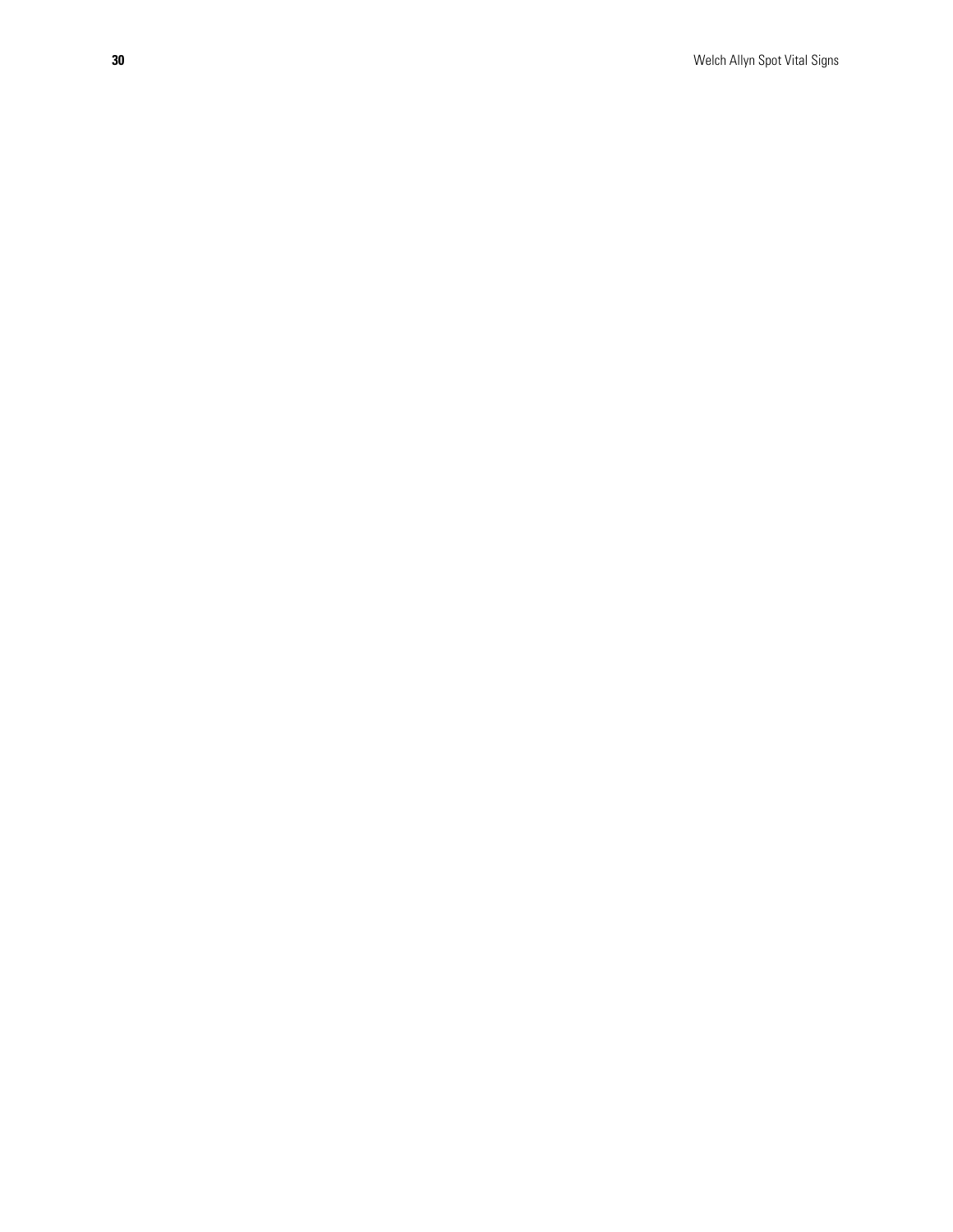



**WARNING** Long-term continuous monitoring beyond three to five minutes is not recommended in any mode.

### Selecting Temperature Operation Mode

When configured with the temperature option, the Welch Allyn Spot Vital Signs takes a temperature in either Normal or Monitor Mode.

In the Normal Mode, the thermometer "predicts" body temperature in approximately 4 seconds for oral temperatures, 10 seconds for axillary temperatures, and 15 seconds for rectal temperatures.

Monitor Mode is normally used when difficult situations prevent taking an accurate temperature in the Normal Mode. In Monitor Mode, maintain probe contact with the tissue for at least 3 minutes for accurate oral/rectal temperature measurement, and 5 minutes for accurate axillary temperature measurement.

The default setting for the Spot Vital Signs thermometer is Normal Mode.

### Temperature Measurement Range Indicators

The following display appears when temperatures are outside of the measurement range of the device:

| <b>Condition</b>                                                  | <b>Temperature</b>    | <b>Display</b>                    | <b>Audible</b><br><b>Notification</b> |
|-------------------------------------------------------------------|-----------------------|-----------------------------------|---------------------------------------|
| Temperature is outside of high measurement range of<br>the device | Fahrenheit<br>Celsius | $109.4^\circ$ 1<br>$43^{\circ}$ 1 | No                                    |
| Temperature is outside of low measurement range of<br>the device  | Fahrenheit<br>Celsius | $\frac{86^{\circ}}{30^{\circ}}$   | No                                    |

### Normal Mode

Patient actions may interfere with accurate oral temperature readings. Ingesting hot or cold liquids, eating food, chewing gum or mints, brushing teeth, smoking, or performing strenuous activity may affect oral temperature readings for up to 20 minutes after activity has ended.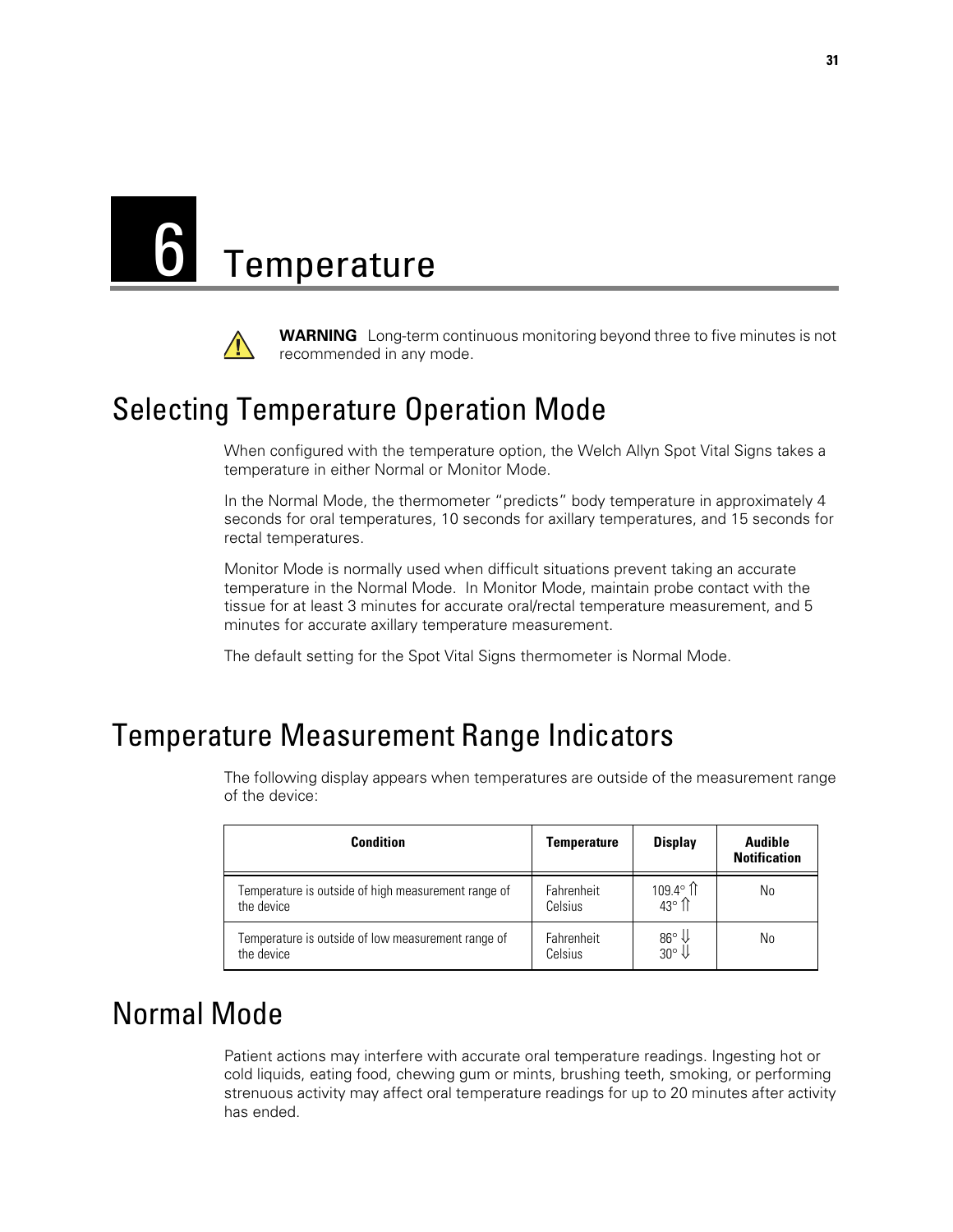Probe contact with electrodes or bandages, poor tissue contact, taking an axillary temperature over clothing, or prolonged exposure of axilla to ambient air can cause inaccurate axillary temperature readings.



**WARNING** To ensure optimal accuracy, always confirm that the correct mode is selected.

**WARNING** Use only Welch Allyn probe covers. Using other manufacturers' probe covers or no probe cover may produce temperature measurement errors and/or inaccuracy.

#### **To take a temperature in oral or axillary mode:**



**WARNING** Do not take an axillary temperature over the patient's clothing. Direct contact between the patient's skin and the probe is required.

**WARNING** THE WELCH ALLYN SPOT VITAL SIGNS IS NOT INTENDED FOR USE ON NEONATAL PATIENTS.

**WARNING** The Welch Allyn Spot Vital Signs is not designed to measure axillary temperature in normal mode for children above three years of age.



**Caution** Use the temperature probe with the blue cap to obtain accurate oral or axillary temperatures.

- 1. Verify that the correct probe (blue cap) is installed.
- 2. Hold the probe handle with your thumb and two fingers on the sides of the probe handle and withdraw the probe.
- 3. Verify the desired temperature mode is in the temperature display area and the desired temperature mode icon is flashing.

If the desired mode is not selected, press the **Mode** button until the LCD displays "OrL" or "ALy".

- 4. Insert the probe into a probe cover and press the probe handle down firmly. The probe handle moves slightly to engage the probe cover.
- 5. Quickly put the probe in place.
	- a. For oral temperatures, place the probe tip under the patient's tongue on either side of the mouth to reach the sublingual pocket and ask the patient to close his/ her lips.

#### **SUBLINGUAL POCKET SUBLINGUAL POCKET**



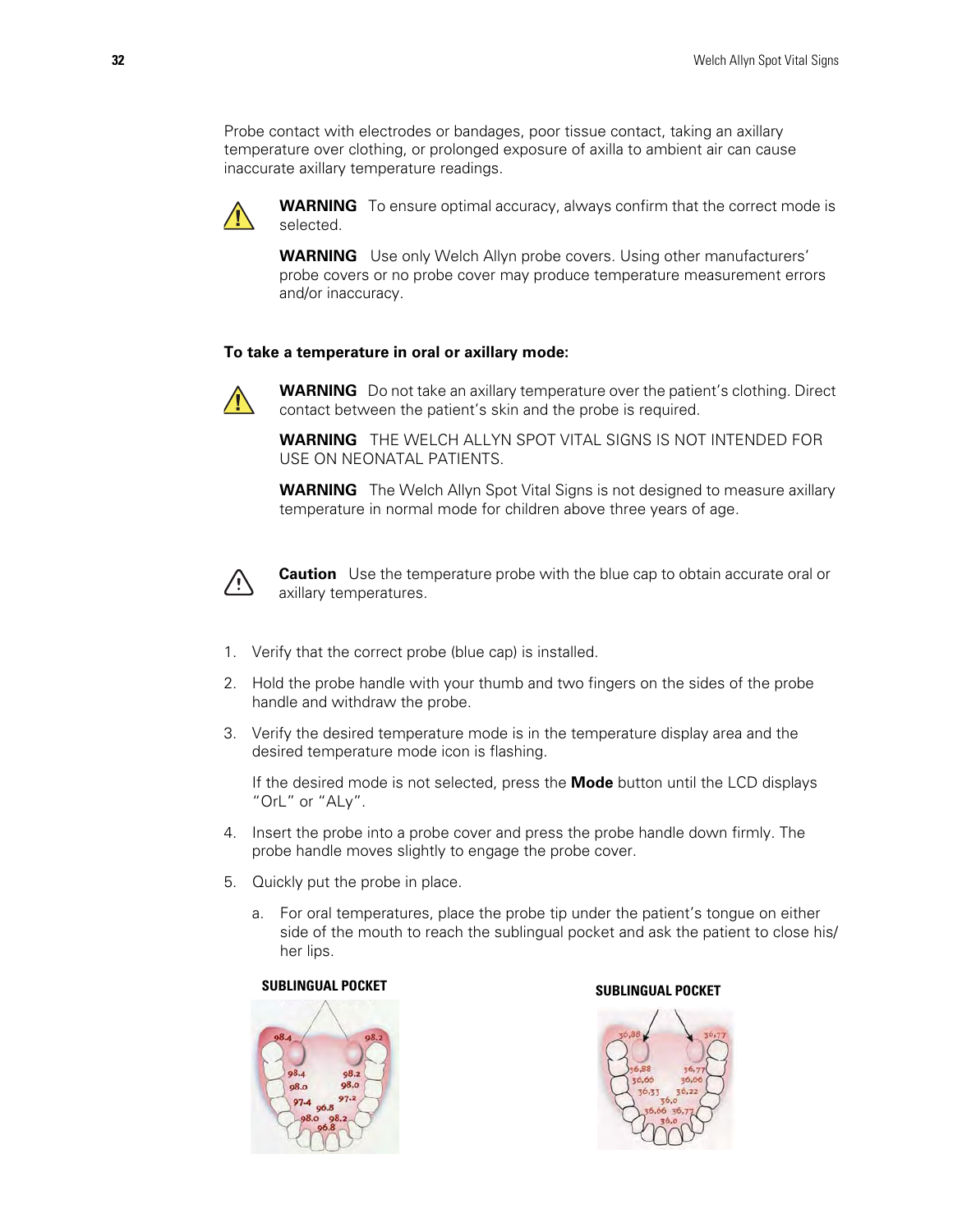- b. For axillary temperatures, lift the patient's arm so that the entire axilla is easily seen and place the probe as high as possible in the axilla. Do not allow the probe tip to come into contact with the patient until the probe is placed in the measurement site. Any prior contact between the probe tip and the tissue with another material may cause inaccurate readings. Verify that axillary tissue completely surrounds the probe tip and place the arm snugly at the patient's side.
- 6. Firmly hold the probe in place and keep the tip of the probe in contact with the tissue throughout the measurement process. During the measurement process, the temperature display area displays rotating "walking" segments.

Spot Vital Signs beeps once after reaching the final temperature. The temperature display area displays the patient temperature. Spot Vital Signs displays the current temperature for two minutes after the probe is placed back in the holder. The display then goes blank (unless another measurement is active).

If Spot Vital Signs displays a probe position icon during the temperature determination, the temperature display alternates between the final predicted temperature and the letter "P".

To switch to Monitor Mode, leave the probe in place after obtaining a reading and press the **Mode** button once. The temperature display shows an "M" to indicate Monitor Mode. Once in Monitor Mode proceed to Step 5 on page 35.

- 7. Remove the probe after the temperature measurement is complete and firmly press the ejection button on the top of the probe to release the probe cover.
- 8. Return the probe to Spot Vital Signs.

#### **To take a temperature in Rectal Mode:**



**WARNING** Incorrect insertion of probe can cause bowel perforation.

**WARNING** Washing hands greatly reduces the risk of cross-contamination and nosocomial infection.



**Caution** To obtain accurate rectal temperatures, use the temperature probe with the red ejection button.

- 1. Verify that the rectal probe (red cap) is installed. Spot Vital Signs only operates in Rectal Mode if the red rectal probe is installed.
- 2. Hold the probe handle with your thumb and two fingers on the sides of the probe handle and withdraw the probe from Spot Vital Signs.
- 3. Verify the Spot Vital Signs temperature display shows "rEC" to indicate a rectal probe is in use.
- 4. Insert the probe into a probe cover and press the probe handle down firmly. The probe handle moves slightly to engage the probe cover.
- 5. Separate the patient's buttocks with one hand. Use the other hand to gently insert the probe only 5/8 in. (1.5 cm) inside the rectum (less for infants and children). The use of a lubricant is optional.
- 6. Tilt the probe so that the tip is in contact with tissue. Continue to separate the buttocks and hold the probe in place throughout the measurement process. During the measurement process, the temperature display area displays rotating "walking" segments.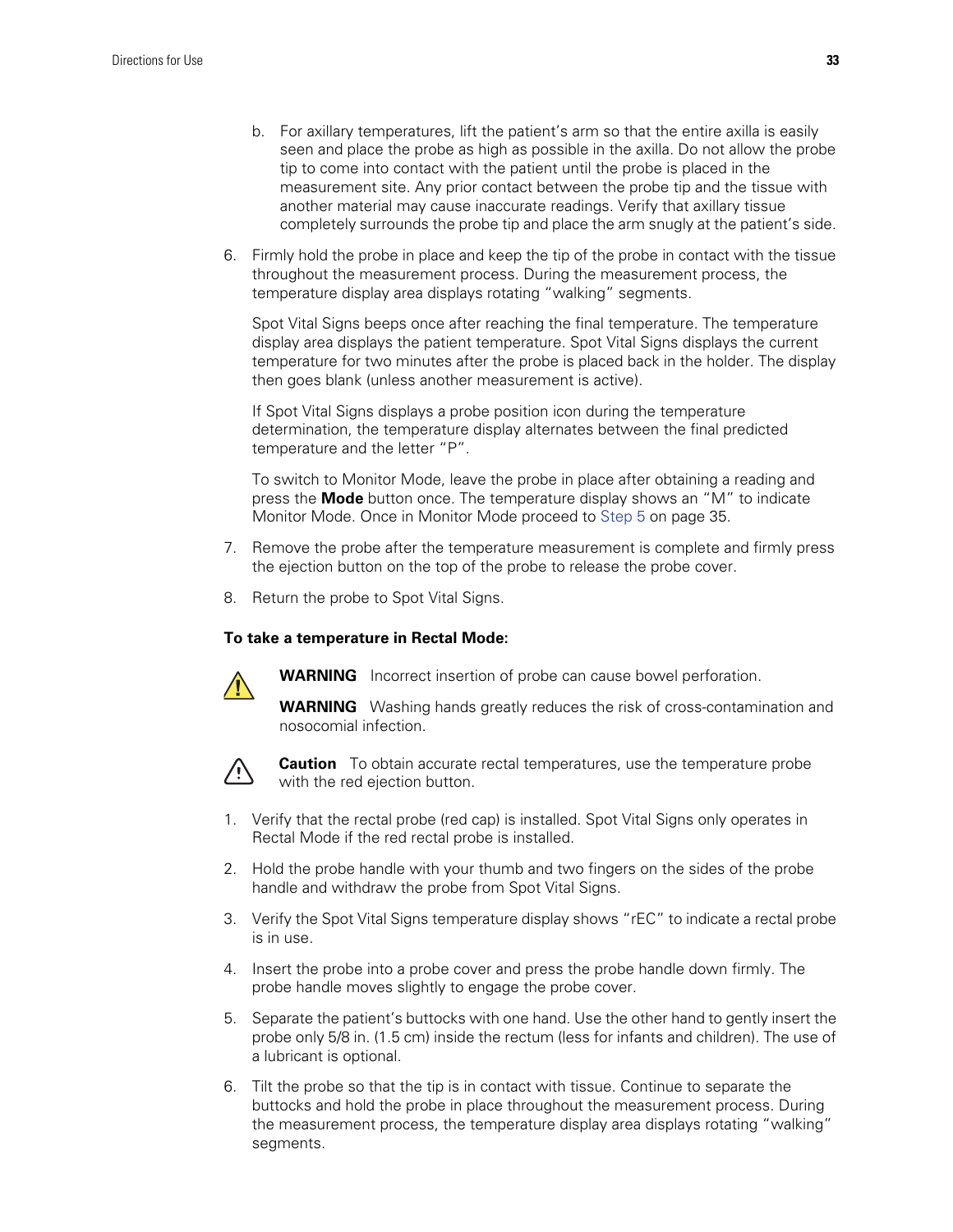Spot Vital Signs beeps once after reaching the final temperature. The temperature display area displays the patient temperature. Spot Vital Signs displays the current temperature for two minutes after the probe is placed back in the holder. The display then goes blank (unless another measurement is active).

If Spot Vital Signs displays a probe position icon during the temperature determination, the temperature display alternates between the final predicted temperature and the letter "P".

To switch to Monitor Mode after obtaining a reading, leave the probe in place after obtaining a reading and press the Mode button once. The temperature display shows an "M" to indicate Monitor Mode. Once in Monitor Mode proceed to Step 5 on page 35.

- 7. Remove the probe after the temperature measurement is complete and firmly press the ejection button on the top of the probe to release the probe cover.
- 8. Return the probe to Spot Vital Signs and wash your hands.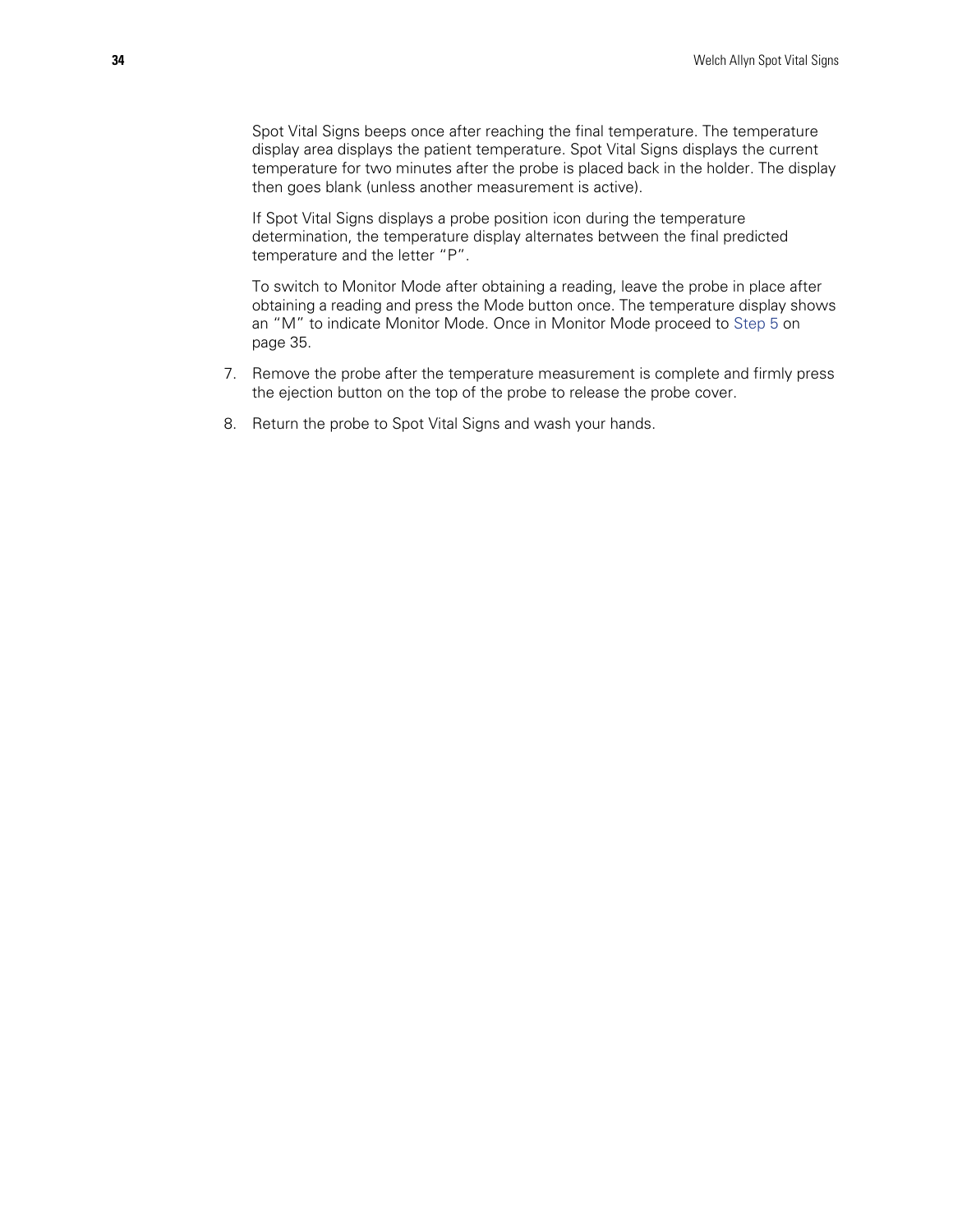### Monitor Mode

Monitor Mode displays the temperature of the probe as long as the probe remains in place at the measurement site and remains within the operating patient temperature range. The patient's temperature will reach final equilibrium in approximately three minutes in the oral and rectal sites and five minutes in the axillary site.



**WARNING** Long-term continuous monitoring beyond three to five minutes is not recommended in any mode.

**Note** To switch to Monitor Mode without taking a predictive temperature, remove the probe from the holder, attach a new probe cover, and wait one minute. Do not place the probe in the patient's mouth, underarm, or rectum. After one minute, the thermometer switches to Monitor Mode and an "M" shows in the temperature display. Continue to take the patient's temperature.

#### **To take a temperature in Monitor Mode:**

- 1. Verify that the correct probe (oral/axillary  $=$  blue cap or rectal  $=$  red cap) is installed.
- 2. Hold the probe handle with your thumb and two fingers on the sides of the probe handle and withdraw the probe from Spot Vital Signs.
- 3. Insert the probe into a probe cover and press the probe handle down firmly. The probe handle moves slightly to engage the probe cover.
- 4. Take the patient's temperature using the Normal Mode as previously described. Leave the probe in place after Spot Vital Signs beeps once and displays the temperature. Press the **Mode** button once. An "M" appears on the display to indicate Monitor Mode.
- 5. Hold the thermometer in place for a total of three minutes for oral and rectal mode or five minutes for axillary mode. The thermometer will not beep to indicate a final temperature.
- 6. Record the temperature before removing the probe from the site; the monitored temperature does not remain on the display once the probe is removed from the site and is not stored in memory for recall.
- 7. Remove the probe from the patient and firmly press the ejection button on the top of the probe to release the probe cover.
- 8. Return the probe to the Spot Vital Signs to reset the thermometer to Normal Mode.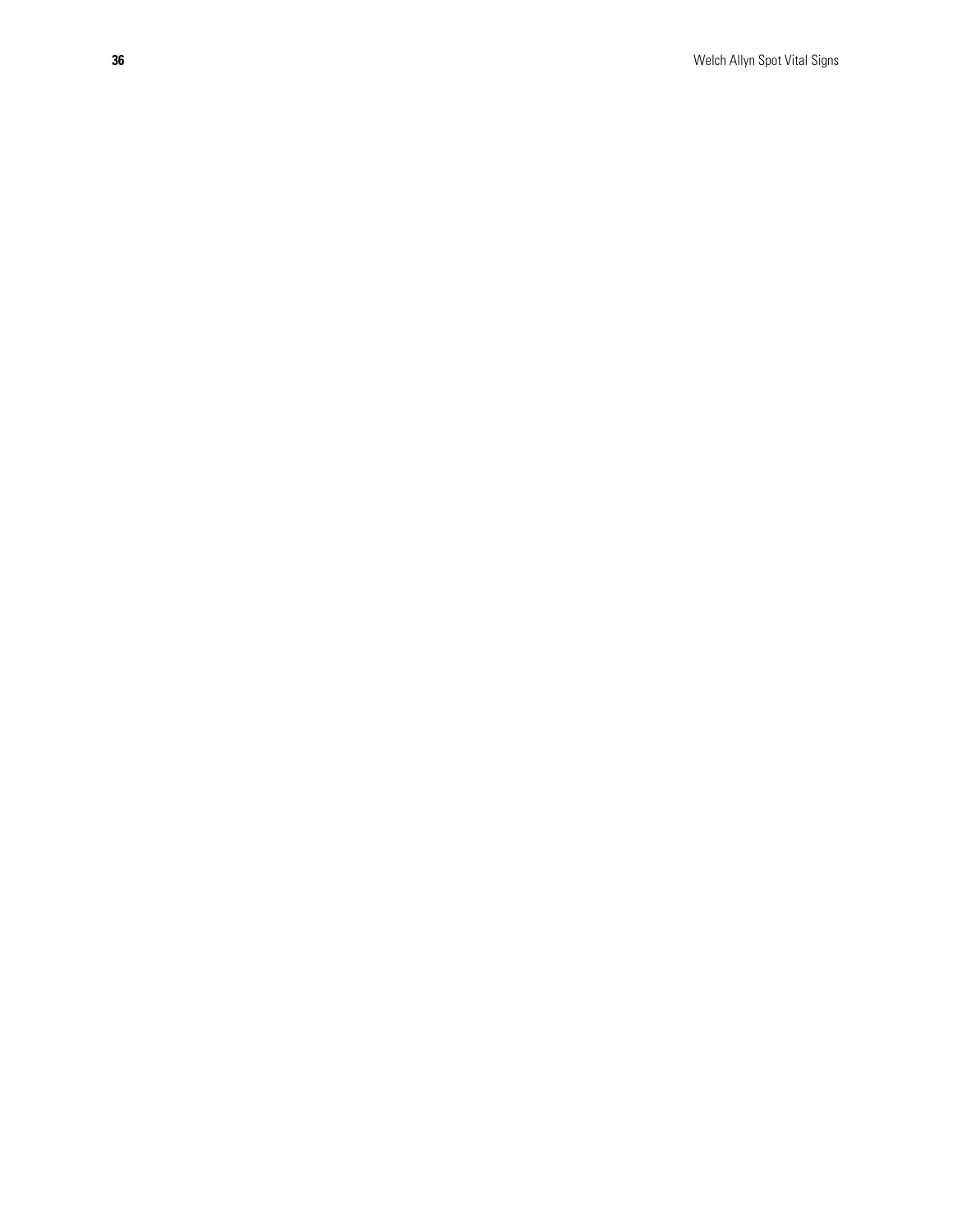7

# Pulse Oximetry (Sp02)

Factors that may degrade the performance of the pulse oximeter:

- Excessive ambient light Sensor not at heart level Excessive motion
	-
- Anemia or low hemoglobin concentrations
- 
- 
- Venous pulsations
- Fingernail polish (if finger sensor
	- is used)
- 
- Incorrect sensor for patient Electrosurgical interference Poor patient perfusion
- 
- Arterial catheters, blood pressure, and infusion lines, etc.
- Moisture in the sensor Cardiovascular dyes Improperly attached sensor
	-



**WARNING** Tissue damage can be caused by incorrect application or duration of use of an  $SpO<sub>2</sub>$  sensor. Inspect the sensor site as directed in the sensor Directions for Use.

**WARNING** Do not use a damaged sensor or pulse oximetry cable or a sensor with exposed optical components.

#### To take an SpO<sub>2</sub> measurement:

If blood pressure measurement is occurring simultaneously, place the finger sensor on the limb opposite the one with the blood pressure cuff.

1. Insert the patient's finger completely into the sensor; the thumb is specifically not recommended for use with the finger clip sensor.

The pulse signal bar graph illuminates, indicating the patient's pulse at the sensor site. The sensor takes approximately 10 seconds to determine the initial  $SpO_2$ % value and pulse rate. When the initial values are determined, they are shown in the  $SpO<sub>2</sub>$ display and the pulse rate display, respectively. If the accuracy of any measurement does not seem reasonable, first use an alternate means to check the patient's vital signs and then check the Spot Vital Signs for proper functioning.

Spot Vital Signs measures a patient's  $SpO<sub>2</sub>$  for up to 10 minutes. After 10 minutes, Spot Vital Signs displays a C9 error code and beeps twice. This error code means that the use has exceeded the 10-minute time limit.To clear the error code, disconnect the sensor from Spot Vital Signs and then re-attach it or press the **Next Patient/Clear/ Cancel** button.

- 2. Check sensor sites periodically to assess circulation, sensor positioning, and skin sensitivity.
- 3. Remove the sensor from the patient. The device continues to display the last  $SpO<sub>2</sub>$ reading.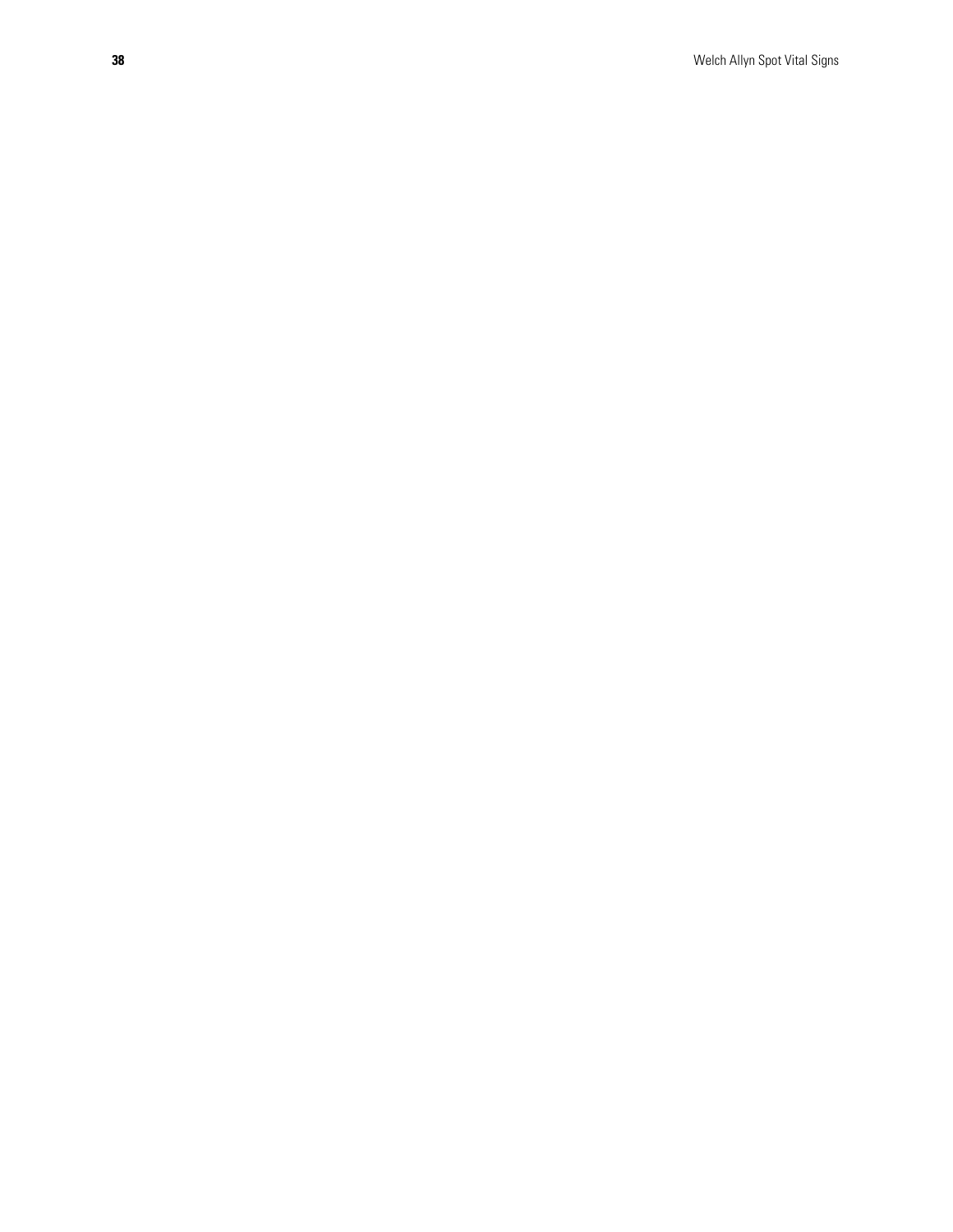8

# Error Indications and Interpretation

The following table of conditions and error codes provides a quick reference of the descriptions and probable causes of error codes.

#### **To clear the error code:**

Power the Spot Vital Signs off, wait five seconds, and power on. If the error code reappears then power the Spot Vital Signs off and disconnect the battery for five minutes. Reconnect the battery and power on. If the error code continues to reappear, call Welch Allyn for an RMA Number (see ["Technical Assistance" on page 58](#page-63-0)).

Press the Blood Pressure Start/Stop button to reset flashing patient alarm conditions.

### Error Codes

| Code          | <b>Description</b>               | <b>Corrective Action</b>                                                                                                                                             |
|---------------|----------------------------------|----------------------------------------------------------------------------------------------------------------------------------------------------------------------|
| E11           | Internal safety violation        | Check patient, contact Technical Service.                                                                                                                            |
| C12           | Ambient temperature out of range | Adjust ambient temperature or device location.                                                                                                                       |
| C13           | <b>Battery failure</b>           | Use wall transformer.                                                                                                                                                |
| $E0.0 - E9.9$ | Temperature module malfunction   | <b>Contact Technical Service.</b>                                                                                                                                    |
| F42           | Internal communications error    | Disconnect the battery and wait 5 minutes.<br>Reconnect the battery and then set the date and time,<br>see "Blood Pressure Hose and Cuff Connections" on<br>page 23. |
| $F20 - F50$   | General internal malfunction     | <b>Contact Technical Service.</b>                                                                                                                                    |

#### **Table 1. General**

#### **Table 2. Blood Pressure**

| Code            | <b>Description</b>                                       | <b>Corrective Action</b>                                                                 |
|-----------------|----------------------------------------------------------|------------------------------------------------------------------------------------------|
| C <sub>02</sub> | Auto-zero failure                                        | Check for air obstruction, limit patient movement.                                       |
| C <sub>03</sub> | Inflation too rapid                                      | Check for kinked blood pressure cuff tubing, pressure<br>hose, or other air obstruction. |
| C <sub>04</sub> | Excessive inflation time                                 | Check for air leaks                                                                      |
| C <sub>05</sub> | Excessive noise                                          | Check patient condition, blood pressure cuff<br>placement, limit patient movement.       |
| C <sub>06</sub> | Measurement was outside of device's<br>measurement range | Check patient condition.                                                                 |
| E <sub>10</sub> | Blood pressure cuff overpressure condition               | Check patient condition.                                                                 |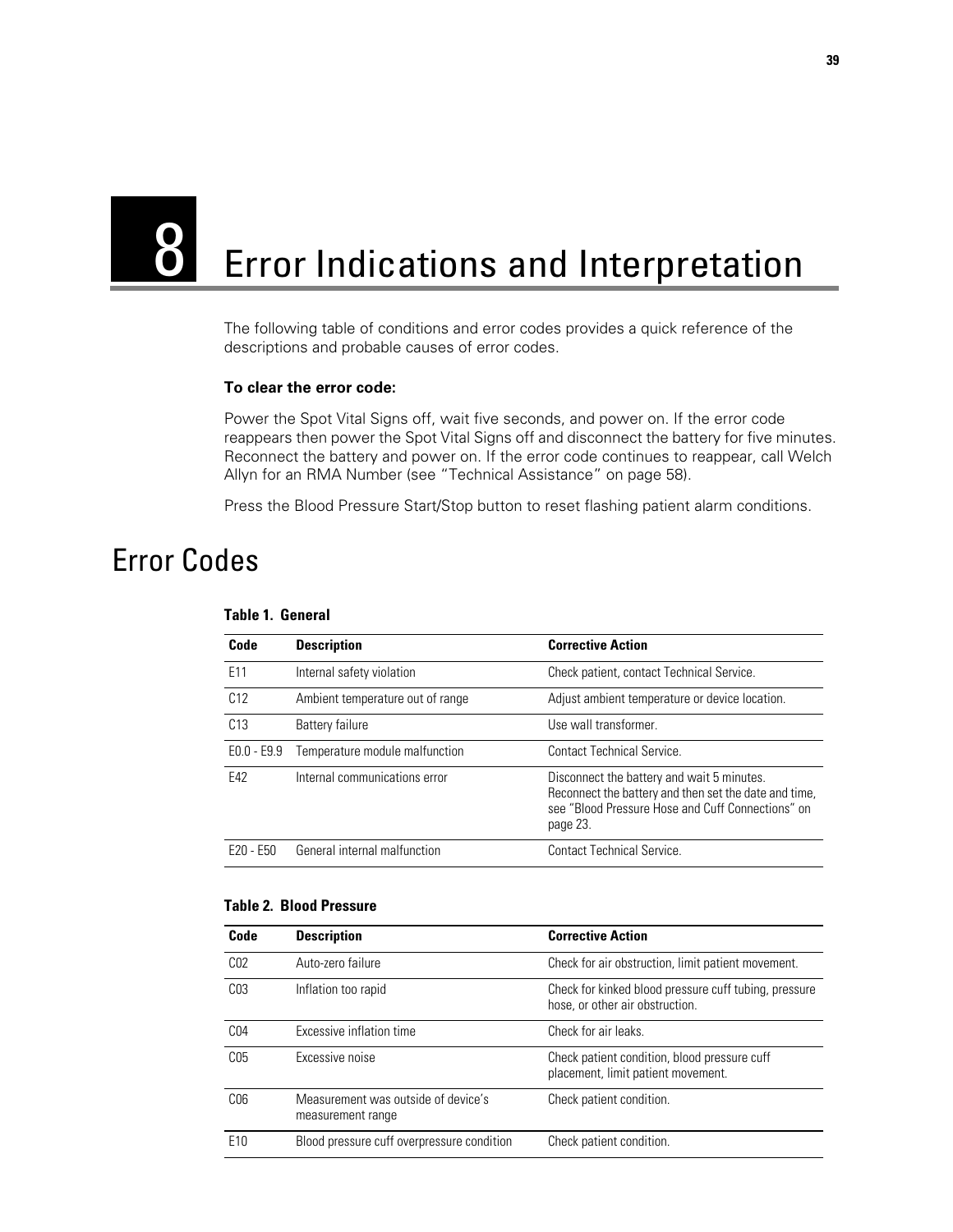| Code       | <b>Description</b>                 | <b>Corrective Action</b>                                  |
|------------|------------------------------------|-----------------------------------------------------------|
| C20        | Broken/missing probe               | Replace probe.                                            |
|            | Loss of tissue contact             | Ensure proper probe positioning.                          |
| E0.2, E0.3 | Ambient temperature out of range   | Adjust ambient temperature or device location.            |
| C22        | 10-minute diagnostic time exceeded | Remove probe, discard probe cover, retake<br>temperature. |

#### **Table 3. Temperature**

#### **Table 4. SpO<sub>2</sub>**

| Code | <b>Description</b>             | <b>Corrective Action</b>                                          |
|------|--------------------------------|-------------------------------------------------------------------|
| E7   | Internal $Sp02$ error.         | Retake reading.                                                   |
| C6   | $SpO2$ pulse rate out of range | Check patient condition.                                          |
| C8   | Faulty $SpO2$ sensor.          | Replace sensor.                                                   |
| C9   | $SpO2$ time limit exceeded.    | Remove sensor from patient. Reapply sensor and<br>retake reading. |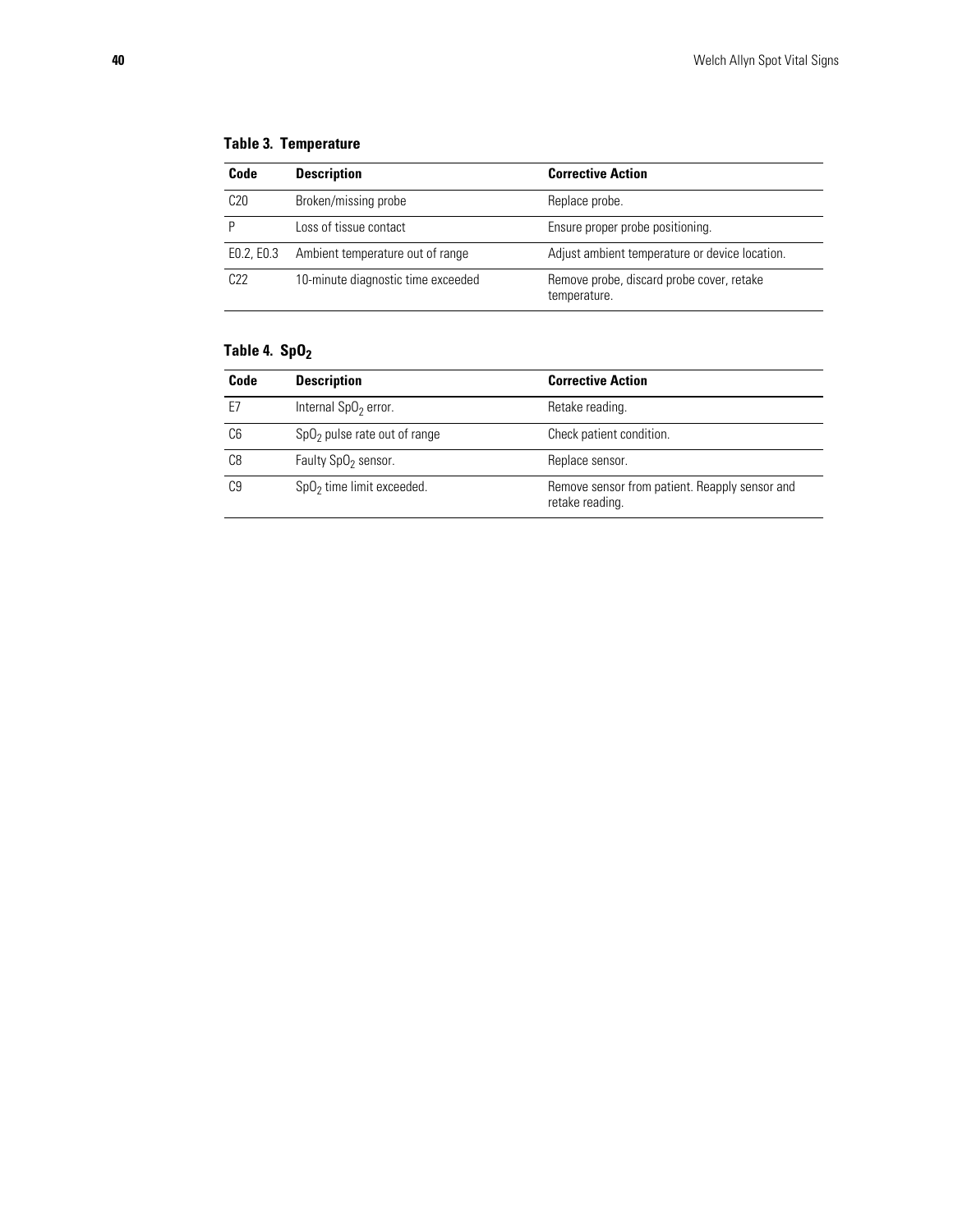### Causes and Corrective Action

#### **Table 5. Inaccurate Blood Pressure Readings**

| <b>Possible Cause</b>                                                                                   | <b>Explanation and Corrective Action</b>                                                                                                                                                                                                                                                                                                                                                                                                                                                                                                                                                                                                                                                                                                                                                                                                                                                     |
|---------------------------------------------------------------------------------------------------------|----------------------------------------------------------------------------------------------------------------------------------------------------------------------------------------------------------------------------------------------------------------------------------------------------------------------------------------------------------------------------------------------------------------------------------------------------------------------------------------------------------------------------------------------------------------------------------------------------------------------------------------------------------------------------------------------------------------------------------------------------------------------------------------------------------------------------------------------------------------------------------------------|
| Incorrect blood pressure cuff<br>size.<br>Use Welch Allyn approved<br>blood pressure cuffs only.        | Determine correct blood pressure cuff size.<br>Use reference markings on blood pressure cuff.<br>Measure patient's arm circumference midway between elbow and shoulder (see<br>"Chart for Determining Blood Pressure Cuff Size" on page 25 to select correct<br>blood pressure cuff size).                                                                                                                                                                                                                                                                                                                                                                                                                                                                                                                                                                                                   |
| Patient's arm position                                                                                  | Ensure patient's arm is at heart level.                                                                                                                                                                                                                                                                                                                                                                                                                                                                                                                                                                                                                                                                                                                                                                                                                                                      |
| Arm movement during blood<br>pressure cycle                                                             | Keep arm still during blood pressure cycle.<br>Movement may cause inaccuracies from artifact.                                                                                                                                                                                                                                                                                                                                                                                                                                                                                                                                                                                                                                                                                                                                                                                                |
| Blood pressure taken over<br>clothing                                                                   | Take blood pressure on a bare arm.                                                                                                                                                                                                                                                                                                                                                                                                                                                                                                                                                                                                                                                                                                                                                                                                                                                           |
| Arrhythmia                                                                                              | Check for regularity of heart rate (palpate pulse or check device).<br>Moderate to severe heart rate irregularities may make blood pressure difficult to<br>measure.                                                                                                                                                                                                                                                                                                                                                                                                                                                                                                                                                                                                                                                                                                                         |
| Incorrect reference                                                                                     | Use the correct Korotkoff sound to determine diastolic blood pressure.<br>Many listeners incorrectly equate diastolic blood pressure with the<br>disappearance of sound only (phase 5). The Welch Allyn Spot Vital Signs was<br>developed using the American Heart Association recommendations, which state<br>that phase 5 be used unless sound continues to 0 mmHg, in which case the<br>change in the quality of sound (phase 4) is to be used.<br>Deflate blood pressure cuff no faster than 3 mmHg per second.<br>One of the major sources of error in auscultatory blood pressure measurement is<br>deflating the blood pressure cuff too quickly. The American Heart Association<br>recommends deflation no faster than 3 mmHg per second.<br>Only use a sphygmomanometer that is calibrated.<br>An uncalibrated sphygmomanometer may take inaccurate blood pressure<br>measurements. |
| Change in blood pressure<br>between auscultatory reading<br>and Welch Allyn Spot Vital<br>Signs reading | Check blood pressure immediately prior to Welch Allyn Spot Vital Signs reading.                                                                                                                                                                                                                                                                                                                                                                                                                                                                                                                                                                                                                                                                                                                                                                                                              |
| Poor auscultatory sound<br>recognition by observer<br>$N_{\text{max}}$ $N_{\text{max}}$                 | Use higher quality stethoscope. Have a different observer check patient's blood<br>pressure.                                                                                                                                                                                                                                                                                                                                                                                                                                                                                                                                                                                                                                                                                                                                                                                                 |

Note: Differences of up to 10 mmHg are considered normal and occur for a number of reasons including intra-patient blood pressure variability, observer hearing differences, and auscultatory deflation rate.

#### **Table 6. Cuff Inflation and Deflation with No Blood Pressure Reading Displayed (or Error Code in Display)**

| <b>Possible Cause</b>                                            | <b>Explanation and Corrective Action</b>                                                                                                                            |
|------------------------------------------------------------------|---------------------------------------------------------------------------------------------------------------------------------------------------------------------|
| Leak in pneumatic system                                         | Ensure all blood pressure cuff attachments are tight. Carefully<br>check for leaks in the blood pressure cuff, tubing, and pressure<br>hose attached to the device. |
| Arm movement during cycle                                        | Keep arm still during blood pressure cycle. Movement may cause<br>inaccuracies from artifact.                                                                       |
| Blood pressure cuff tubing or pressure hose<br>movement artifact | Do not contact blood pressure cuff tubing or pressure hose<br>during blood pressure cycle. Movement may cause inaccuracies<br>from artifact.                        |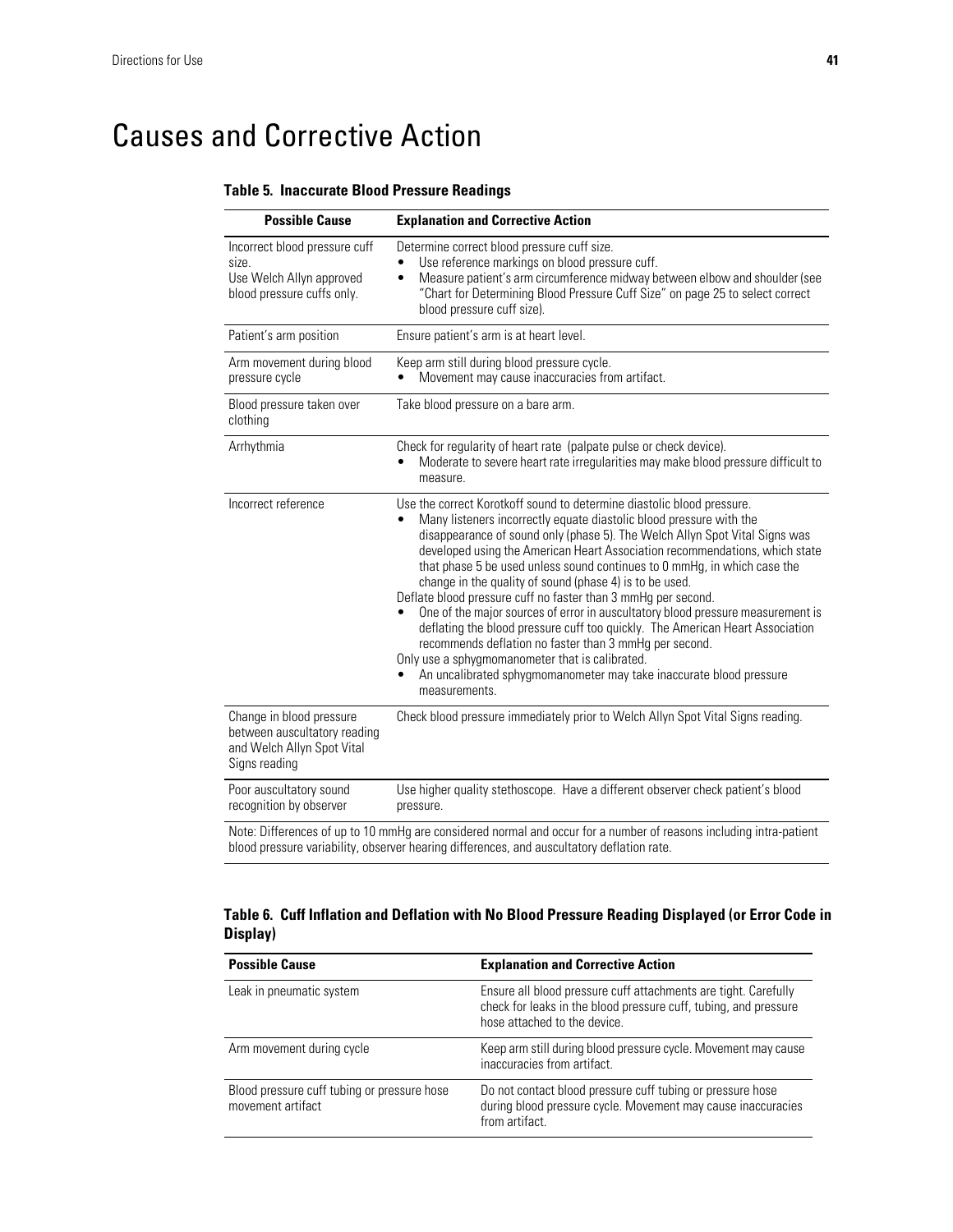#### **Table 7. No Blood Pressure Cuff Inflation**

| <b>Possible Cause</b>                                       | <b>Explanation and Corrective Action</b>    |
|-------------------------------------------------------------|---------------------------------------------|
| Connections between device and blood<br>pressure cuff loose | Check all connections (do not overtighten). |

#### **Table 8. Temperature Malfunction**

| <b>Possible Cause</b>                       | <b>Explanation</b>          | <b>Corrective Action</b>                                                                                                               |
|---------------------------------------------|-----------------------------|----------------------------------------------------------------------------------------------------------------------------------------|
| Error code displayed                        | Broken probe                | Replace probe. Consult Service Manual. Notify biomedical<br>department or Welch Allyn Technical Support.                               |
| Low temperature<br>readings                 | Improper probe<br>placement | Place probe in most posterior sublingual pocket when in<br>Oral Mode. Verify patient has had nothing to eat or drink<br>for 20 minutes |
| No temperature displayed Probe not replaced |                             | Replace probe in holder prior to taking another<br>temperature.                                                                        |

#### **Table 9. SpO<sub>2</sub> Malfunction**

| <b>Possible Cause</b>                       | <b>Corrective Action</b>                                                                                                                                                                                                                                                                                                                                                                                                |
|---------------------------------------------|-------------------------------------------------------------------------------------------------------------------------------------------------------------------------------------------------------------------------------------------------------------------------------------------------------------------------------------------------------------------------------------------------------------------------|
| Sensor in place but no $SpO2$ on<br>display | Insert the patient's finger completely into sensor.<br>Verify blood pressure and $SpO2$ measurements are not taken on the same extremity.<br>Verify the sensor cable is correctly plugged into device.<br>Verify you are using the correct sensor. Use only Masimo or Nellcor SpO <sub>2</sub> sensors<br>and accessories with the Welch Allyn Spot Vital Signs with Masimo or Nellcor<br>configurations, respectively. |

#### **Table 10. Device Does Not Turn On**

| <b>Possible Cause</b>  | <b>Explanation and Corrective Action</b>                                                                                                                                                                                                                                                        |  |
|------------------------|-------------------------------------------------------------------------------------------------------------------------------------------------------------------------------------------------------------------------------------------------------------------------------------------------|--|
| Low battery            | Check connections between device and transformer, and transformer and wall<br>receptacle.                                                                                                                                                                                                       |  |
| Device not powering up | Unplug unit from wall receptacle and check for breaks in cord. If connections are<br>secure, check electrical outlet.<br>Charging indicator is on if connections are good and the device is plugged into a<br>working outlet.<br>Notify biomedical department or Welch Allyn Technical Support. |  |

#### **Table 11. Blood Pressure Cuff Too Tight (Over Inflation)**

| <b>Possible Cause</b>    | <b>Explanation and Corrective Action</b>                                                                                                                                                                                                                                                  |
|--------------------------|-------------------------------------------------------------------------------------------------------------------------------------------------------------------------------------------------------------------------------------------------------------------------------------------|
| Pressure preset too high | Check default Pressure Preset setting in internal configuration mode. Unless patient<br>has underlying systolic hypertension, set pressure preset at 160 mmHg. (If systolic<br>blood pressure greater than pressure preset, the device automatically increases an<br>additional 40 mmHq.) |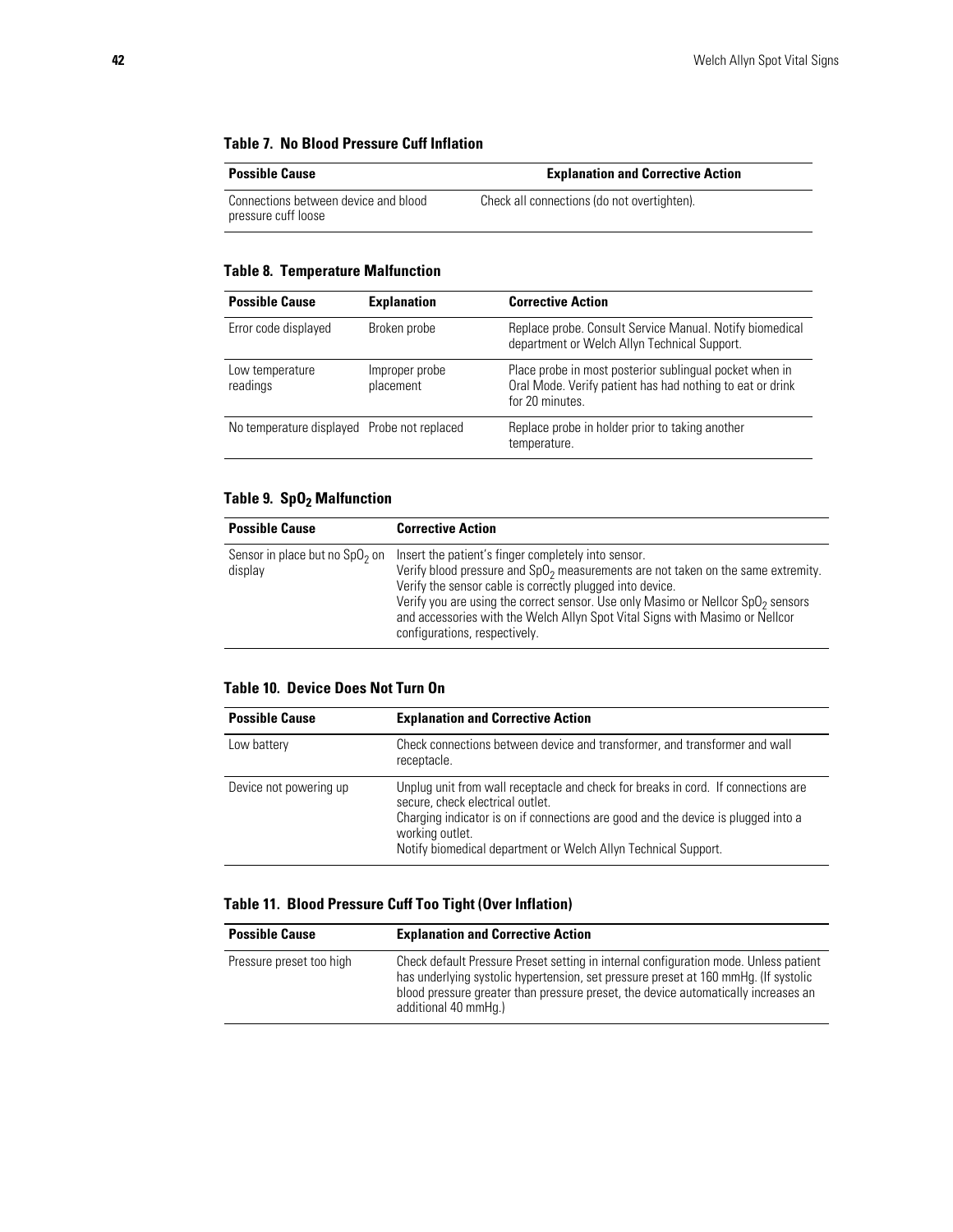| <b>Possible Cause</b>                     | <b>Explanation and Corrective Action</b>                                                                                                                                                                                                                       |
|-------------------------------------------|----------------------------------------------------------------------------------------------------------------------------------------------------------------------------------------------------------------------------------------------------------------|
| Inappropriate blood pressure<br>cuff size | Determine blood pressure cuff size with the blood pressure cuff markings or see<br>"Chart for Determining Blood Pressure Cuff Size" on page 25. If blood pressure cuff<br>continues to pop off, notify biomedical department or Welch Allyn Technical Support. |
| Blood pressure cuff applied<br>inside out | Re-apply blood pressure cuff. Make sure Welch Allyn label is facing away from arm.                                                                                                                                                                             |

**Table 12. Blood Pressure Cuff Pops Off**

#### **Table 13. Blood Pressure Cuff Deflating Too Slowly**

| <b>Possible Cause</b>             | <b>Explanation and Corrective Action</b>                                                                                                         |
|-----------------------------------|--------------------------------------------------------------------------------------------------------------------------------------------------|
| Normal operation                  | Typical time to take a reading is 20 to 45 seconds; 165 seconds is the maximum.                                                                  |
| Pressure preset too high          | Check default pressure preset setting in internal configuration mode.                                                                            |
| Patient movement                  | Have patient sit still. Do not have arm tight against chest wall, as respiration may<br>affect speed and accuracy of blood pressure measurement. |
| Small leak in pneumatic<br>system | Check blood pressure cuff tubing and pressure hose for leaks.                                                                                    |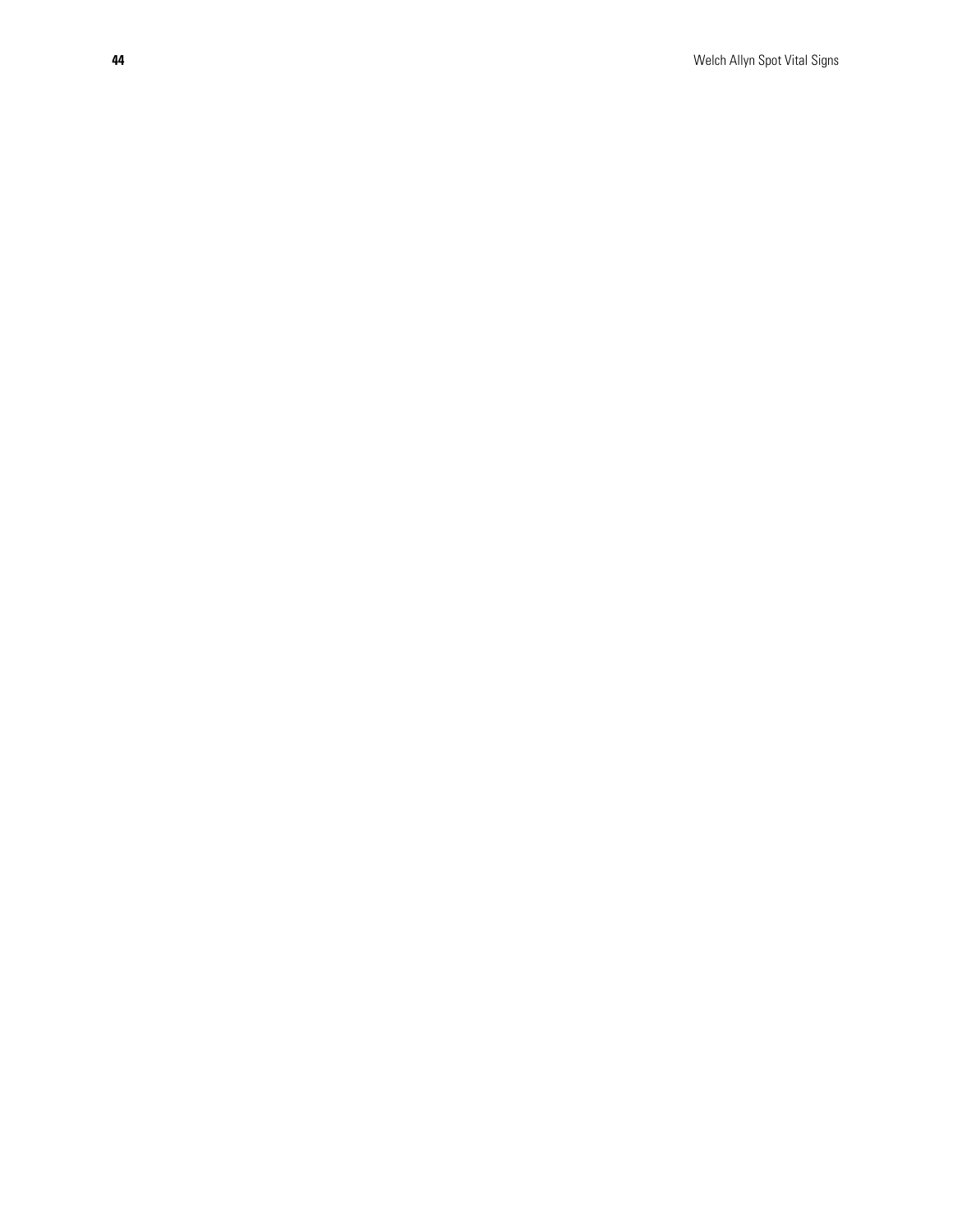## 9 Specifications

### Patient Population

The Welch Allyn Spot Vital Signs is designed for use with adult and pediatric patients. Welch Allyn defines a pediatric patient as 29 days or more of age.



**WARNING** THE WELCH ALLYN SPOT VITAL SIGNS IS NOT INTENDED FOR USE ON NEONATAL PATIENTS.

Welch Allyn defines neonates as children 28 days or less of age, born at term (37 weeks gestation or more), otherwise up to 44 gestational weeks.

### Blood Pressure

| <b>Cuff Pressure Range</b>               | 0 mmHq to 300 mmHq                                                                                                                                                                                                                                                          |
|------------------------------------------|-----------------------------------------------------------------------------------------------------------------------------------------------------------------------------------------------------------------------------------------------------------------------------|
| <b>Cuff Inflation Factory</b><br>Default | 160 mmHq                                                                                                                                                                                                                                                                    |
| <b>Systolic Range</b>                    | 60 mmHq to 250 mmHq                                                                                                                                                                                                                                                         |
| <b>Diastolic Range</b>                   | 30 mmHg to 160 mmHg                                                                                                                                                                                                                                                         |
| Accuracy                                 | Blood pressure accuracy meets or exceeds SP10-1992 AAMI standards for<br>non-invasive blood pressure accuracy (AAMI standard: ±5 mmHg mean error,<br>8 mmHg standard deviation). Blood pressure accuracy is validated for pressure<br>measurement using the upper arm only. |
| <b>Determination Time</b>                | Typical: 20 to 45 seconds<br>Maximum: 165 seconds                                                                                                                                                                                                                           |
| <b>Pulse Rate Range</b>                  | 40 bpm to 200 bpm                                                                                                                                                                                                                                                           |
| <b>Pulse Rate Accuracy</b>               | ±5.0%                                                                                                                                                                                                                                                                       |
| <b>Overpressure Cutoff</b>               | 305 mmHg -0/+15 mmHg                                                                                                                                                                                                                                                        |

### **Temperature**

**Accuracy** Calibration accuracy:  $\pm$  0.2° F ( $\pm$  0.1° C).

**Range** Maximum: 109.4° F/43.0° C Minimum: 86.0° F/30.0° C

**Determination Time Determination Time Determination Time Calculate Seconds** Axillary: approximately 10 seconds Rectal: approximately 15 seconds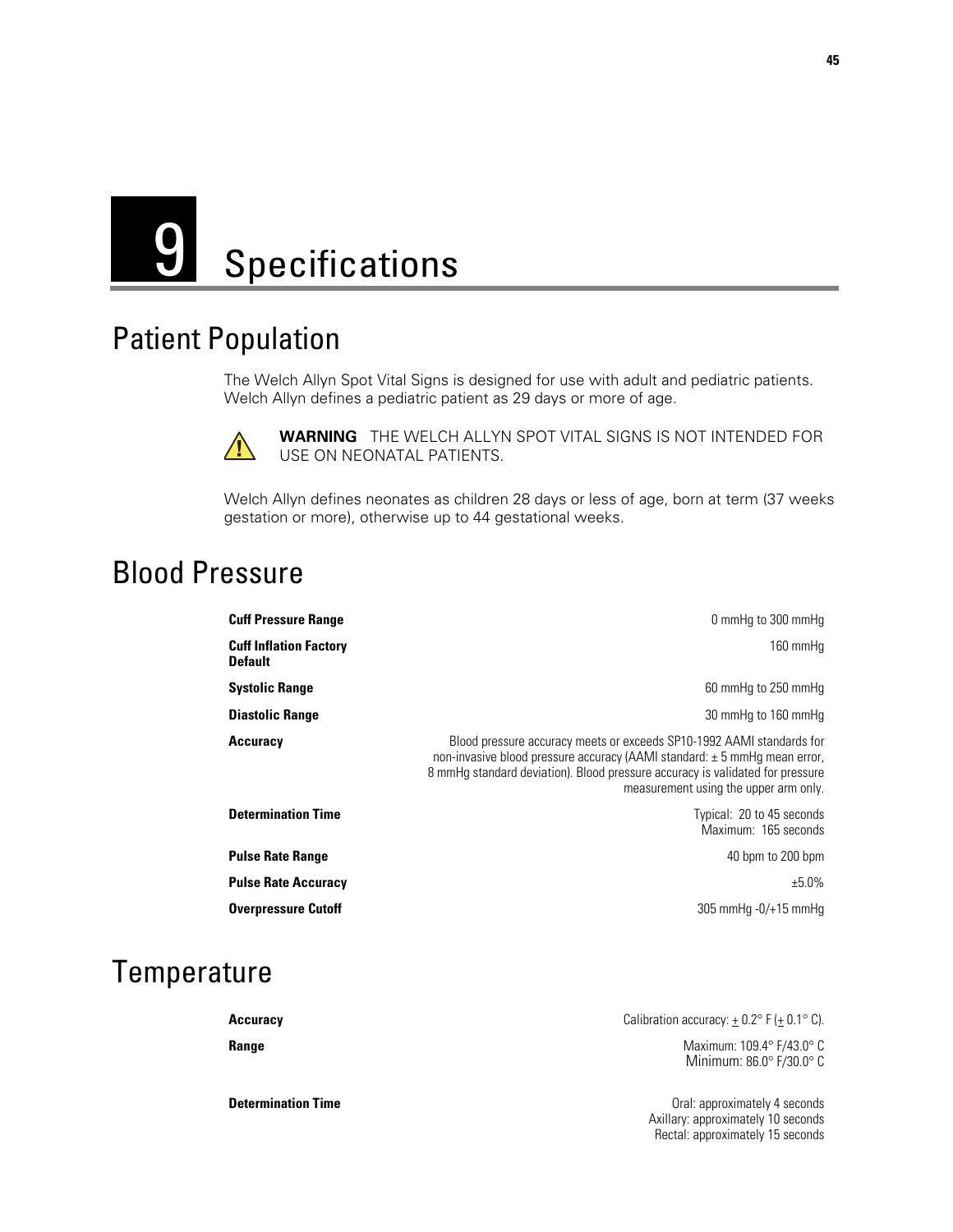### Pulse Oximetry

### Masimo Sensor Accuracy Guide

Accuracy specified when used with Masimo SET pulse oximetry monitors or with licensed Masimo SET pulse oximetry modules using Masimo patient cables, during no motion. Numbers present  $\pm 1$  standard deviation. Plus or minus one standard deviation represents 68% of the population.  $SpO<sub>2</sub>$  accuracy from 70% to 100%. Pulse rate accuracy from 25 to 240 bpm.

| <b>Performance Measurement Range</b> | $SpO2: 70$ to 100%<br>Pulse Rate: 25 - 240 beats per minute (BPM)       |
|--------------------------------------|-------------------------------------------------------------------------|
| <b>Perfusion</b>                     | 0.02% to 20%                                                            |
| SpO <sub>2</sub> Accuracy            | Saturation: 70% to 100%<br>No Motion: Adults, Pediatrics $\pm 2$ digits |
|                                      | Motion: Adults, Pediatrics ± 3 digits                                   |
|                                      | Low Perfusion: Adults, Pediatrics $\pm$ 2 digits                        |
| <b>Pulse Rate Accuracy</b>           | Pulse Rate: 25 to 240 bpm                                               |
|                                      | No Motion: Adults and Pediatrics $\pm$ 3 digits                         |
|                                      | Motion: Adults and Pediatrics $\pm$ 5 digits                            |
|                                      | Low Perfusion: Adults and Pediatrics $\pm$ 3 digits                     |

|               |                     |                  | <b>Saturation Accuracy</b> |                  | <b>Pulse Rate Accuracy</b> |
|---------------|---------------------|------------------|----------------------------|------------------|----------------------------|
| <b>Sensor</b> | <b>Weight Range</b> | <b>No Motion</b> | <b>Motion</b>              | <b>No Motion</b> | <b>Motion</b>              |
| LNCS-DCI      | $>30$ kg            | $± 2\%$          | ± 3%                       | $\pm$ 3 bpm      | $± 5$ bpm                  |
| LNCS-DCIP     | 10 to 50 kg         | $± 2\%$          | $± 3\%$                    | $± 3$ bpm        | $± 5$ bpm                  |
| LNCS-ADTX     | $>30$ kg            | $± 2\%$          | $± 3\%$                    | $\pm 3$ bpm      | $± 5$ bpm                  |
| LNCS-PDTX     | 10 to 50 kg         | $± 2\%$          | ± 3%                       | $± 3$ bpm        | $± 5$ bpm                  |
| LNCS INF-L    | 3 to 20 kg          | $± 2\%$          | ± 3%                       | $± 3$ bpm        | $± 5$ bpm                  |
| LNOP-DCI      | $>30$ kg            | $± 2\%$          | $± 3\%$                    | $\pm$ 3 bpm      | $± 5$ bpm                  |
| LNOP-DCIP     | 10 to 50 kg         | $± 2\%$          | $± 3\%$                    | $\pm 3$ bpm      | $± 5$ bpm                  |
| LNOP-ADT      | $>30$ kg            | $± 2\%$          | ± 3%                       | $± 3$ bpm        | $± 5$ bpm                  |
| LNOP-PDT      | 10 to 50 kg         | $± 2\%$          | ± 3%                       | $\pm 3$ bpm      | $± 5$ bpm                  |
| LNOP INF-L    | 3 to 20 kg          | $± 2\%$          | ± 3%                       | $\pm 3$ bpm      | $± 5$ bpm                  |

#### **Table 14. Masimo Sensor Accuracy Guide**

### Masimo Patents

The Masimo sensors and cables are covered under one or more of the following U.S.A. patents: 5,758,644; 5,823,950; 6,011,986; 6,157,850; 6,263,222; 6,501,975; and other applicable patents listed at www.masimo.com/patents.htm.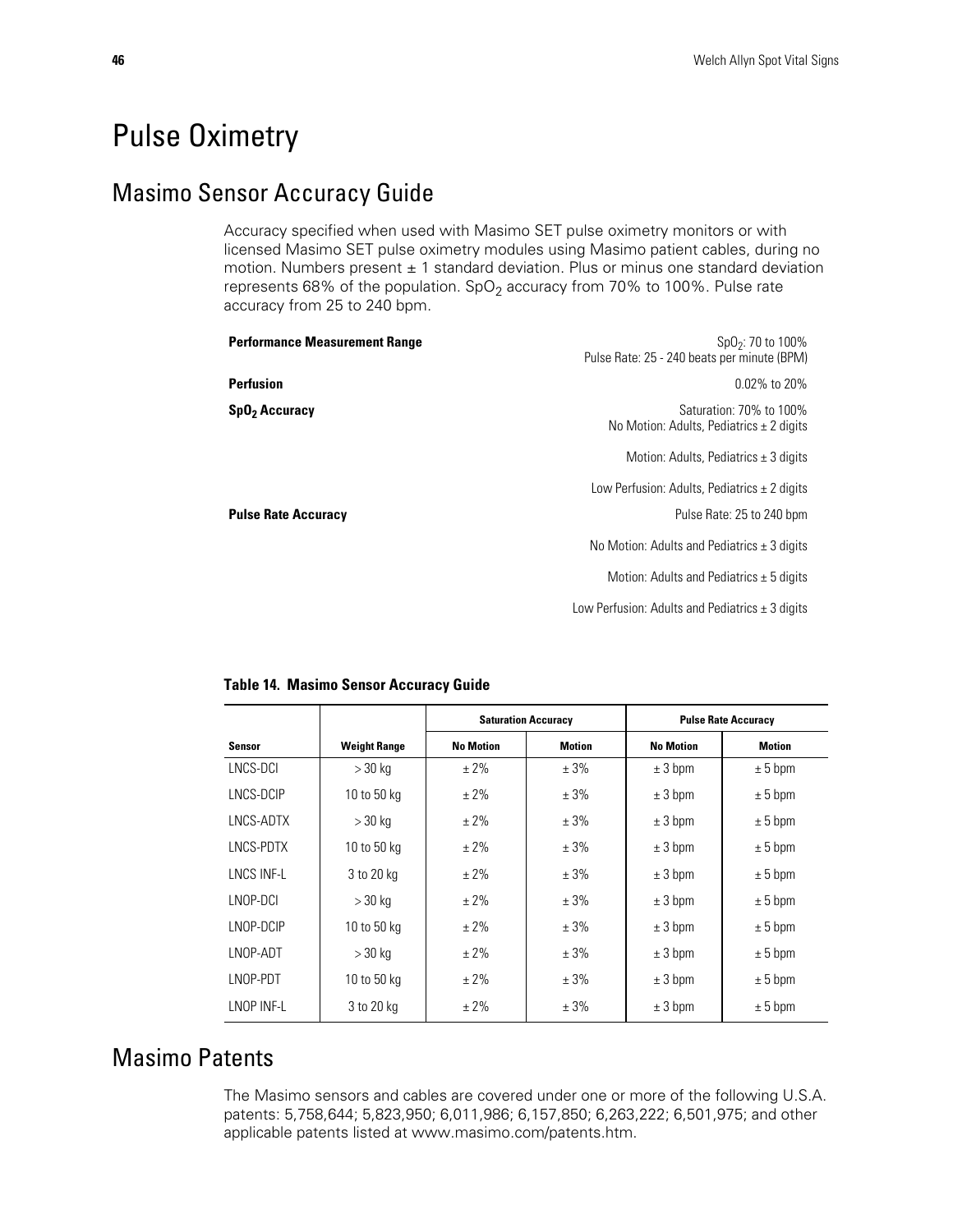### Nellcor® Sensor Accuracy Guide

Accuracy specifications are based on controlled hypoxia studies with healthy, non-smoking adult volunteers over the specified saturation  $SpO<sub>2</sub>$  range. Pulse oximeter  $SpO<sub>2</sub>$  readings were compared to SaO<sub>2</sub> values of drawn blood samples measured by hemoximetry. All accuracies are expressed as + "X" digits. This variation equals plus one standard deviation (+ 1 SD), which encompasses 68% of the population.

| 25 to 240 bpm                              |
|--------------------------------------------|
| $\pm 3$ bpm<br>$\pm 3$ bpm (low perfusion) |
|                                            |

| <b>Sensor Models</b> | SpO <sub>2</sub> Range<br>70% to 100% |
|----------------------|---------------------------------------|
| MAX-AI               | ± 2                                   |
| MAX-PI               | ± 2                                   |
| MAX-II               | ± 2                                   |
| MAX-RI <sup>1</sup>  | ± 3.5                                 |

#### **Table 15. OxiMax Sensor Models, Single Patient Use**

<sup>1</sup> The accuracy specification has been determined between saturations of 80% to 100%.

#### **Table 16. OxiCliq Sensor Models, Single Patient Use**

| <b>Sensor Models</b> | SpO <sub>2</sub> Range<br>70% to 100% |
|----------------------|---------------------------------------|
| OXICLIQ-PI           | ± 2.5                                 |

#### **Table 17. Reusable Sensor Models**

| Sensor Models              | SpO <sub>2</sub> Range<br>70% to 100% |
|----------------------------|---------------------------------------|
| D-YS (Infant to Adult)     | ± 3                                   |
| D-YS and D-YSE             | ± 3.5                                 |
| D-YS and D-YSPD            | ± 3.5                                 |
| <b>DS-100A</b>             | ± 3                                   |
| OXI-A/N (Adult)            | Adult: $\pm$ 3                        |
| OXI-P/I (Pediatric/infant) | ± 3                                   |

### Nellcor Patents

Covered by one or more of the following U.S. patents and foreign equivalents:

5,485,847; 5,676,141; 5,743,263; 6,035,223; 6,226,539; 6,411,833; 6,463,310; 6,591,123; 6,708,049; 7,016,715; 7,039,538; 7,120,479; 7,120,480; 7,142,142; 7,162,288; 7,190,985; 7,194,293; 7,209,774; 7,212,847; 7,400,919.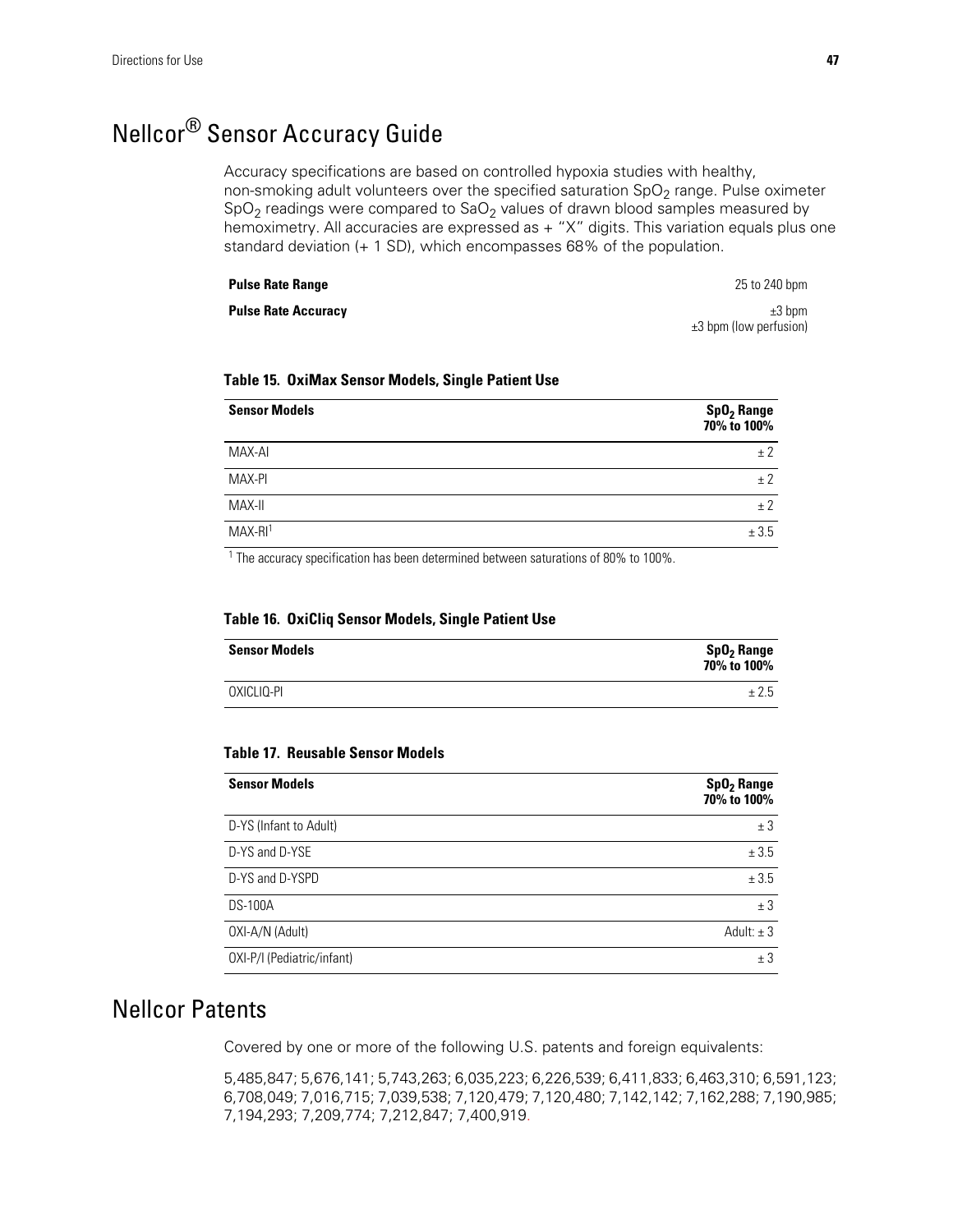### Mechanical

| <b>Dimensions</b>  | Height: 9.7 inches (24.6 cm)<br>Length: 5.7 inches (14.5 cm)<br>Depth: 4.7 inches (12.0 cm)        |
|--------------------|----------------------------------------------------------------------------------------------------|
| Weight             | Approximately 4.2 pounds (1.9 kg)                                                                  |
| <b>Mounting</b>    | Self-supporting on rubber feet<br>Custom Mobile Stand<br>Custom Wall Mount<br>Custom IV Pole Mount |
| <b>Portability</b> | May be hand-carried when held by the rear handle.                                                  |

### **Electrical**

| <b>Power Requirements</b> | Patient-rated isolation transformer is connected to AC mains:<br>North American Version: 120VAC, 60Hz. 0.13A Input, 7.2VDC, 1.0A Output<br>International Version: 230VAC, 60HZ, 0.065A Input, 7.1VDC, 0.860A Output<br>Australian Version: 240VAC, 50Hz, 13VA Input, 7.2VDC, 1.0A Output                                                           |
|---------------------------|----------------------------------------------------------------------------------------------------------------------------------------------------------------------------------------------------------------------------------------------------------------------------------------------------------------------------------------------------|
| <b>Battery</b>            | Lithium Ion 6.4 VDC, 6 Ah, with external charger.<br>A fully charged battery supports 130 typical blood pressure determinations taken at<br>7-minute intervals. The battery automatically charges when the Spot Vital Signs is<br>powered through the AC power transformer. The battery charges faster when the<br>instrument is not in operation. |

### Environmental

| <b>Operating Temperature</b> | +10 $\degree$ to +40 $\degree$ C (Thermometer operating temperature 16 $\degree$ to 40 $\degree$ C)<br>+50 $\degree$ to +104 $\degree$ F (Thermometer operating temperature 61 $\degree$ to 104 $\degree$ F) |
|------------------------------|--------------------------------------------------------------------------------------------------------------------------------------------------------------------------------------------------------------|
| <b>Storage Temperature</b>   | $-20^\circ$ to $+50^\circ$ C<br>$-4^{\circ}$ to $+122^{\circ}$ F                                                                                                                                             |
| <b>Transport Temperature</b> | $-20^\circ$ to $+49^\circ$ C<br>$-4^{\circ}$ to $+122^{\circ}$ F                                                                                                                                             |
| <b>Relative Humidity</b>     | 15 to 90% (non-condensing)                                                                                                                                                                                   |
| <b>Operating Altitude</b>    | $-170$ to $+4877$ m<br>$-557$ to $+16.000$ ft.                                                                                                                                                               |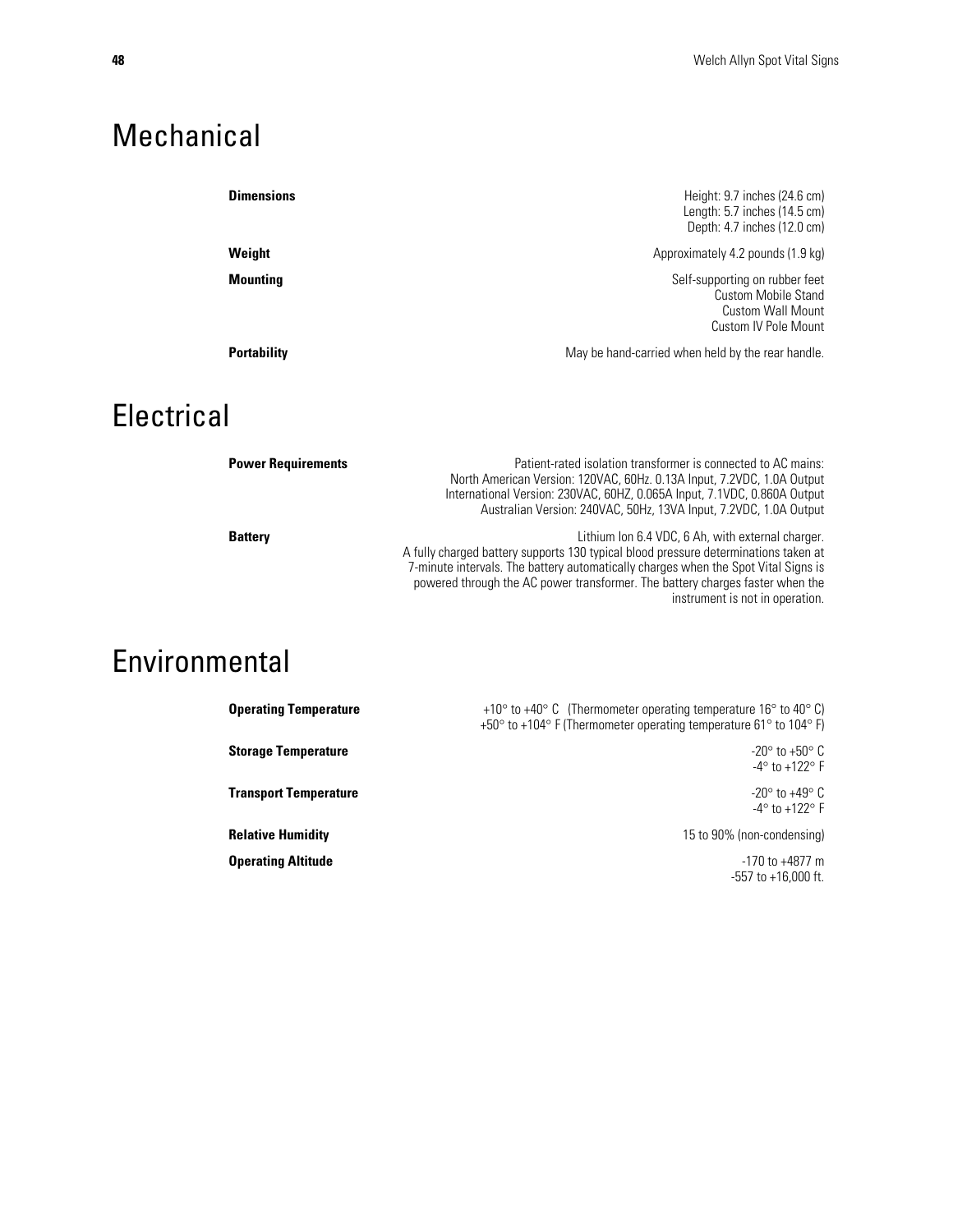### Guidance and Manufacturer's Declaration

### Emissions and Immunity Information

#### **Electromagnetic Emissions**

The 420 Series Spot Vital Signs is intended for use in the electromagnetic environment specified below. The customer or user of the 420 Series Spot Vital Signs should assure that it is used in such an environment.

| <b>Emissions Test</b>                      | <b>Compliance</b> | <b>Electromagnetic Environment - Guidance</b>                                                                                                                                     |
|--------------------------------------------|-------------------|-----------------------------------------------------------------------------------------------------------------------------------------------------------------------------------|
| <b>RF</b> emissions                        | Group 1           | The 420 Series Spot Vital Signs uses RF energy only for its internal function. Therefore,<br>its RF emissions are very low and are not likely to cause any interference in nearby |
| CISPR <sub>11</sub>                        |                   | electronic equipment.                                                                                                                                                             |
| <b>RF</b> emissions                        | Class B           | The 420 Series Spot Vital Signs is suitable for use in all establishments, including<br>domestic establishments and those directly connected to the public low-voltage            |
| CISPR <sub>11</sub>                        |                   | power supply network that supplies buildings used for domestic purposes.                                                                                                          |
| Harmonic emissions                         | Class A           |                                                                                                                                                                                   |
| IEC 61000-3-2                              |                   |                                                                                                                                                                                   |
| Voltage fluctuations/<br>flicker emissions | Complies          |                                                                                                                                                                                   |
| IEC 61000-3-3                              |                   |                                                                                                                                                                                   |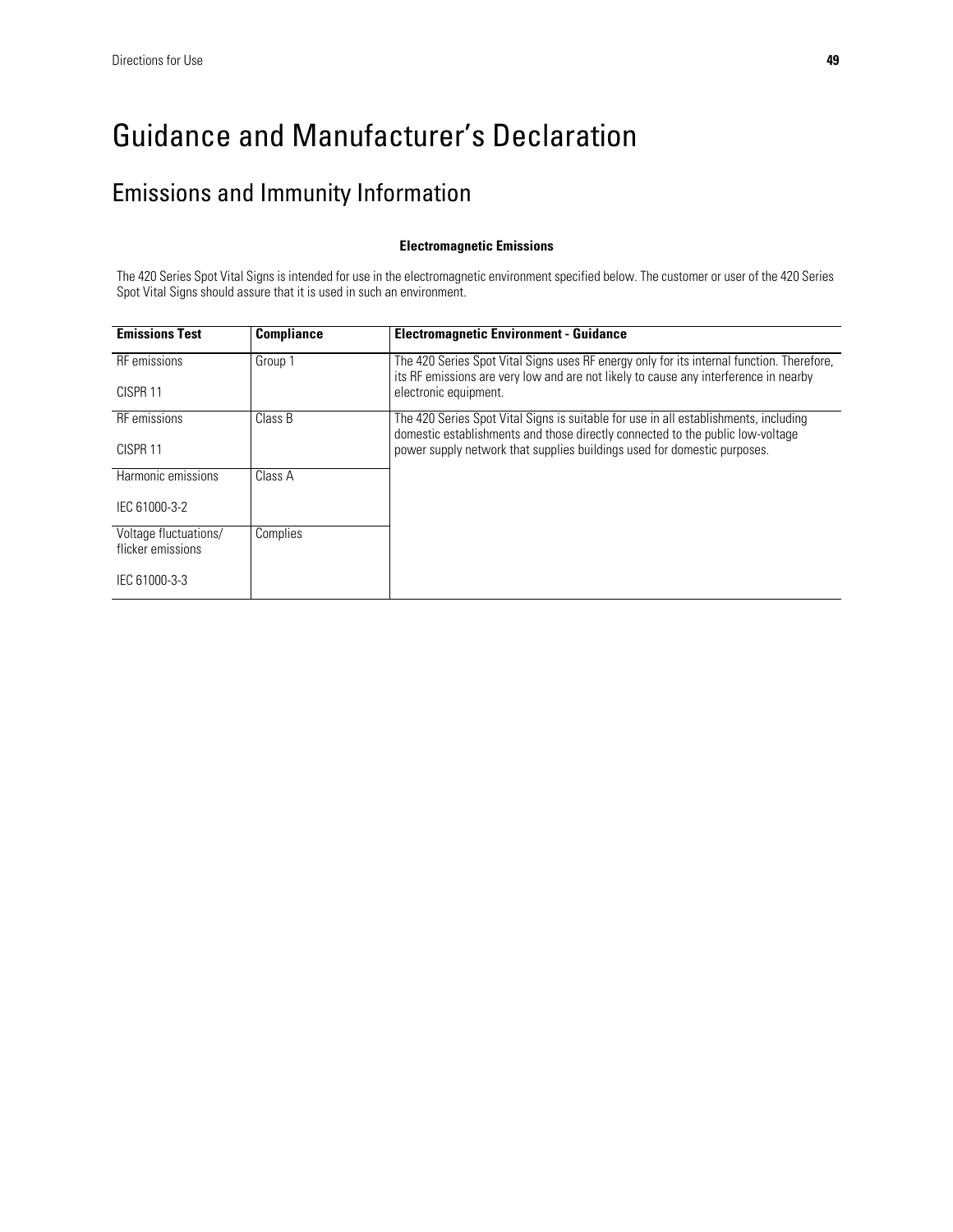#### **Electromagnetic Immunity**

The 420 Series Spot Vital Signs is intended for use in the electromagnetic environment specified below. The customer or user of the 420 Series Spot Vital Signs should assure that it is used in such an environment.

| <b>Immunity Test</b>                           | <b>IEC 60601</b><br><b>Test Level</b> | <b>Compliance Level</b>          | <b>Electromagnetic Environment - Guidance</b>                                                                                                        |
|------------------------------------------------|---------------------------------------|----------------------------------|------------------------------------------------------------------------------------------------------------------------------------------------------|
| Electrostatic discharge<br>(ESD)               | $± 6$ kV contact<br>$± 8$ kV air      | $± 6$ kV contact<br>$± 8$ kV air | Floors should be wood, concrete, or ceramic tile. If floors are<br>covered with synthetic material, the relative humidity should<br>be at least 30%. |
| IEC 61000-4-2                                  |                                       |                                  |                                                                                                                                                      |
| Electrical fast transient/<br>burst            | $\pm 2$ kV for power supply<br>lines  | ±2 kV for power supply<br>lines  | Mains power quality should be that of a typical commercial or<br>hospital environment.                                                               |
| IEC 61000-4-4                                  | $±1$ kV for input/output<br>lines     | ±1 kV for input/output<br>lines  |                                                                                                                                                      |
| Surge                                          | ±1 kV differential mode               | ±1 kV differential mode          | Mains power quality should be that of a typical commercial or<br>hospital environment.                                                               |
| IEC 61000-4-5                                  | ±2 kV common mode                     | +2 kV common mode                |                                                                                                                                                      |
| Voltage dips, short<br>interruptions, and      | >95% dip in 0.5 cycle                 | >95% dip in 0.5 cycle            | Mains power quality should be that of a typical commercial or<br>hospital environment. If the user of the 420 Series Spot Vital                      |
| voltage variations on<br>power supply input    | 60% dip in 5 cycles                   | 60% dip in 5 cycles              | Signs requires continued operation during power mains<br>interruptions, it is recommended that the 420 Series Spot Vital                             |
| lines.                                         | 30% dip for 25 cycles                 | 30% dip for 25 cycles            | Signs be powered from an uninterruptible power supply or<br>battery.                                                                                 |
| IEC 61000-4-11                                 | >95% dip in 5 seconds                 | >95% dip in 5 seconds            |                                                                                                                                                      |
| Power frequency<br>(50/60Hz)<br>magnetic field | 3 A/m                                 | 3 A/m                            | Power frequency magnetic fields should be at levels<br>characteristic of a typical location in a typical commercial or<br>hospital environment.      |
| IEC 61000-4-8                                  |                                       |                                  |                                                                                                                                                      |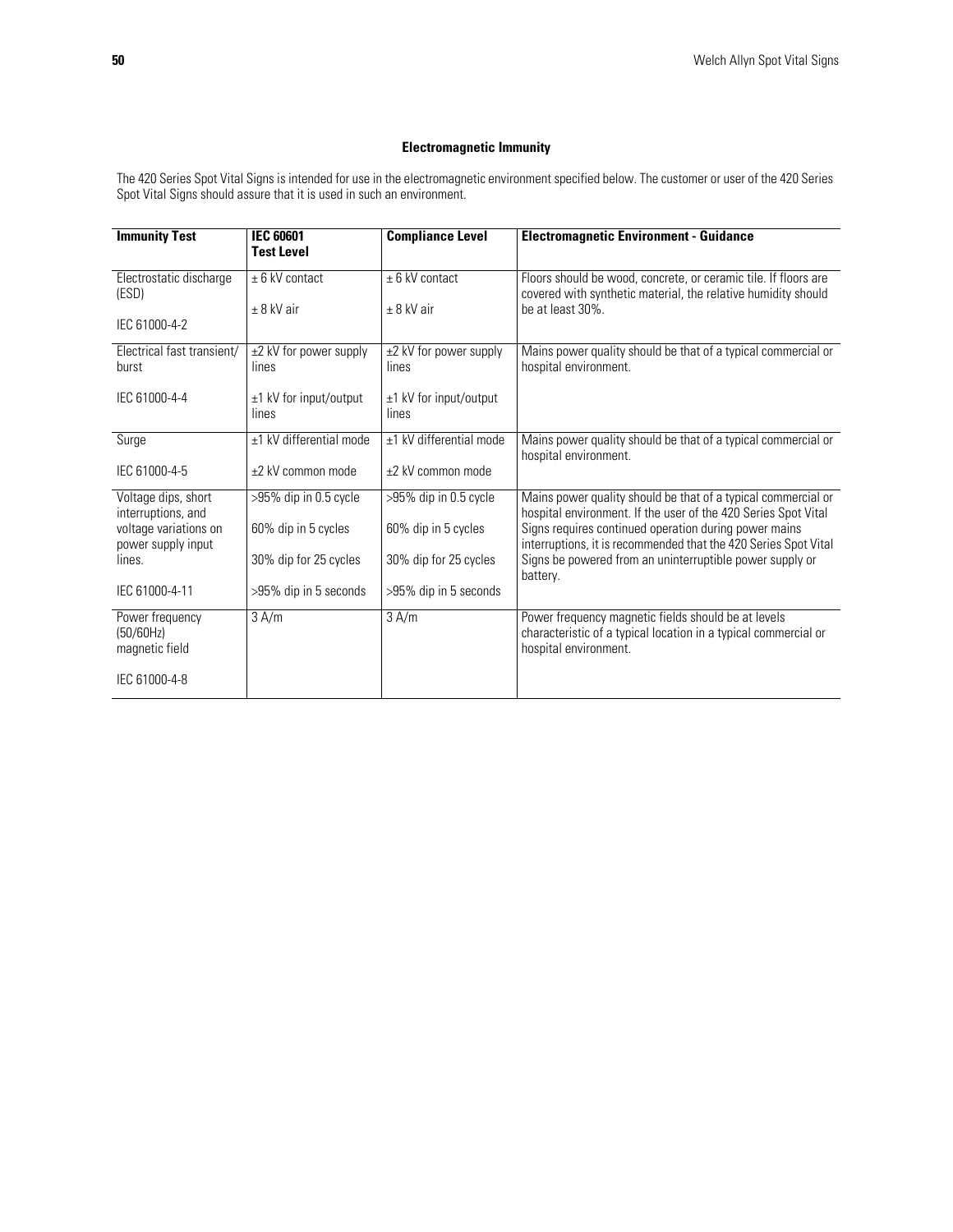#### **Electromagnetic Immunity**

The 420 Series Spot Vital Signs is intended for use in the electromagnetic environment specified below. The customer or user of the 420 Series Spot Vital Signs should assure that it is used in such an environment.

| <b>Immunity Test</b>                 | <b>IEC 60601</b><br><b>Test Level</b>                                                                                             | <b>Compliance</b><br>Level | <b>Electromagnetic Environment - Guidance</b>                                                                                                                                                                                                                            |
|--------------------------------------|-----------------------------------------------------------------------------------------------------------------------------------|----------------------------|--------------------------------------------------------------------------------------------------------------------------------------------------------------------------------------------------------------------------------------------------------------------------|
|                                      |                                                                                                                                   |                            | Portable and mobile RF communications equipment should be used no closer<br>to any part of the 420 Series Spot Vital Signs including cables, than the<br>recommended separation distance calculated from the equation applicable<br>to the frequency of the transmitter. |
|                                      |                                                                                                                                   |                            | <b>Recommended separation distance</b>                                                                                                                                                                                                                                   |
| <b>Conducted RF</b><br>IEC 61000-4-6 | 3 Vrms<br>150 kHz to 80 MHz                                                                                                       | $V1 = 3 Vrms$              | $d = (1.17) \sqrt{P}$                                                                                                                                                                                                                                                    |
| <b>Radiated RF</b><br>IEC 61000-4-3  | $d = (1.17) \sqrt{P}$ 80 MHz to 800 MHz<br>$E1 = 3 V/m$<br>3 V/m<br>80 MHz to 2.5 GHz<br>$d = (2.33) \sqrt{P}$ 800 MHz to 2.5 GHz |                            |                                                                                                                                                                                                                                                                          |
|                                      |                                                                                                                                   |                            | where $P$ is the maximum output power rating of the transmitter in watts (W)<br>according to the transmitter manufacturer and $d$ is the recommended<br>separation distance in metres (m).                                                                               |
|                                      |                                                                                                                                   |                            | Field strengths from fixed RF transmitters, as determined by an<br>electromagnetic site survey, <sup>a</sup> should be less than the compliance level in<br>each frequency range. <sup>b</sup>                                                                           |
|                                      |                                                                                                                                   |                            | Interference may occur in the vicinity of equipment marked with the<br>following symbol:                                                                                                                                                                                 |
|                                      |                                                                                                                                   |                            | $\big((\underline{\bullet})\big)$                                                                                                                                                                                                                                        |

Note 1: At 80 MHz and 800 MHz, the higher frequency range applies.

Note 2: These guidelines may not apply in all situations. Electromagnetic propagation is affected by absorption and reflection from structures, objects, and people.

<sup>a</sup> Field strengths from fixed transmitters, such as base stations for radio (cellular/cordless) telephones and land mobile radios, amateur radio, AM and FM radio broadcast and TV broadcast cannot be predicted theoretically with accuracy. To assess the electromagnetic environment due to fixed RF transmitters, an electromagnetic site survey should be considered. If the measured field strength in the location in which the 420 Series Spot Vital Signs is used exceeds the applicable RF compliance level above, the 420 Series Spot Vital Signs should be observed to verify normal operation. If abnormal performance is observed, additional measures may be necessary, such as reorienting or relocating the 420 Series Spot Vital Signs.

b Over the frequency range 150 kHz to 80 MHz, field strengths should be less than 3 V/m.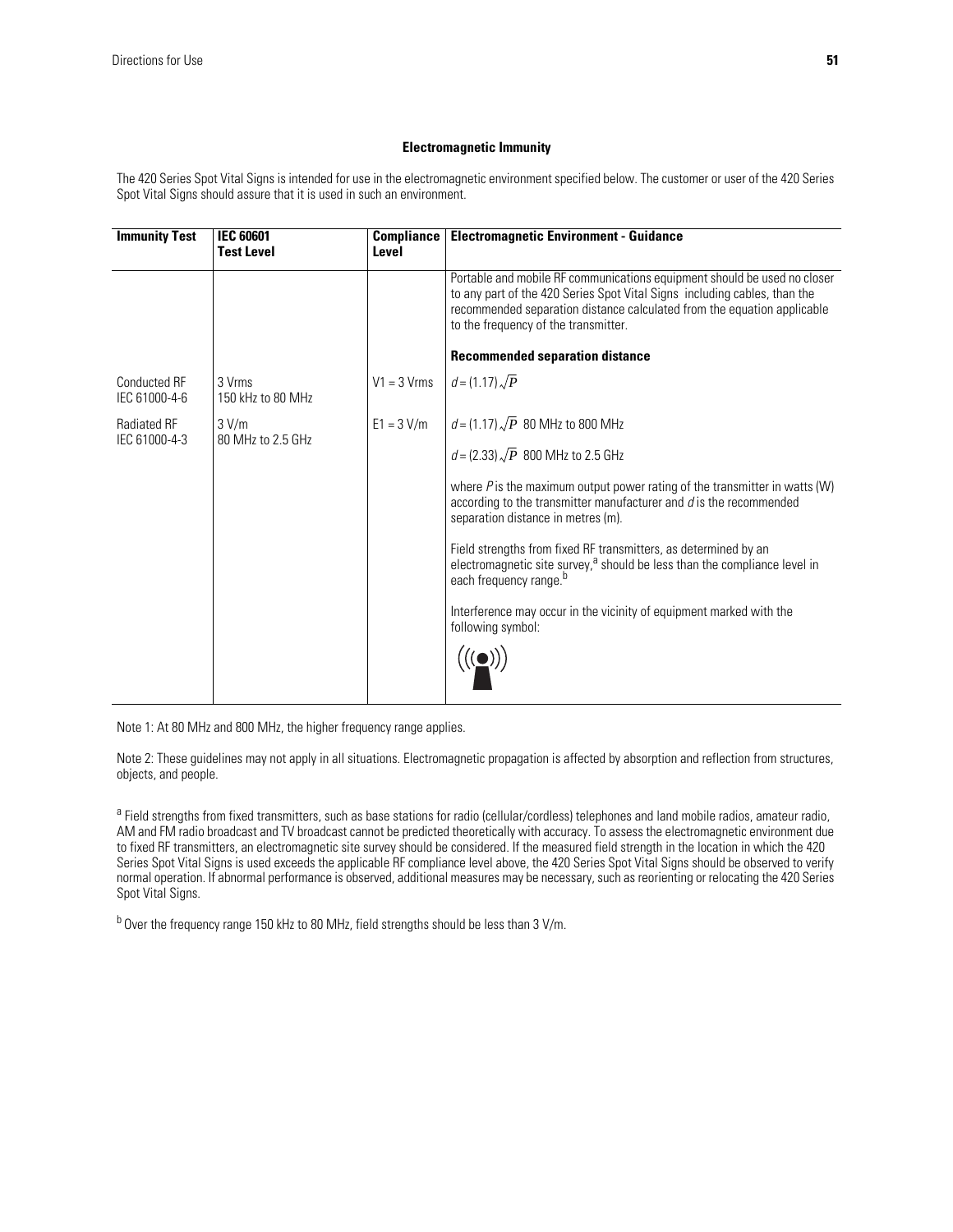#### **Recommended Separation Distances Between Portable and Mobile RF Communications Equipment and the 420 Series Spot Vital Signs**

The 420 Series Spot Vital Signs is intended for use in an electromagnetic environment in which radiated RF disturbances are controlled. The customer or user of the 420 Series Spot Vital Signs can help prevent electromagnetic interference by maintaining a minimum distance between portable and mobile RF communications equipment (transmitters) and the 420 Series Spot Vital Signs as recommended below, according to the maximum output power of the communications equipment.

|                                                         | <b>Separation Distance According to Frequency of Transmitter (m)</b> |                       |                       |  |
|---------------------------------------------------------|----------------------------------------------------------------------|-----------------------|-----------------------|--|
| <b>Rated Max. Output</b><br><b>Power of Transmitter</b> | 150 kHz to 80 MHz                                                    | 80 MHz to 800 MHz     | 800 MHz to 2.5 GHz    |  |
| (W)                                                     | $d = (1.17) \sqrt{P}$                                                | $d = (1.17) \sqrt{P}$ | $d = (2.33) \sqrt{P}$ |  |
| $0.01\,$                                                | 0.11667                                                              | 0.11667               | 0.23333               |  |
| 0.1                                                     | 0.36894                                                              | 0.36894               | 0.73785               |  |
|                                                         | .1667                                                                | 1.1667                | 2.3333                |  |
| 10                                                      | 3.6894                                                               | 3.6894                | 7.3785                |  |
| 100                                                     | 11.667                                                               | 11.667                | 23.333                |  |

For transmitters rated at a maximum output power not listed above, the recommended separation distance *d* in meters (m) can be estimated using the equation applicable to the frequency of the transmitter, where *P* is the maximum output power rating of the transmitter in watts (W) according to the transmitter manufacturer.

Note 1: At 80 MHz and 800 MHz, the separation distance for the higher frequency range applies.

Note 2: These guidelines may not apply in all situations. Electromagnetic propagation is affected by absorption and reflection from structures, objects, and people.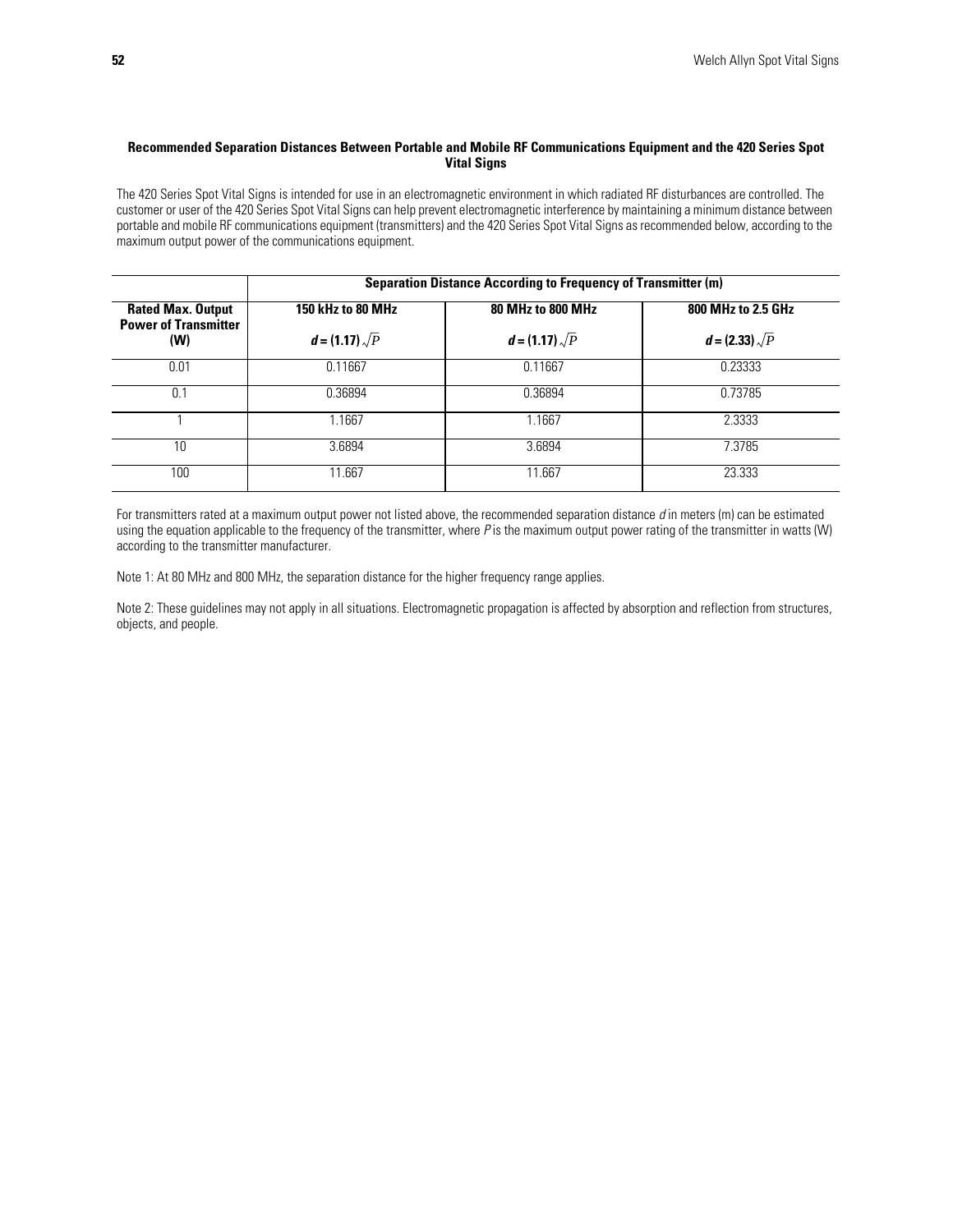### **Patents**

For patent information, please visit www.welchallyn.com/patents

### Agency Approvals

CERTIFIED TO: CAN/CSA STD C22.2 NO. 601.1

CONFORMS TO: IEC 60601, UL STD 60601-1



EMC Framework of Australia



The CE mark on this product indicates that it has been tested to and conforms with the provisions noted within the 93/42/ EEC Medical Device Directive.



Regulatory Affairs Representative Welch Allyn Limited Navan Business Park Dublin Road Navan, County Meath, Republic of Ireland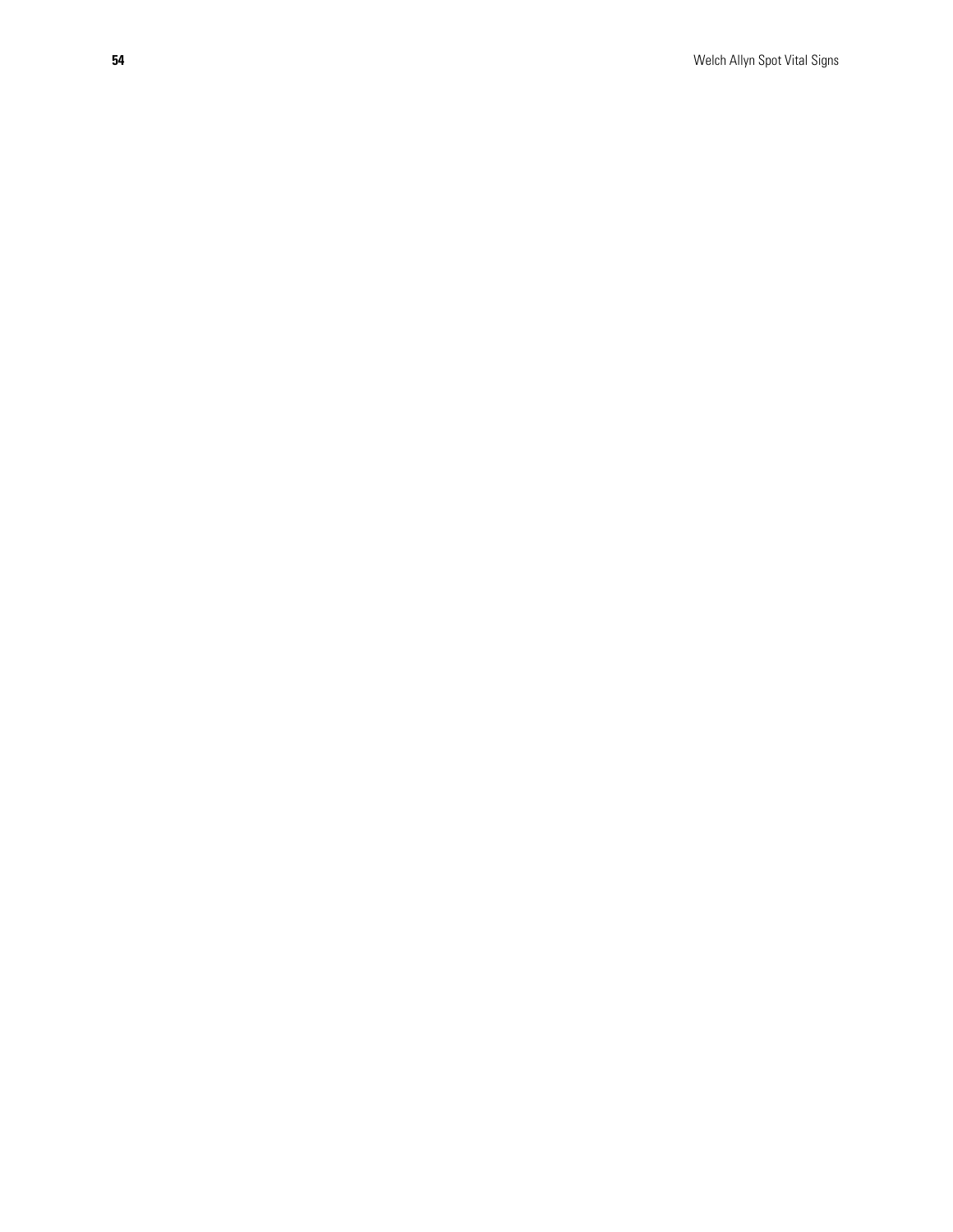# 10 Maintenance

Welch Allyn will make available,upon request, circuit diagrams and other information which will assist appropriately qualified technical personnel in repair of this device. Please reference ["4200-89E" on page 63](#page-68-0).

### **Cleaning**

### Spot Vital Signs

Clean on a routine basis according to your facility's protocols and standards or local regulations.

The following agents are compatible with the Spot Vital Signs device:

- **•** 70 percent isopropyl alcohol
- **•** 10 percent chlorine bleach solution

Never immerse Spot Vital Signs device in any type of fluid.



**Caution** Do not use ethyl alcohol to clean the Spot Vital Signs device.

**Caution** Do not sterilize or autoclave the Spot Vital Signs.

**Caution** When cleaning the device, avoid using cloths or solutions that include quaternary ammonium compounds (ammonium chlorides) or glutaraldehydebased disinfectants.

- **Note** Prevent water or other fluids from entering any connectors. Should this occur, dry the connectors with warm air. Check all measurement functions for proper operation.
- **Note** Disinfect according to your facility's protocols and standards or local regulations.

### 70 percent isopropyl alcohol

Wipe the Spot Vital Signs device with a clean cloth slightly dampened with 70 percent isopropyl alcohol.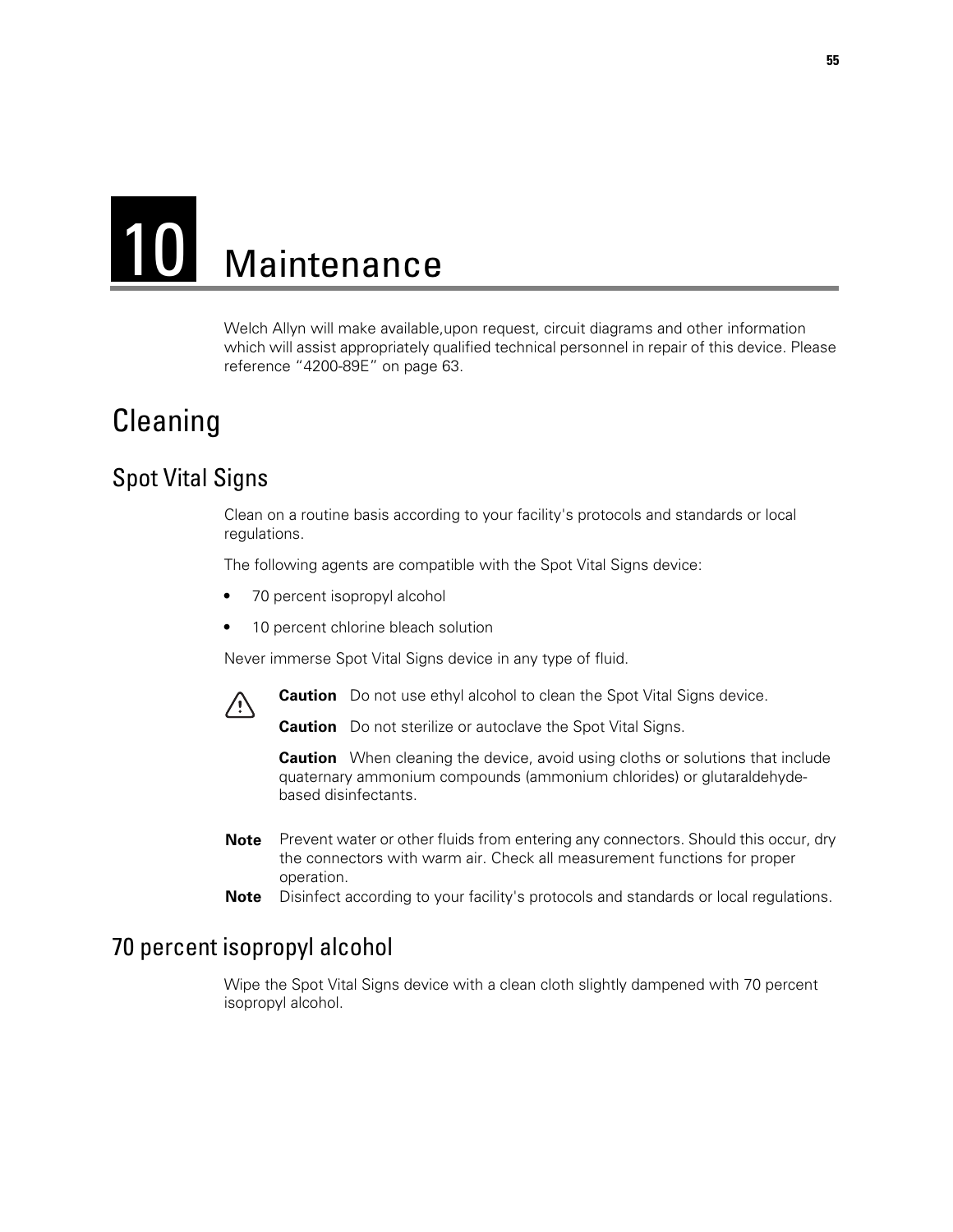#### 10 percent chlorine bleach solution

- 1. Wipe the Spot Vital Signs device with a clean cloth slightly dampened with a 10 percent bleach and water solution. Follow the cleaning agent manufacturer's guidelines.
- 2. Rinse with a clean cloth slightly dampened with water that meets EP and USP quality standards.
- 3. Allow the Spot Vital Signs device surface to dry for a minimum of 10 minutes before using the Spot Vital Signs device.

### Blood Pressure Cuff



**Caution** Do not press with a hot iron.

Clean the blood pressure cuff with a damp cloth, or wash in water with soap or detergent. Before washing the blood pressure cuff, remove the tube fitting(s), close off tubes with plugs (available as accessory 5082-163) and place the hook and loop fasteners in the closed position. After washing, allow the blood pressure cuff to air dry. Re-assemble the tube fitting(s).

**Disinfection**: You may use glutaraldehyde-type liquid disinfectants on the durable blood pressure cuff. Prolonged use of these disinfectants at full strength may cause discoloration of the white blood pressure cuff markings.

**Sterilization:** Do not use steam or heat to sterilize the blood pressure cuff or pressure hose. If necessary, use gas sterilization.

### Cables and Pressure Hose

Wipe the cabling and pressure hose with a damp cloth moistened in a mild detergent solution. Do not immerse.

#### Temperature Probe

Periodically wipe the temperature probe clean with an alcohol-dampened cloth, warm water, or properly diluted, non-staining disinfectant. Do not immerse the probe.

### SpO<sub>2</sub> Sensor



**WARNING** Do not immerse the sensor in water, solvents, or cleaning solutions (the sensors and connections are not waterproof). Do not use irradiation, steam, or ethylene oxide for sterilization.

Clean the reusable  $SpO<sub>2</sub>$  sensor with a 70% isopropyl alcohol solution and allow to air dry. Do not immerse the sensor or cable.

Every 3 months, inspect the temperature probe,  $SpO<sub>2</sub>$  cord, and accessories for fraying or other damage. Replace as necessary.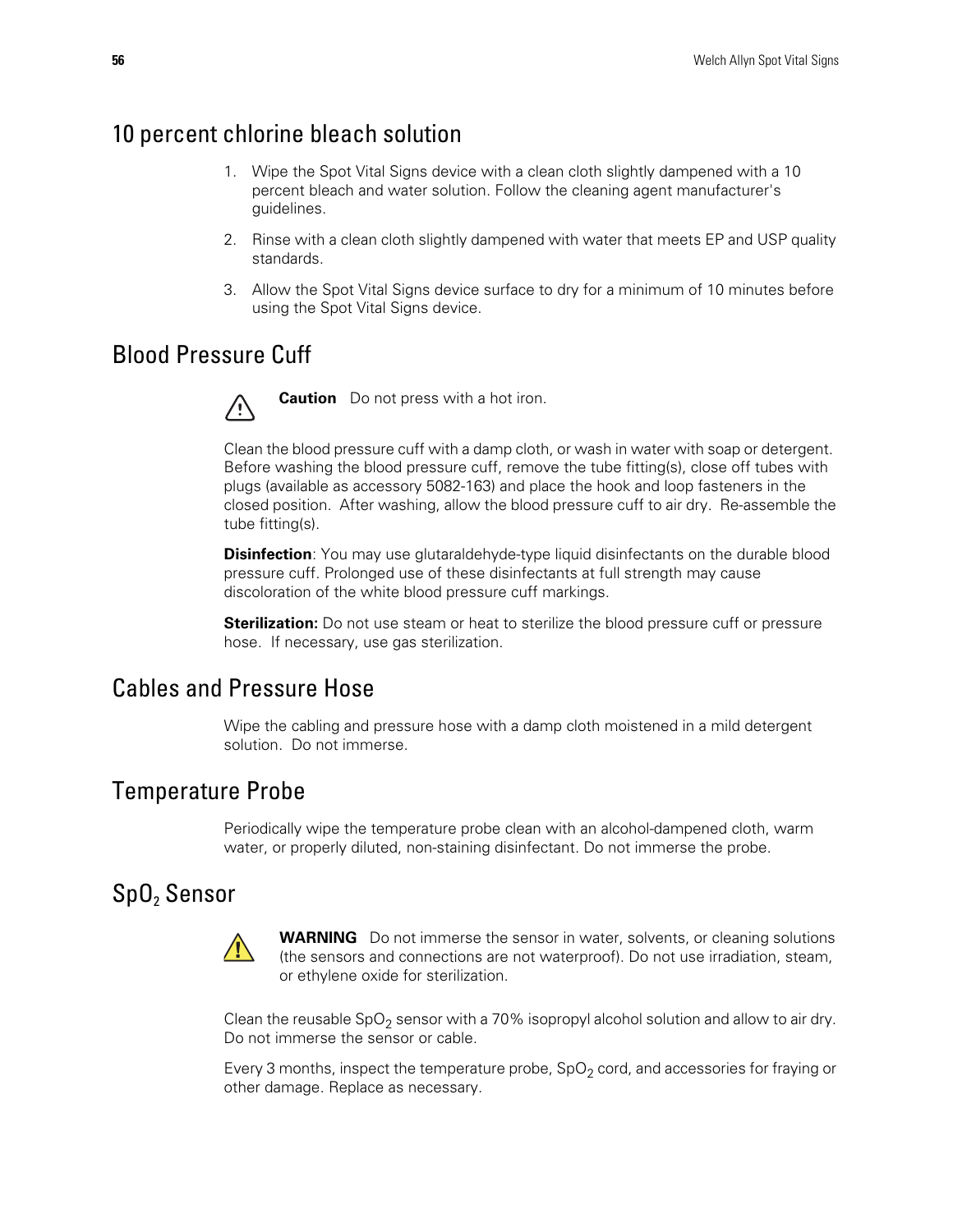### Battery Removal and Replacement



**Caution** Only use the Welch Allyn lithium-ion battery (105631). Using the incorrect battery will cause damage to the Spot Vital Signs and void the warranty.

### Remove the Battery

As necessary, replace the internal battery after heavy use or the battery no longer charges. Use a battery with the same part number.

- 1. Turn the Spot Vital signs off and disconnect the AC power transformer cord.
- 2. Remove the 4 screws holding the battery door using a phillips-head screwdriver. Remove the battery door to expose the battery.
- 3. Tip the Spot Vital Signs to slide the battery out. Disconnect and discard the old battery per local regulations. Reconnect the new battery as shown as quickly as possible to prevent loss of power to the unit and subsequent loss of clock time.



### Replace the Battery

Slide the new battery completely into the compartment. Lay the connector on the battery. The relief pocket in the battery door purposely provides sufficient clearance for the battery connector.

- 1. Replace the battery door and tighten each of the 4 screws.
- 2. Connect the AC power transformer to the Spot Vital Signs and charge the new battery for 12 hours. It is possible to use the Spot Vital Signs during this charging period.

Recycle lithium-ion batteries according to local or national regulations.

### Masimo SpO<sub>2</sub> Calibration Check

Use a Masimo-approved  $SpO<sub>2</sub>$  simulator (Fluke Biotek Index 2 or Clinical Dynamics SmartSat) to check the SpO<sub>2</sub> accuracy. There is no way to change the calibration of the  $SpO<sub>2</sub>$  module. If the  $SpO<sub>2</sub>$  is out of calibration, contact Technical Service.

### Nellcor SpO<sub>2</sub> Functional Check

Use a Nellcor SpO<sub>2</sub> simulator (SRC-MAX) to check the SpO<sub>2</sub> functionality. There is no way to change the functionality of the  $SpO<sub>2</sub>$  module. If the  $SpO<sub>2</sub>$  is not functioning properly, contact Technical Service.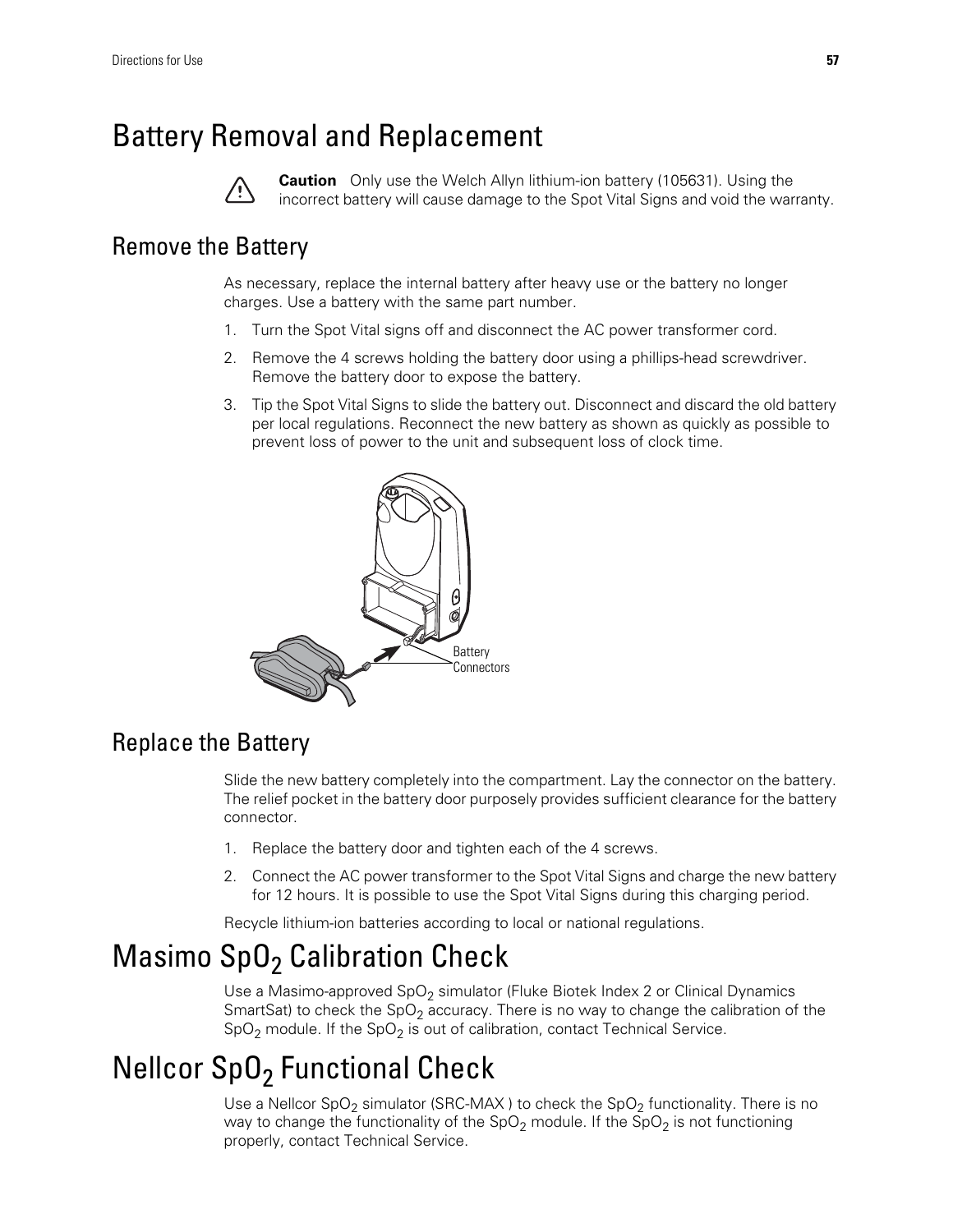### SpO<sub>2</sub> Accessory Disposal

Dispose of all finger sensors and cables in accordance with facility, local, and goverment regulations.

### Temperature Calibration Check

Use the 9600 Plus Calibration Tester to check the SureTemp thermometer accuracy. If the thermometer is out of calibration, contact Technical Service.

### Service Manual/Spare Parts

A Service Manual is available upon request to qualified electronic personnel. The Service Manual is a comprehensive guide to troubleshooting, service, and repair of the Spot Vital Signs.

Also included with the Service Manual is a complete spare parts list. Order spare parts from your local Welch Allyn Service Center listed on [page ii](#page-1-0).

### Service Loaners

Service loaners are provided, on request, when a Welch Allyn Service Center provides service. Loaners for products repaired while under the original warranty, or while under extended warranty or service contract, are provided free of charge and are shipped within 48 hours of notification of need. Welch Allyn pays the shipment charges.

For service repairs outside of warranty or contract, loaners are available for a nominal daily charge and shipment. This is subject to availability. Loaners are shipped pre-paid; however, this charge is added to the service charges.

### Service Policy

A Welch Allyn Service Center must approve and perform all repairs on products under warranty. *Unauthorized repairs will void the warranty*. Qualified electronics personnel or a Welch Allyn service center should repair products out of warranty.

### <span id="page-63-0"></span>Technical Assistance

If you have an equipment problem that you cannot resolve, call the Welch Allyn Service Center nearest you during normal business days at the phone numbers listed on [page ii.](#page-1-0)

If you are advised to return a product to Welch Allyn for repair or routine maintenance, schedule the repair with the service center nearest you.

**Before returning a product for repair, you must obtain authorization from Welch Allyn. Our service personel will give you an RMA number. Note this number on the outside of your shipping box. Service centers will not accept returns without an RMA number for delivery.**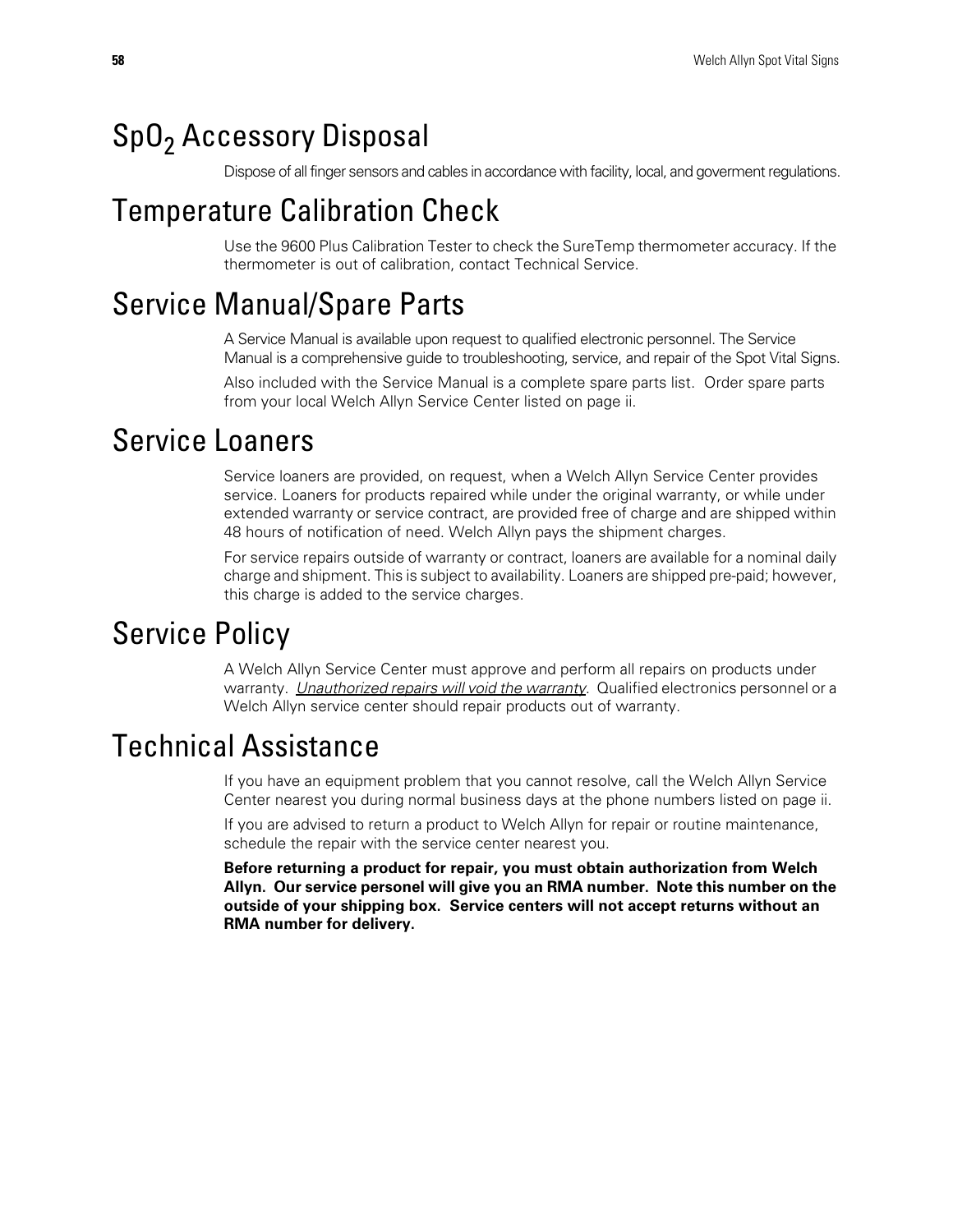# 11 Supplies and Accessories

### Latex-Free Blood Pressure

#### **Table 1. Cuff and Bag Combination**

| Catalog # | <b>Description</b>                      | Catalog # | Description                       |
|-----------|-----------------------------------------|-----------|-----------------------------------|
| 5200-01   | Cuff and bladder, adult, one tube       | 5200-10   | Cuff and bladder, thigh, one tube |
| 5200-02   | Cuff and bladder, large adult, one tube | 5200-03   | Cuff and bladder, child, one tube |

#### **Table 2. One-Piece Cuff**

| <b>Durable Cuff</b> | <b>Disposable Cuff</b>                             |             |                                                  |
|---------------------|----------------------------------------------------|-------------|--------------------------------------------------|
| Catalog #           | <b>Description</b>                                 | Catalog #   | <b>Description</b>                               |
|                     | REUSE-08-1SC One-piece cuff, small child, one tube | SOFT-08-1SC | One-piece cuff, small child, one tube (box of 5) |
|                     | REUSE-09-1SC One-piece cuff, child, one tube       | SOFT-09-1SC | One-piece cuff, child, one tube (box of 5)       |
|                     | REUSE-10-1SC One-piece cuff, small adult, one tube | SOFT-10-1SC | One-piece cuff, small adult, one tube (box of 5) |
|                     | REUSE-11-1SC One-piece cuff, adult, one tube       | SOFT-11-1SC | One-piece cuff, adult, one tube (box of 5)       |
|                     | REUSE-12-1SC One-piece cuff, large adult, one tube | SOFT-12-1SC | One-piece cuff, large adult, one tube (box of 5) |
|                     | REUSE-13-1SC One-piece cuff, thigh adult, one tube | SOFT-13-1SC | One-piece cuff, thigh, one tube (box of 5)       |

#### **Table 3. Replacement Cuffs and Bladders**

| Catalog # | <b>Description</b>            | Catalog # | <b>Description</b>        |
|-----------|-------------------------------|-----------|---------------------------|
| 5200-04   | Adult Bladder, one tube       | 5082-01   | Adult cuff (sleeve)       |
| 5200-05   | Large Adult Bladder, one tube | 5082-16   | Large adult cuff (sleeve) |
| 5200-06   | Child Bladder, one tube       | 5082-18   | Child cuff (sleeve)       |
| 5200-11   | Thigh Bladder, one tube       | 5082-64   | Thigh cuff (sleeve)       |

#### **Table 4. Miscellaneous Blood Pressure Accessories**

| Catalog # | <b>Description</b>                 | Catalog # | <b>Description</b>             |
|-----------|------------------------------------|-----------|--------------------------------|
| 5200-12   | Straight Pressure Hose (8ft./2.4M) | 5200-08   | <b>Calibration T-Connector</b> |
| 5200-19   | Straight Pressure Hose (5ft./1.5M) |           |                                |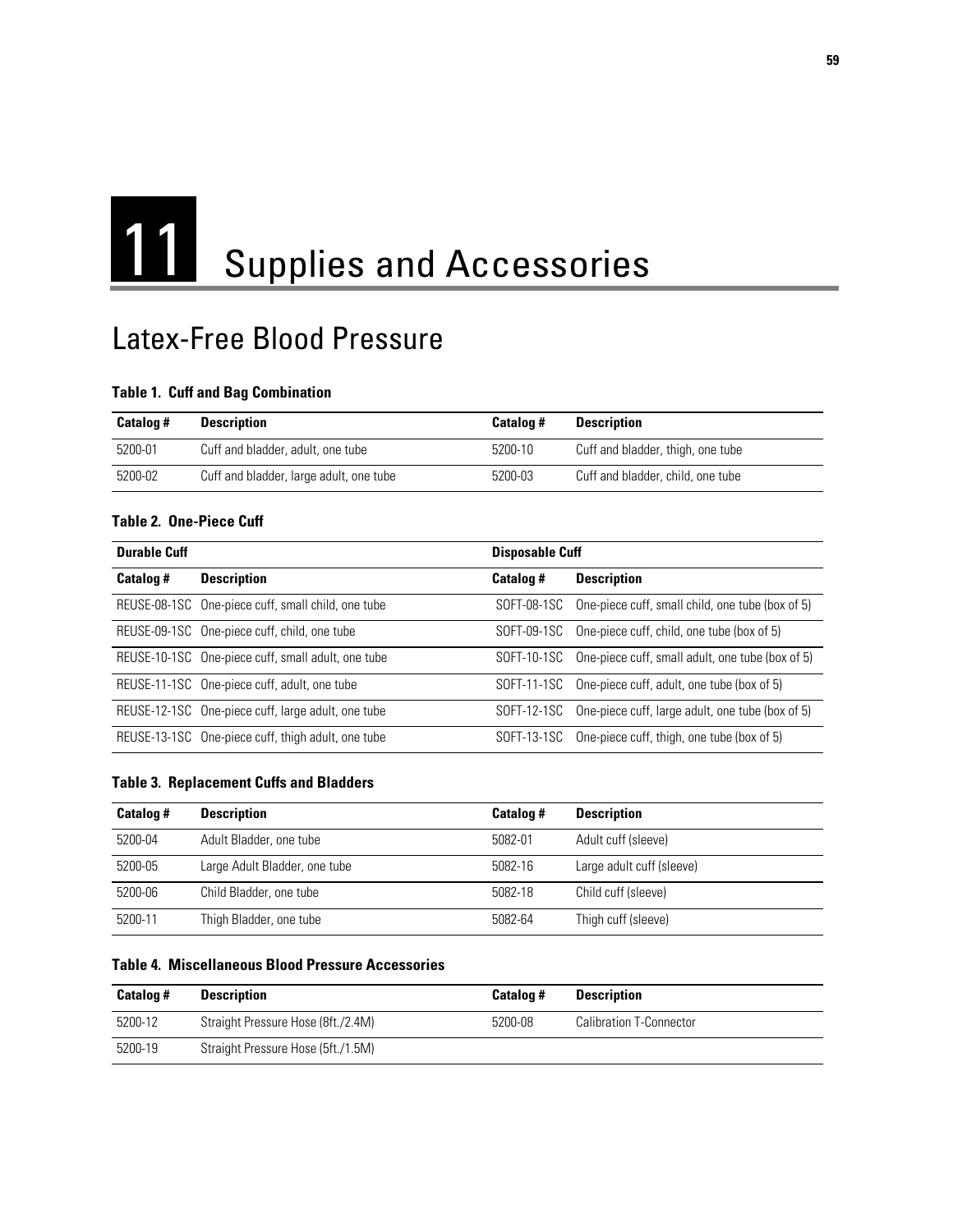### Pulse Oximetry Accessories and Supplies

### Masimo

|  |  |  |  | Table 5. Adhesive Sensors: Single-Patient Use |
|--|--|--|--|-----------------------------------------------|
|--|--|--|--|-----------------------------------------------|

| <b>Catalog#</b> | <b>Description</b>                               | <b>Weight Range</b>            |
|-----------------|--------------------------------------------------|--------------------------------|
| LNCS-ADTX       | Adhesive Finger Sensor - Adult (20 per case)     | $>30$ kg                       |
| LNCS-PDTX       | Adhesive Finger Sensor - Pediatric (20 per case) | 10 to 50 kg                    |
| I NCS INF-L     | Adhesive Finger Sensor - Infant (20 per case)    | 3 to 20 kg                     |
| LNOP-ADT        | Adhesive Adult sensor (20 per case)              | $>66$ lbs (30 kg)              |
| I NOP-PDT       | Adhesive Pediatric sensor (20 per case)          | 22 to 110 lbs<br>(10 to 50 kg) |
| LNOP INF-L      | Adhesive Infant sensor (20 per case)             | 3 to 20 kg                     |

#### **Table 6. Reusable Sensor**

| Catalog # | <b>Description</b>        | <b>Weight Range</b> | <b>Quantity</b> |
|-----------|---------------------------|---------------------|-----------------|
| LNCS-DCI  | Finger sensor - adult     | $>66$ lbs (30 kg)   |                 |
| LNCS-DCIP | Finger sensor - pediatric | 10 to 50 kg         |                 |
| LNOP-DCI  | Finger sensor - adult     | $>66$ lbs (30 kg)   |                 |
| LNOP-DCIP | Finger sensor - pediatric | 10 to 50 kg         |                 |

#### **Table 7. Sensor Cables**

| Catalog #  | <b>Description</b>                         | <b>Weight Range</b> | <b>Quantity</b> |
|------------|--------------------------------------------|---------------------|-----------------|
| I NC-4-WA  | 4-foot cable with DB-9 connector for LNCS  | NА                  |                 |
| I NC-10-WA | 10-foot cable with DB-9 connector for LNCS | ΝA                  |                 |
| $PC-04-WA$ | 4-foot cable with DB-9 connector for LNOP  | NА                  |                 |
| PC-08-WA   | 8-foot cable with DB-9 connector for LNOP  | NА                  |                 |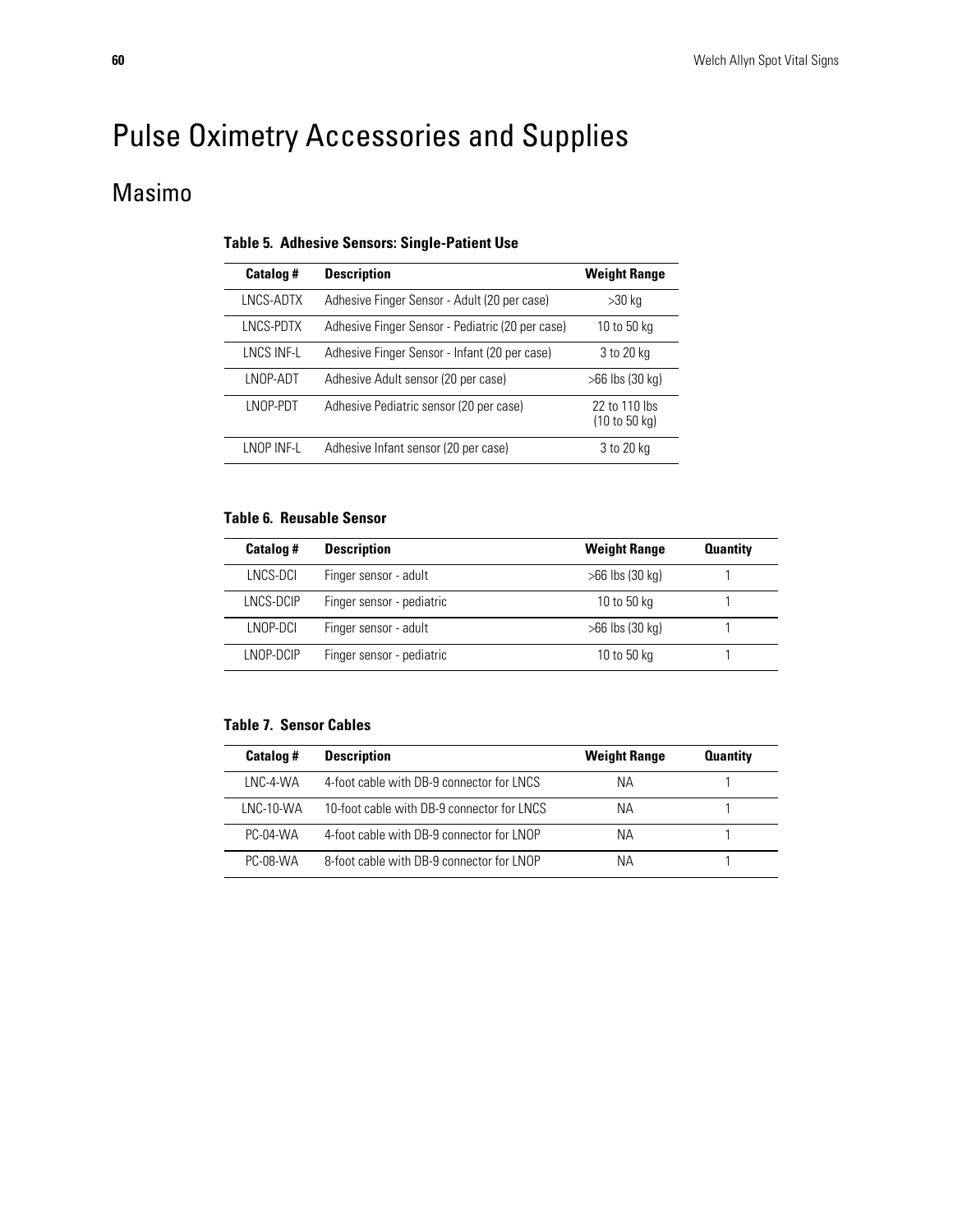### Nellcor

#### **Table 8. OxiMax Adhesive Sensors: Single-patient use**

| Catalog # | <b>Description</b>       | <b>Weight Range</b> | <b>Quantity</b> |
|-----------|--------------------------|---------------------|-----------------|
| MAX-AI    | Adult sensor             | $>30$ kg            | 24              |
| MAX-PI    | Pediatric sensor         | 10 - 50 kg          | 24              |
| MAX-II    | Infant sensor            | 3-20 kg             | 24              |
| MAX-RI    | Adult nasal sensor       | $>50$ kg            | 24              |
| SRC-MAX   | Portable oximetry tester |                     |                 |

**Table 9. OxiMax OxiCliq® Sensors: Reusable cable**

| <b>Catalog #</b> | <b>Description</b>                                | <b>Weight Range</b> | <b>Quantity</b> |
|------------------|---------------------------------------------------|---------------------|-----------------|
| $OC-3$           | OxiClig sensor cable (3 ft)                       |                     |                 |
| OXICLIO PI       | Pediatric oxygen transducer, user with OC-3 cable | 10 - 50 ka          | Case of 24      |

**Table 10. OxiMax Reusable Sensors**

| <b>Catalog#</b> | <b>Description</b>                                                 | <b>Weight Range</b>   | <b>Quantity</b>   |
|-----------------|--------------------------------------------------------------------|-----------------------|-------------------|
| <b>DS-100A</b>  | Durasensor® adult oxygen transducer                                | >40 ka                |                   |
| 0XI-A/N         | Oxiband® OXI-A/N, adult/neonatal* transducer                       | $<$ 3 kg or $>$ 40 kg | 1 sensor/50 wraps |
| $OXI-P/I$       | Oxiband OXI-P/I, pediatric/infant transducer                       | $3 - 40$ kg           | 1 sensor/50 wraps |
| $D-YS$          | Dura-Y® oxygen transducer                                          | $>1$ kg               | 1 sensor/40 wraps |
| D-YSE           | Ear clip (use with Dura-Y sensor)                                  | $>30$ kg              |                   |
| D-YSPD          | PediCheck™ pediatric spot-check sensor (use with<br>Dura-Y sensor) | $3 - 40$ kg           |                   |

**Table 11. OxiMax Sensor Cables**

| Catalog # | <b>Description</b>            | <b>Quantity</b> |
|-----------|-------------------------------|-----------------|
| DFC-4     | $SpO2$ extension cable, 4 ft. |                 |
| DFC-8     | $SpO2$ extension cable, 8 ft. |                 |

\* The Welch Allyn Spot Vital Signs is not intended for use on neonatal patients.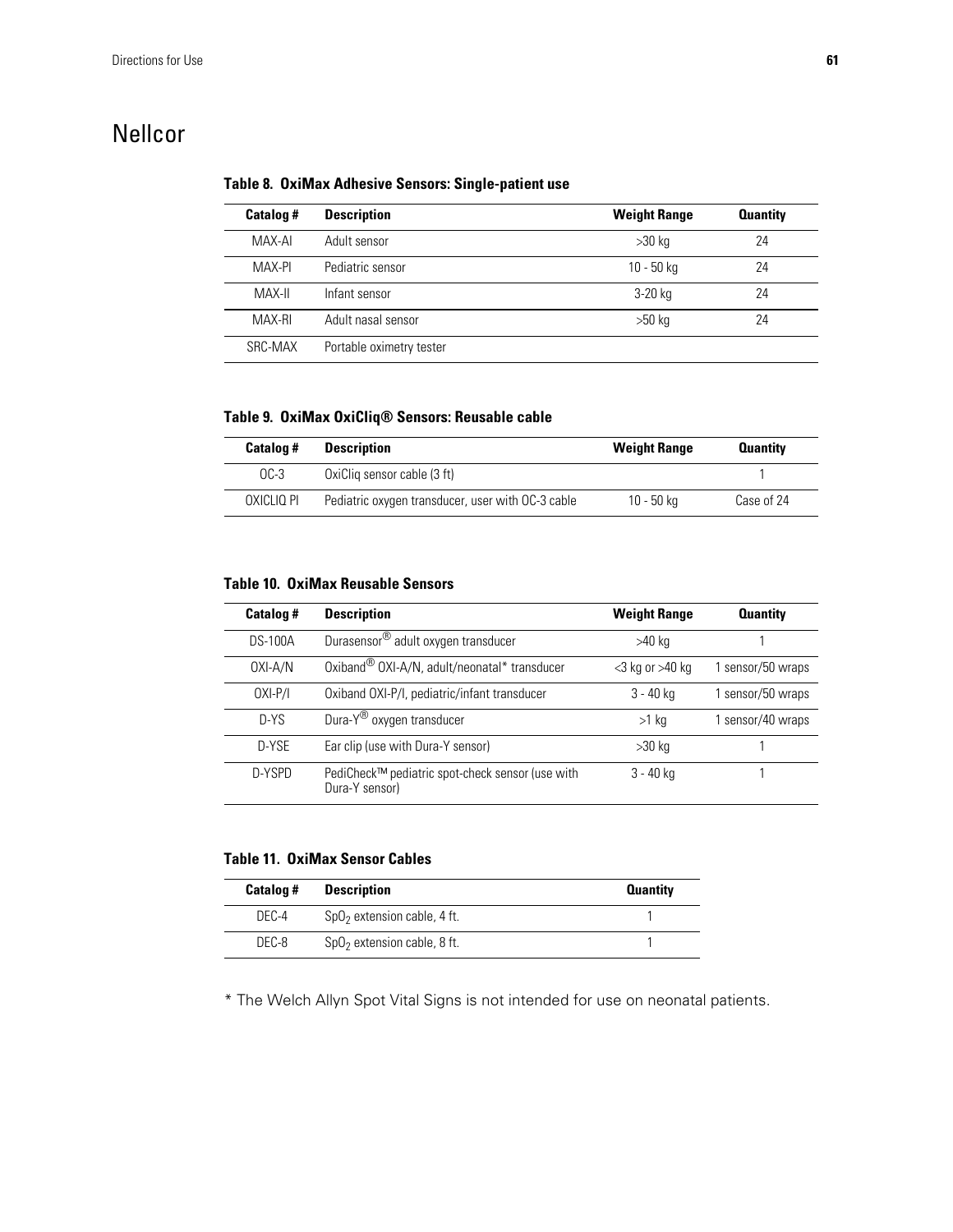### **Temperature**

#### **Table 12. Accessories and Supplies**

| Catalog # | <b>Description</b>                             | Catalog # | <b>Description</b>                              |
|-----------|------------------------------------------------|-----------|-------------------------------------------------|
| 02678-100 | Oral/axillary probe (9ft./2.7M)                | 05031-110 | Disposable probe covers (10,000 covers, 25/box) |
| 02679-100 | Rectal probe (9ft./2.7M)                       | 06137-000 | <b>Temperature Calibration Key</b>              |
| 05031-101 | Disposable probe covers (1,000 covers, 25/box) | 01802-110 | Model 9600 Plus Calibration Tester              |

### Mounting

#### **Table 13. Accessories and Supplies**

| <b>Catalog #</b> | <b>Description</b>       | Catalog #   | <b>Description</b>        |
|------------------|--------------------------|-------------|---------------------------|
| 4700-60          | Mobile Stand with basket | 008-0891-00 | IV Pole Mount with basket |
| 4701-62          | Wall Mount with basket   |             |                           |

### Extended Warranty

#### **Table 14. One-year extended warranty**

| Catalog # | <b>Description</b> | <b>Catalog #</b> | <b>Description</b> |
|-----------|--------------------|------------------|--------------------|
| 4200-00B  | Model 4200B        | 4200-M0B         | Model 42M0B        |
| 4200-0TB  | Model 420TB        | 4200-NTR         | Model 42NTB        |
| 4200-N0B  | Model 42N0B        | 4200-MTB         | Model 42MTB        |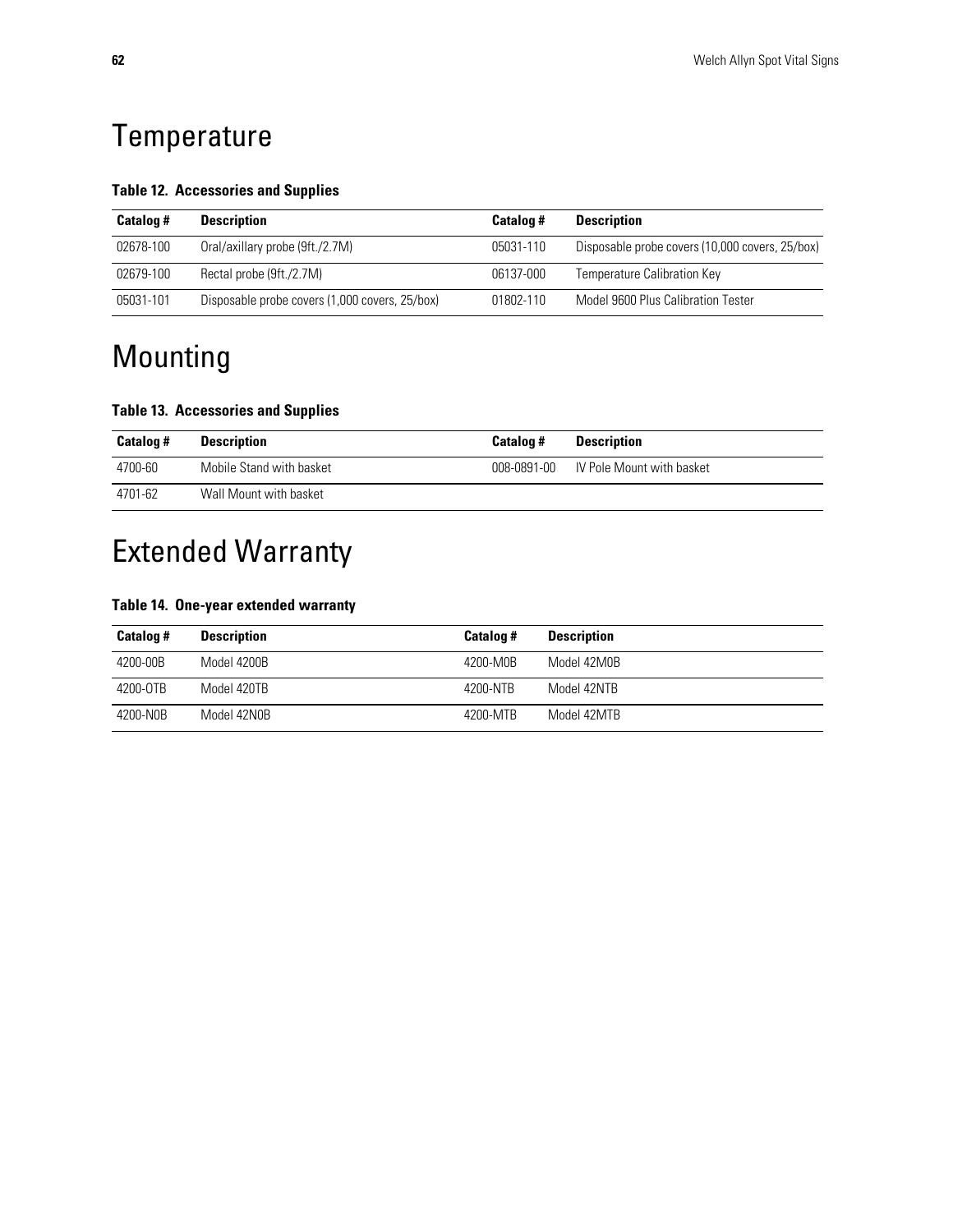### Miscellaneous

#### **Table 15. Accessories and Supplies**

<span id="page-68-0"></span>

| Catalog # | <b>Description</b>                | Catalog # | <b>Description</b>                                   |
|-----------|-----------------------------------|-----------|------------------------------------------------------|
| 105631    | Lithium-Ion Battery               | 5200-101A | AC Power Transformer (US/Canada/Japan)-120V,<br>60Hz |
| 4200-87X* | Directions for Use                | 5200-103A | AC Power Transformer (Europe/UK) -240V, 50Hz         |
| 4200-88X* | Quick Reference/Error Code Card   | 5200-103Z | AC Power Transformer (Australia) - 240V, 50Hz        |
| 4200-155  | Inservice CD (English only)       | 76400     | Line Cord (US/Canada/Japan)                          |
| 4200-89E  | Service Manual (English only)     | 76402     | Line Cord (Europe)                                   |
| 4200-100  | Carrying Case                     | 76404     | Line Cord (UK)                                       |
| 4200-170  | <b>Connectivity Accessory Kit</b> | 76406     | Line Cord (Australia)                                |
| 53600     | Printer paper (24 rolls)          | 53600B    | Printer paper (4 rolls)                              |

\* Replace the "X" with the following letter abbreviation to order the appropriate language manual.

#### **Table 16. Printed Material Language List**

| Language<br><b>Abbreviation</b> | Language | Language<br><b>Abbreviation</b> | Language          | Language<br><b>Abbreviation</b> | Language  |
|---------------------------------|----------|---------------------------------|-------------------|---------------------------------|-----------|
|                                 | English  | G                               | Deutsch           | P <sub>0</sub>                  | Polish    |
| C                               | Chinese  |                                 | Italiano          |                                 | Português |
| DK                              | Dansk    | N                               | <b>Norsk</b>      | S                               | Español   |
|                                 | Francais | <b>NL</b>                       | <b>Nederlands</b> | <b>SW</b>                       | Svensk    |
| FI                              | Suomi    |                                 |                   |                                 |           |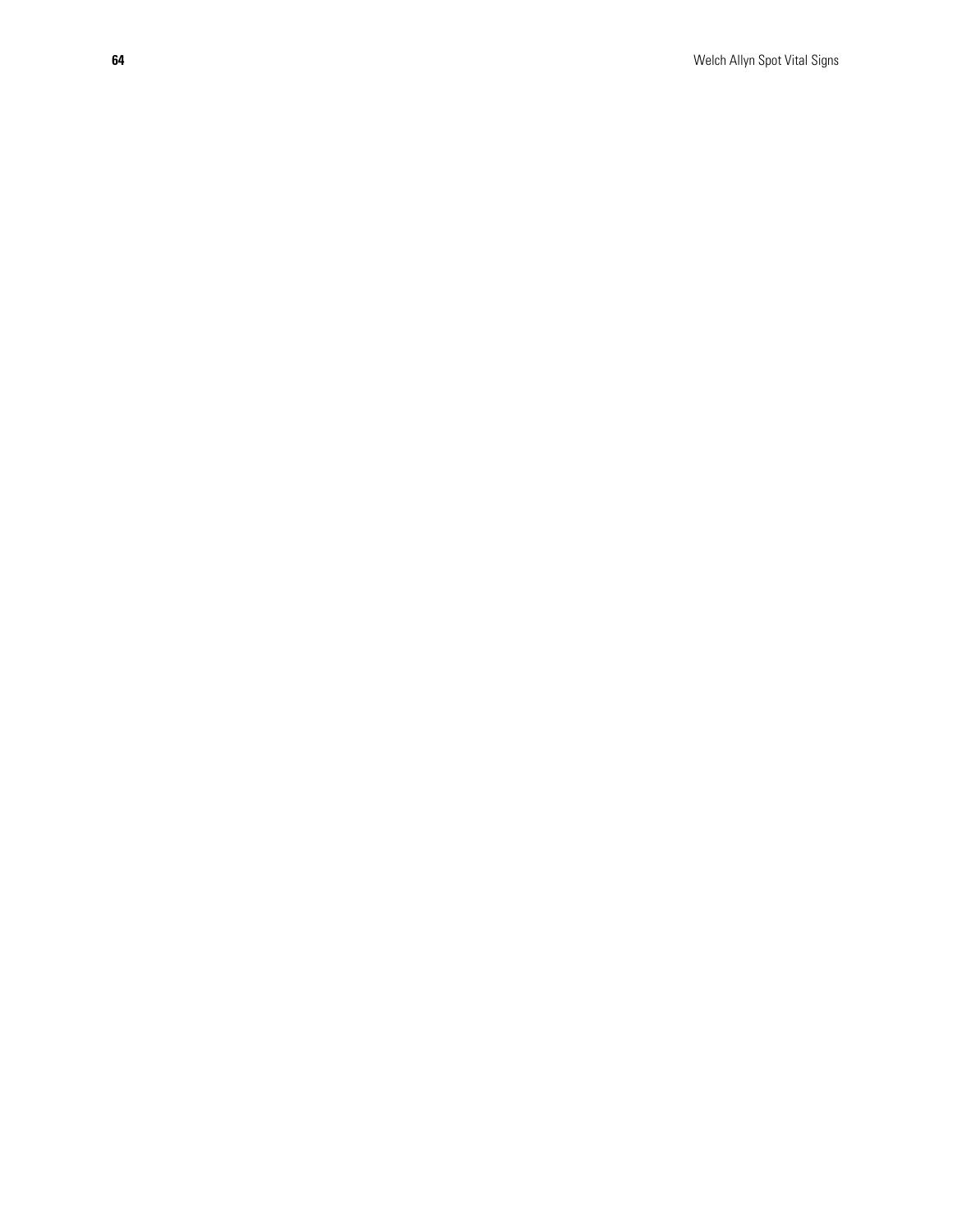### **Warranty**

### Spot

Welch Allyn warrants Spot Vital Signs, when new, to be free of defects in material and workmanship and to perform in accordance with manufacturer's specifications for a period of two years from the date of purchase from Welch Allyn or its authorized distributors or agents. The battery is covered by a one-year warranty against original defects in material or workmanship. Welch Allyn will either repair or replace any components found to be defective or at variance from manufacturer's specifications within this time at no cost to the customer. It shall be the purchaser's responsibility to return Spot Vital Signs to Welch Allyn or an authorized distributor, agent, or service representative. This warranty does not include breakage or failure due to tampering, misuse, neglect, accidents, modification, or shipping. This warranty is also void if the instrument is not used in accordance with manufacturer's recommendations or if repaired by other than Welch Allyn or an authorized agent. Purchase date determines warranty requirements. No other express warranty is given.

Remember to submit the instrument registration/warranty card for warranty validation. Complete the information and mail the pre-addressed card to Welch Allyn.

### Accessories

The Masimo finger sensor and cable are covered by a six-month warranty against original defects in material or workmanship.

The Nellcor DS-100A is covered by a one-year warranty and the Nellcor DEC-4 cable is covered by a three-month warranty against original defects in material or workmanship.

The Reusable Two-Piece Blood Pressure Cuff is covered by a two-year warranty against original defects in material or workmanship.

The SureTemp probe is covered by a one-year warranty against original defects in material and workmanship. Probe covers are intended for single-use only.